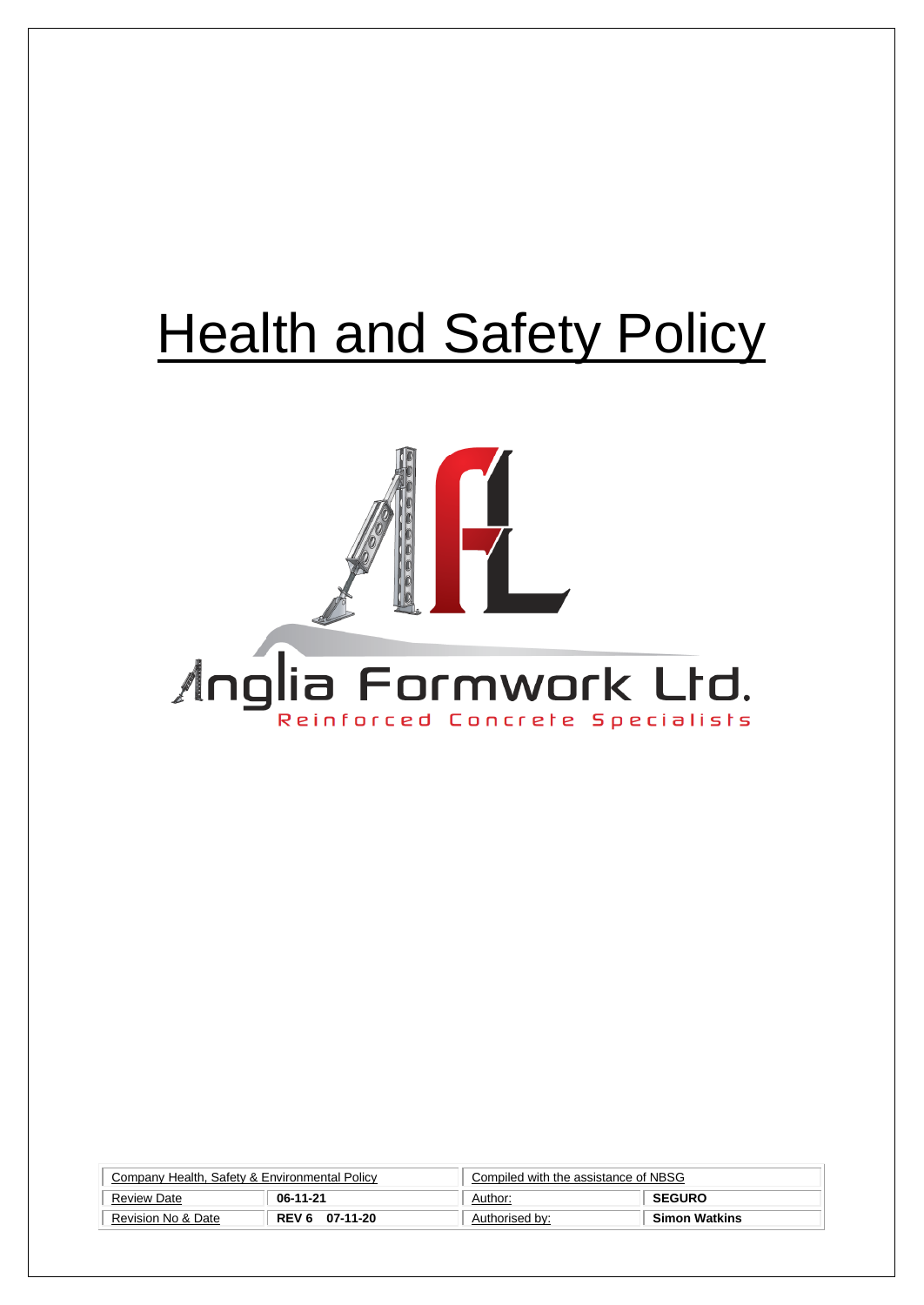# **Health and safety policy**

### 1.0 Introduction

- 1.01 Health and safety policy statement
- 1.02 Environmental statement

### 2.0 Organisation

- 2.01 Safety management structure
- 2.02 Individual responsibilities
- 2.03 Employers responsibilities
- 2.04 Employees responsibilities
- 2.05 Contract staff responsibilities
- 2.06 Responsibilities and duties of sub-contractors/self-employed personnel
- 2.07 Information for employees
- 2.08 Joint consultation
- 2.09 The working time regulations

### 3.0 Arrangements

- 3.01 Abrasive wheels
- 3.02 Access and egress
- 3.03 Accident/injury statistics
- 3.04 Accident reporting procedure<br>3.05 Aids/HIV
- Aids/HIV
- 3.06 Alcohol and drugs
- 3.07 Asbestos
- 3.08 Confined spaces
- 3.09 Construction (Design and Management) Regulations 2007
- 3.10 Contractors
- 3.11 Control of substances hazardous to health (COSHH) assessments
- 3.12 Disciplinary rules
- 3.13 Display screen equipment (DSE)
- 3.14 Electricity
- 3.15 Electric shock and CPR
- 3.16 Engineering<br>3.17 Fire precaut
- Fire precautions and evacuation procedure
- 3.18 First aid
- 3.19 Gas cylinders
- 3.20 Gas safety
- 3.21 Hazard detection procedures
- 3.22 Health surveillance
- 3.23 Housekeeping
- 3.24 Information, instruction and training
- 3.25 Latex gloves
- 3.26 Lighting
- 3.27 Lone working
- 3.28 Machinery safety<br>3.29 Maintenance
- **Maintenance**
- 3.30 Manual handling
- 3.31 Mobile telephones
- 3.32 New and expectant mothers at work
- 3.33 Noise at work
- 3.34 Occupational asthma
- 3.35 Permit to work
- 3.36 Personal hygiene
- 3.37 Personal protective equipment (PPE)
- 3.38 Personal safety
- 3.39 Risk assessments
- 3.40 Safe use of compressed air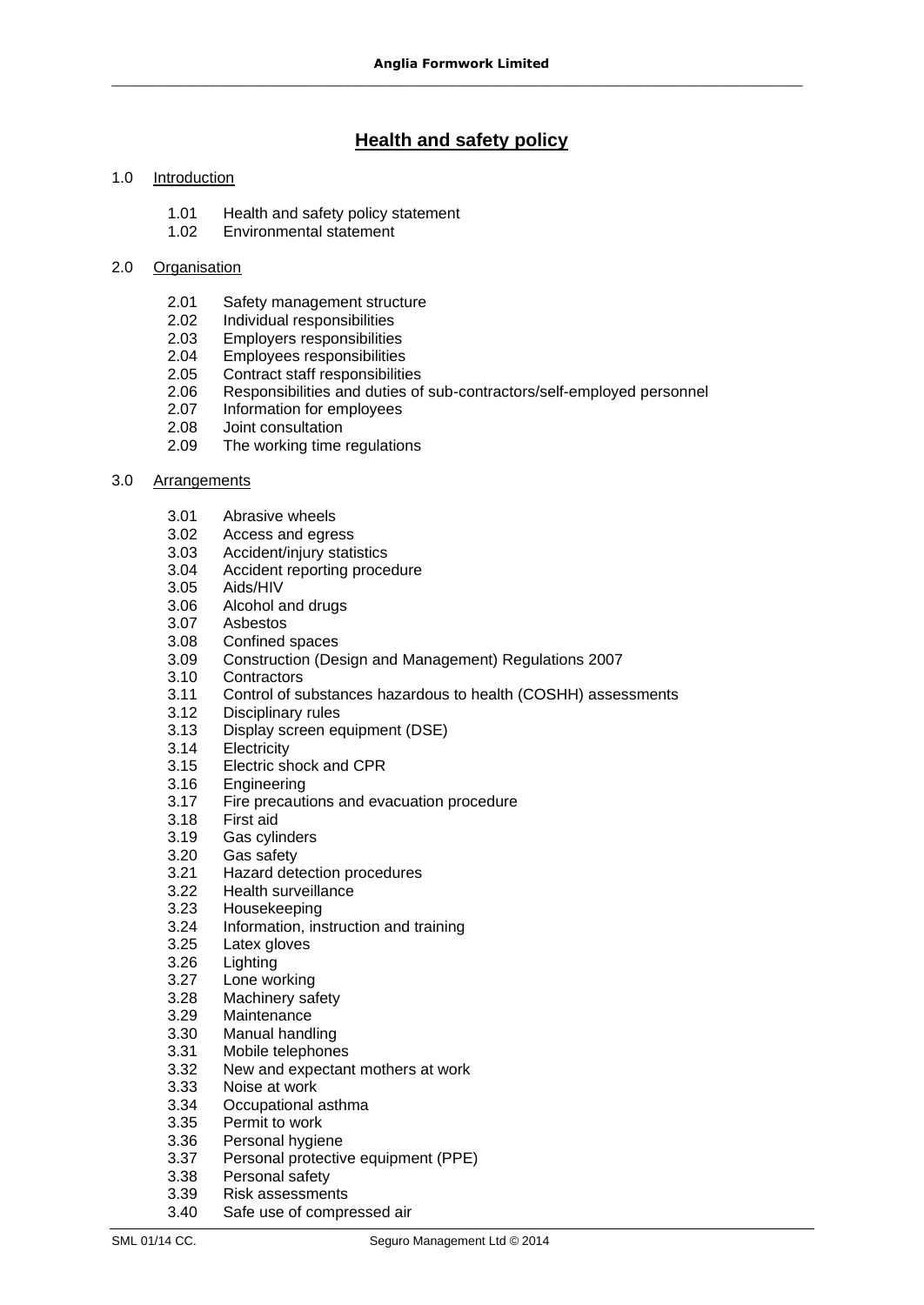- 3.41 Safe use of forklift trucks<br>3.42 Safety of persons with dis
- 3.42 Safety of persons with disabilities<br>3.43 Safety signs
- Safety signs
- 3.44 Safe use of ladders and stepladders
- 3.45 Site safety
- 3.46 Stacking and storage<br>3.47 Violence at work
- 3.47 Violence at work<br>3.48 Visits from enforc
- 3.48 Visits from enforcement officers<br>3.49 Waste disposal
- 3.49 Waste disposal
- 3.50 Welfare<br>3.51 Work eq
- 3.51 Work equipment<br>3.52 Working at height
- 3.52 Working at height<br>3.53 Young persons at
- Young persons at work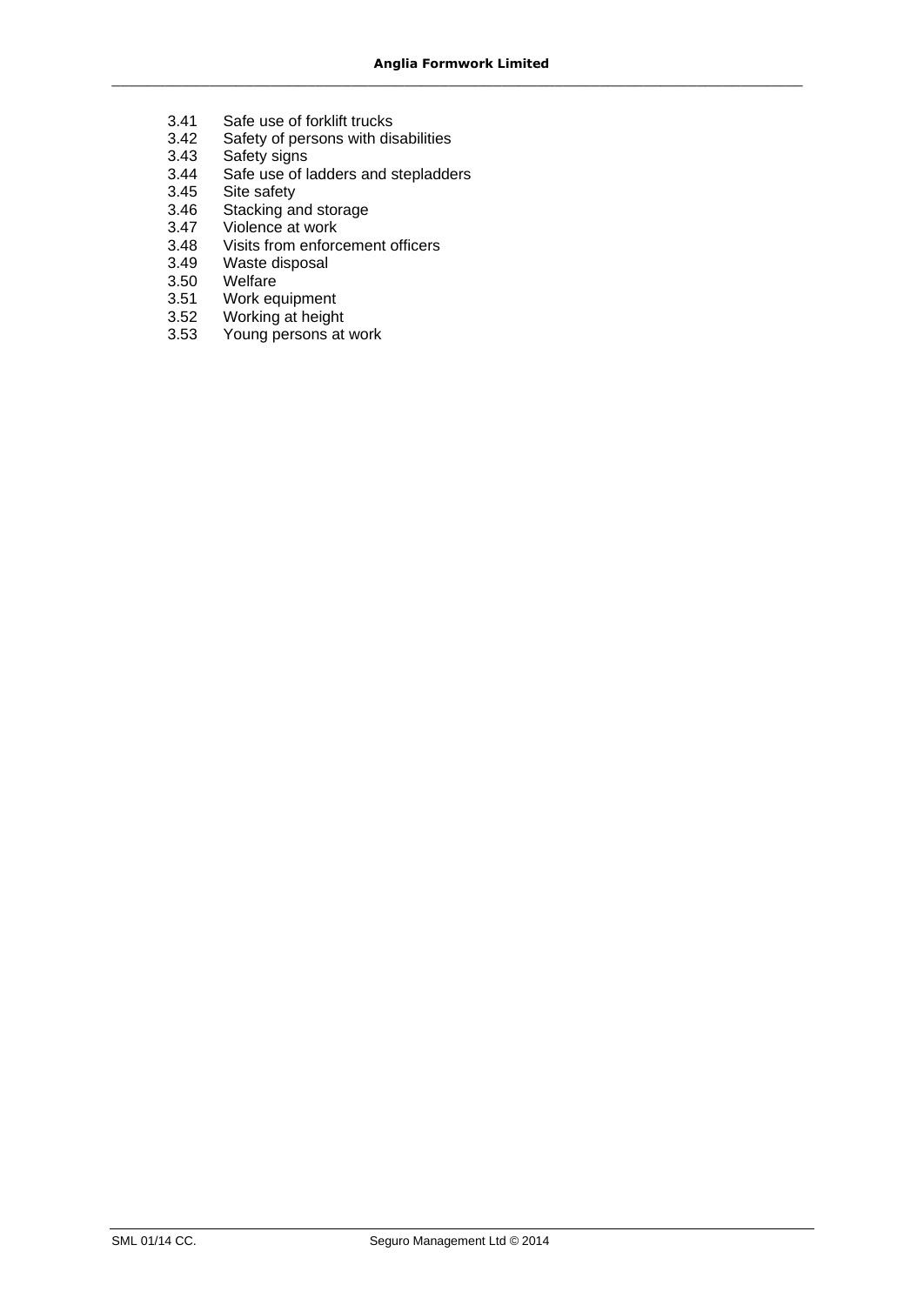#### 1.0 Introduction

In compliance with the requirement of Section 2 of the Health and Safety at Work etc. Act 1974, Anglia Formwork are effectively discharging its statutory duties by preparing a written health and safety policy.

A copy of the policy, which outlines the company's health and safety arrangements and organisational structure, is provided at the company premises, along with a copy of the company's staff handbooks that must be read by all employees and any other interested person who may be affected by their work activities.

In order for Anglia Formwork to discharge its statutory duties, employees are required by law, to cooperate with the management in all matters concerning the health, safety and welfare of themselves and any other person who may be affected by their acts or omissions whilst at work.

The Health and Safety Management System for Anglia Formwork is kept in the office and is available for inspection by any interested party upon any reasonable request.

Anglia Formwork agree that in order to ensure that the health and safety policy is sustained in an effective condition, it is essential that the information is up-to-date and accurate. It is the responsibility of Simon Watkins, the Managing Director to liaise with Norwich Building Safety Group, our Health and Safety Consultants and to ensure that suitable revisions are made that reflect changes which have taken place within the company. The Consultants employed by Norwich Building Safety Group will advise on new and relevant legislation throughout the year and review all documentation on their annual audit. In addition, the policy will be reviewed if accident reports or the findings of any management inspections raise concerns.

Anglia Formwork encourages all employees to inform their immediate superior of any areas of the health and safety policy that they feel are inadequate to ensure that the policy is maintained as a true working document.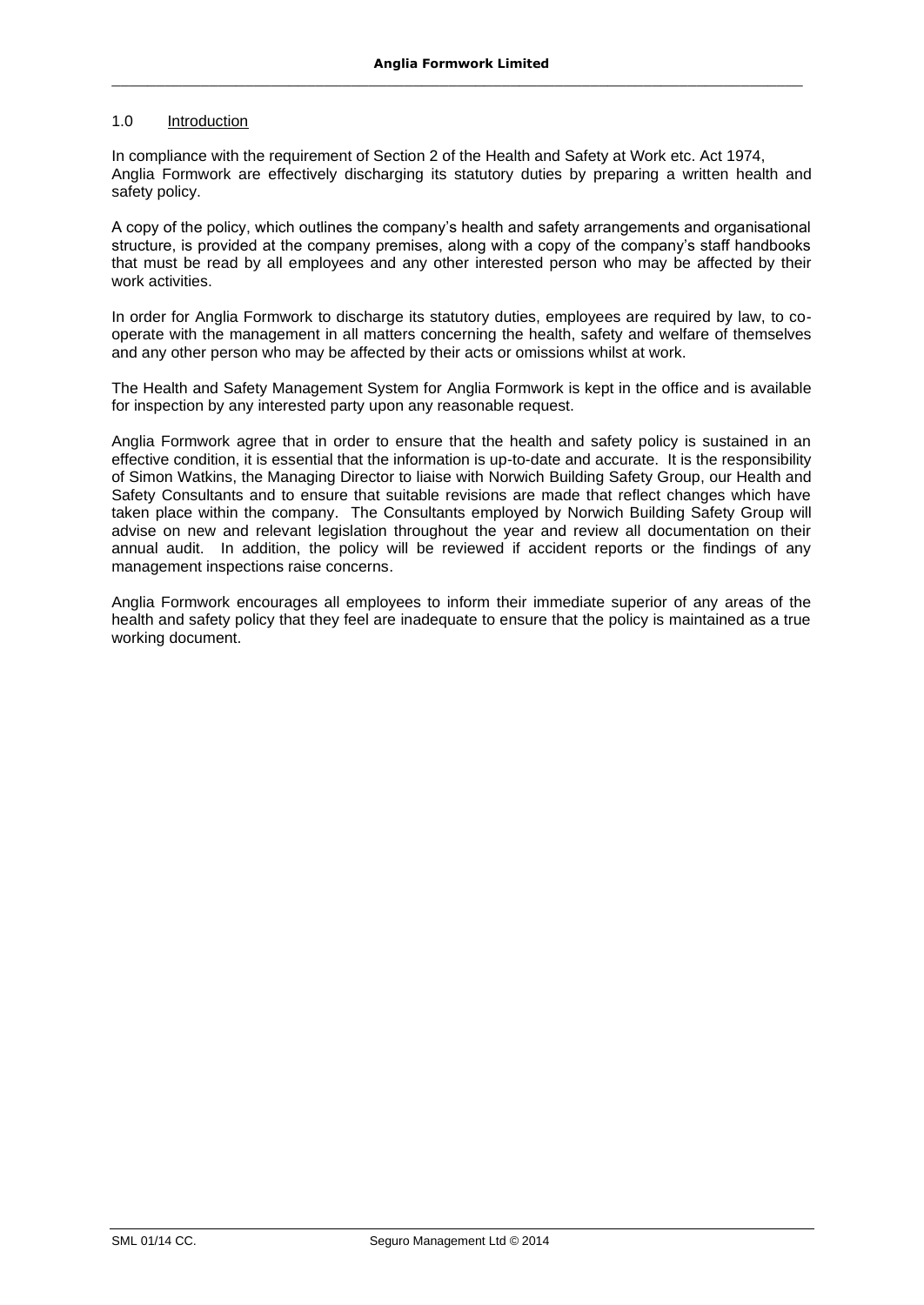# **Health and safety policy statement**

The following is a statement of the company's general health and safety policy in accordance with Section 2 of the Health and Safety at Work etc. Act 1974.

It is the policy of Anglia Formwork to ensure so far as is reasonably practicable, the health, safety and welfare of all employees working for the company or other persons who may be affected by our undertakings.

Anglia Formwork acknowledges that the key to successful health and safety management requires an effective policy, organisation and arrangements, which reflect the commitment of senior management. To sustain that commitment, we will continually measure, monitor and revise where necessary an annual plan to ensure that health and safety standards are adequate.

The Managing Director will implement the company's health and safety policy and recommend any changes to meet new circumstances. The instructions will then be carried out through the normal chain of management. The company recognises that successful health and safety management contributes to successful business performance and will allocate adequate finances and resources accordingly.

The management of Anglia Formwork looks upon the promotion of health and safety measures as a mutual objective for themselves and their employees at all levels. It is therefore, the policy of the management to do all that is reasonably practicable to prevent personal injury and damage to property. Also the company aims to protect everyone, including all visitors and members of the public, insofar as they come into contact with the company or its activities, from any foreseeable hazard or danger.

All employees have duties under the Health and Safety at Work etc. Act 1974 and they are informed of their personal responsibilities to take due care for the health and safety of themselves and to ensure that they do not endanger other persons by their acts or omissions. They are also informed that they must co-operate with the company in order that it can comply with the legal requirements placed upon it and in the implementation of this policy.

The company will ensure continued consultation with the workforce to enable all viewpoints and recommendations to be discussed at regular intervals.

The company will ensure a systematic approach to identifying hazards, assessing the risk, determining suitable and sufficient control measures and informing employees of the correct procedure.

The company will provide, so far as is reasonably practicable, safe places and systems of work, safe plant and machinery, safe handling of materials and substances, the provision of adequate safety equipment and ensure that appropriate information, instruction, training and supervision is given.

The company regards all health and safety legislation as the minimum standard and expects management to achieve their managerial targets without compromising health and safety.

Name: **Simon Watkins** Signature: Standbottle Position: **Managing Director** 

Date: **07-11-20** Review date: **06-11-21**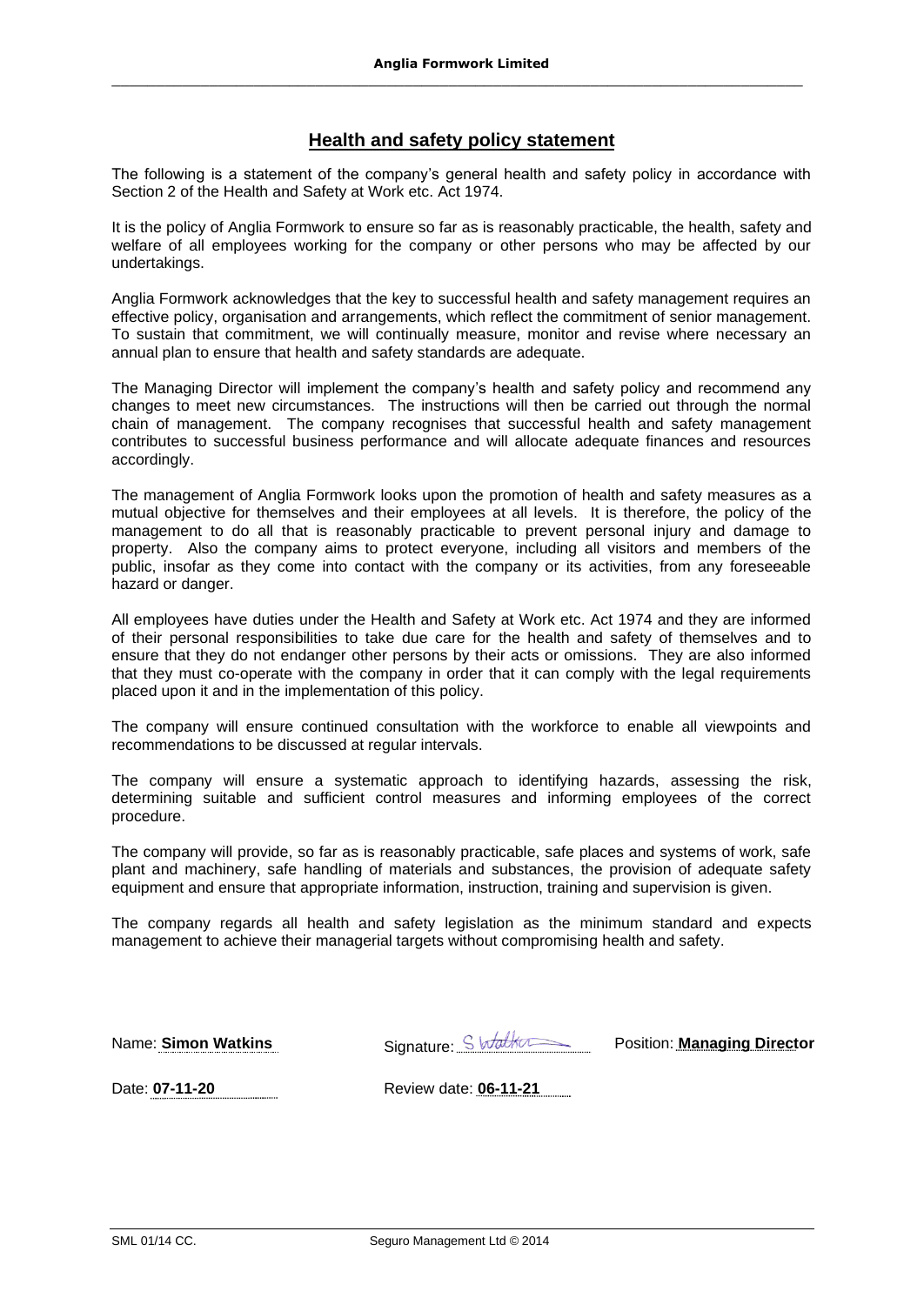# **Environmental statement**

Anglia Formwork recognises the need for sustainable development and continually aims to improve the environmental effect of its activities. To achieve this we will: -

Establish sound environmental management by: -

Meeting or improving upon relevant legislative, regulatory and environmental codes of practice.

Developing objectives that target environmental improvements and monitor performance by regular review.

Considering any environmental issues in the decision-making process.

Developing a relationship with suppliers and contractors so that we all recognise our environmental responsibilities.

Educating staff so that they carry out their activities in an environmentally responsible manner.

Provide for the effective use of resources by: -

Promoting waste minimisation by recycling or finding other uses for by-products whenever economically viable.

Promoting the efficient use of resources, energy and fuel throughout the company's operations.

Co-operate with: -

The communities in which we operate.

The government, regulatory bodies and other interested parties with the shared vision of being a good and trusted neighbour.

Name: **Simon Watkins** Signature: Subditional Position: **Managing Director** 

Date: **07-11-20** Review date: **06-11-21**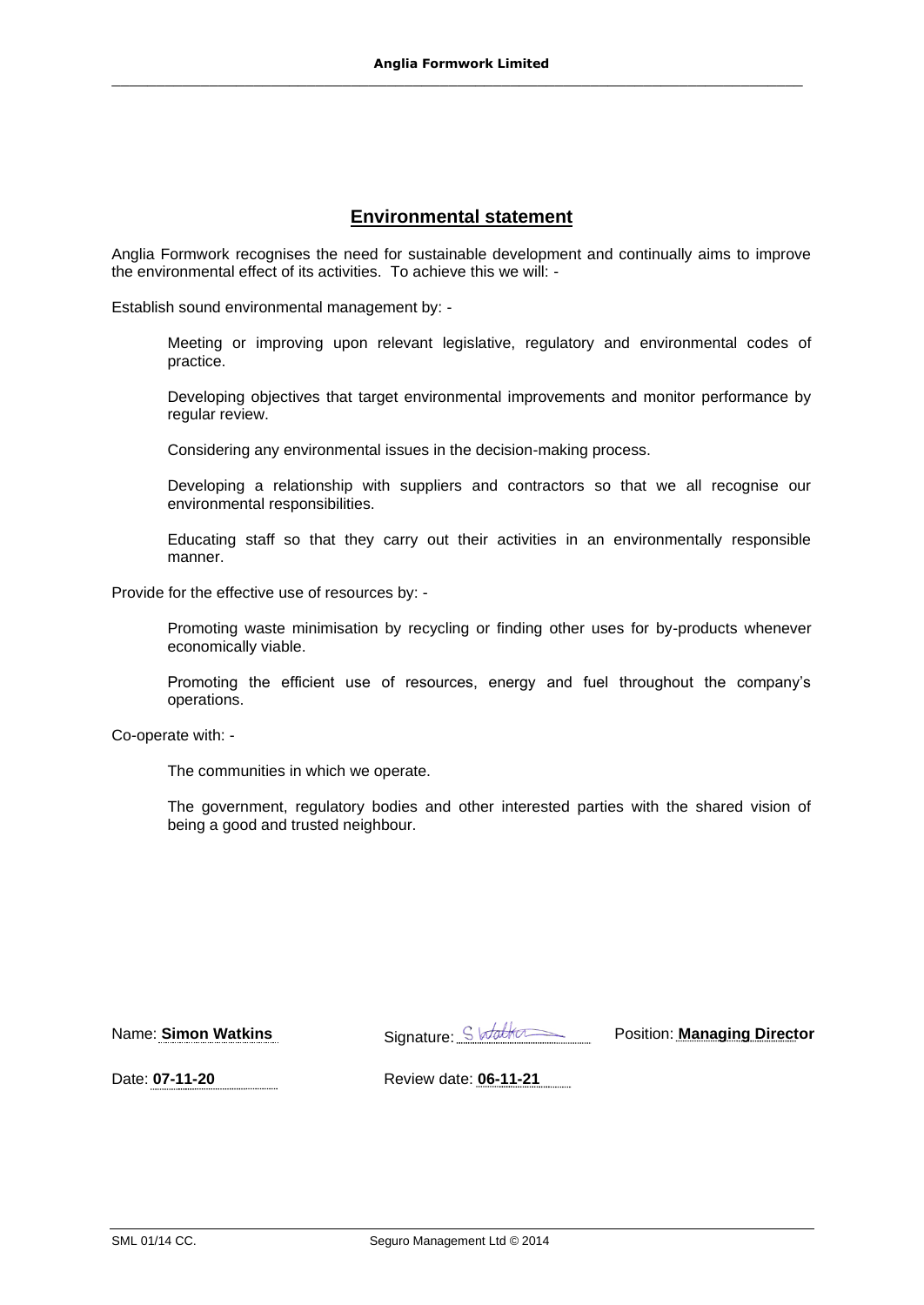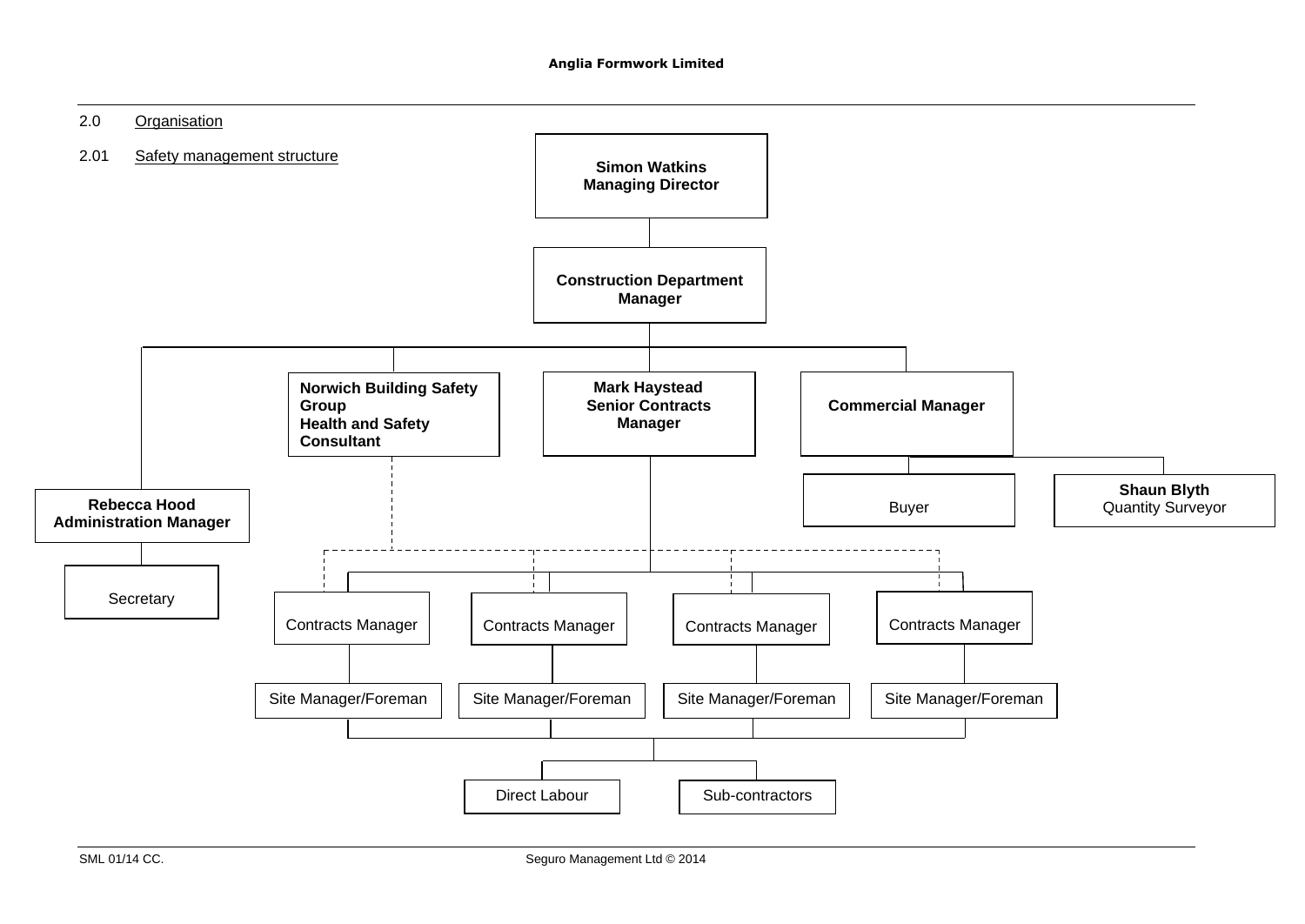### 2.02 Individual responsibilities

Section 2 of the Health and Safety at Work etc. Act 1974 places a duty on employers to prepare a written health and safety policy which will give details of the responsibilities for ensuring the health, safety and welfare of all employees. The following list of responsibilities has been collated to ensure compliance with legislation.

The Managing Director will ensure that: -

- He has a good understanding of the main requirements of the Health and Safety at Work etc. Act 1974.
- All levels of management within the company fully understand the arrangements for the implementation of the health and safety policy.
- Sufficient funds are made available for the requirements of health, safety and welfare provisions.
- All Managers and staff fully understand safe systems of work, rules and procedures and that suitable records are kept.
- The organisational structure is appropriate in order to manage health and safety.
- The same management standards are applied to health and safety as to other management functions.
- Liaise directly with the Company Secretary and Health and Safety Advisors to ensure total compliance with current legislation and good practice.
- Adequate health and safety training is provided for all employees. This shall commence on induction and include any specific training regarding company rules, safe systems of work and training required to perform their duties and work-related tasks.
- Understand and apply the Safety Policy of the Company generally and in particular to ensure the co-ordination of and co-operation between the Company and others concerned.
- Set a personal example by the observing safety procedures, encourage employees and other persons to do the same.

The Construction Department Manager will ensure that: -

- He liaises with the appointed health and safety advisors on all matters regarding health and safety. It is then the Construction Department Managers duty to report these matters and findings directly to the Managing Director.
- He has a good understanding of the main requirements of the Health and Safety at Work etc. Act 1974
- Regular health and safety audits and inspections are carried out in accordance with company's health and safety monitoring procedures.
- Employees and any other relevant persons are informed of the location of first aid personnel, facilities and the importance of recording all accidents / incidents in the accident book.
- All accidents / near miss incidents are investigated and recorded on the incident record form and control measures implemented to prevent any recurrence.
- Arrangements for fire safety are implemented and that all relevant checks are carried out.
- Joint consultations between management and employees take place as described in the policy.
- Regular health and safety meetings are held to ensure effective health and safety consultation.
- All health and safety issues raised by employees are recorded and investigated.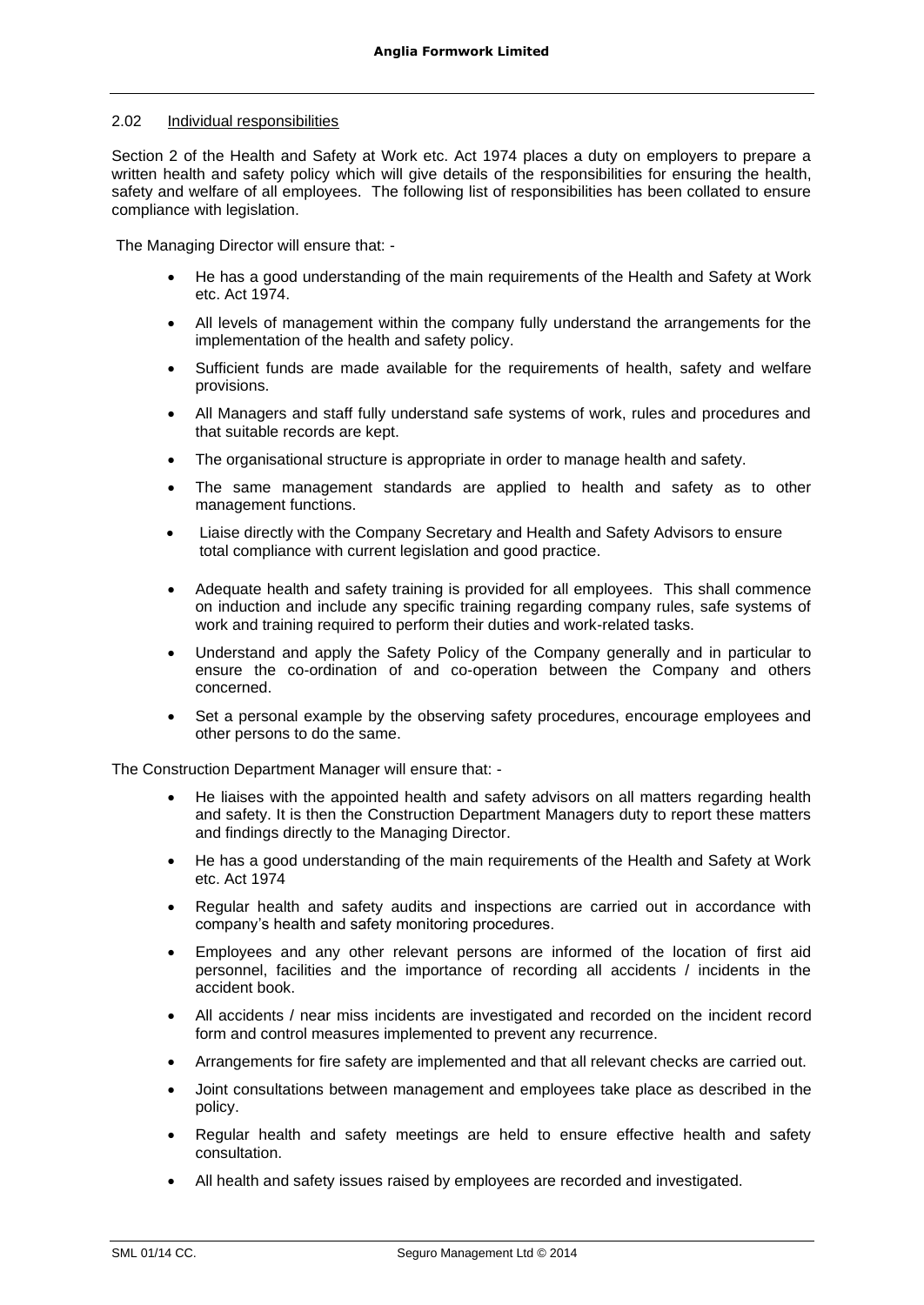- Any faulty work equipment identified is immediately taken out of service until repaired or replaced.
- Records are compiled for statutory inspections, testing or maintenance undertaken on all work equipment and services within the premises.
- A system is implemented to ensure contractors have the necessary competence and resources in order to carry out work safely on behalf of the company.
- Contractors are adhering to safety rules and procedures and any other statutory legislation relevant to their work.
- All welfare facilities, including temperature, lighting and ventilation levels, are adequate.
- Safe access and egress are provided and maintained in all areas within the company.
- Relevant statutory signs and notices are provided and displayed in prominent positions.
- All electrical equipment is adequately maintained and that only suitably trained and competent persons carry out electrical work. No employee shall undertake any kind of electrical work where specialist knowledge is required in order to avoid danger.

The Contracts Manager - It is the duty of the Contracts Manager to:

- Understand and apply the Safety Policy of the Company generally and in particular to ensure the co-ordination of and co-operation between the Company and others concerned.
- Ensure the requirements of the Health and Safety at Work Act etc 1974 and other regulations relevant to the safe operation and activities of the Company are observed by all persons under their control.
- Determine during preliminary procedures and in advance of any work proceeding, so far as is reasonably practicable, safe methods of working, access, lighting, known hazards, fire precautions, allocation of responsibilities including sub-contractors and others.
- Ensure that facilities for welfare sanitation are considered and provided for. Adequate plant and equipment will be available for operations to proceed in a safe manner; this includes all short-term sites and operations where facilities may not be easily accessible
- Ensure that working methods and safety procedures are carried out in a competent and planned manner, and operations are supervised by competent personnel. Arrange as may be required for the revision of working methods and safety procedures.
- Arrange (as required) for instruction, training, information and the provision of supervision so as to ensure that employees at all levels are competent.
- Ensure that all persons, including the general public, within the proximity of premises and operations under the control of the Company are not exposed to risks to their health and safety.
- Ensure that all persons authorised to be working on premises under the control of the Company, adhere to safe working procedures and comply with all regulations applicable to their work.
- Set a personal example by the observing safety procedures, encourage employees and other persons to do the same.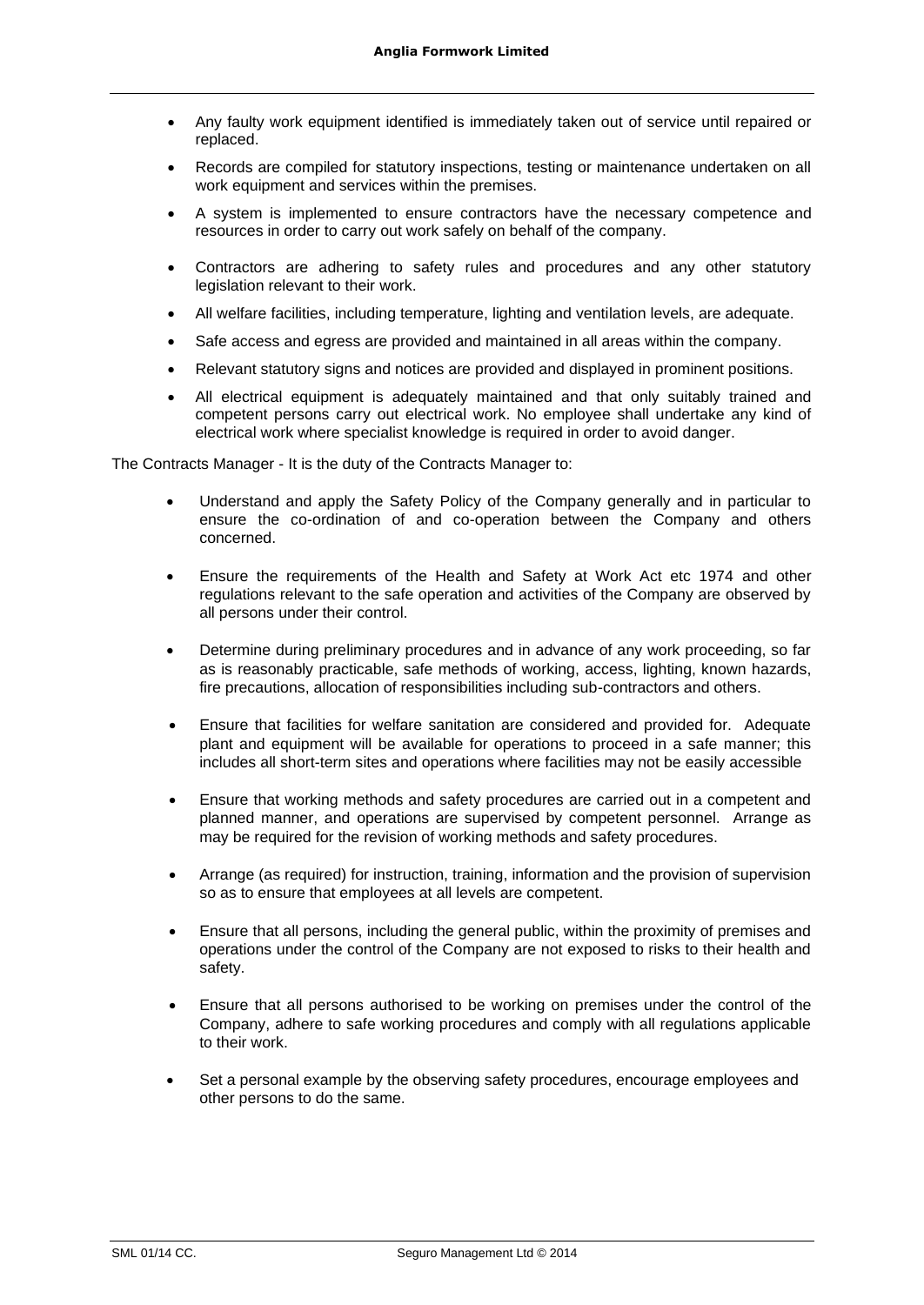The Site Manager / Foreman will: -

- Ensure compliance with the Company's Health & Safety Policy and all relevant legal requirements.
- Ensure correct channels of communication when working on clients sites or in private dwellings.
- Ensure risk assessments have been carried out and the control measures implemented.
- Ensure all persons in their charge are aware of the hazards and the means of reducing them.
- Ensure safe systems of work are followed and worked too.
- Ensure cooperation between company employees and those persons likely to be affected by the company's activities.
- Ensure the correct supervision of all employees and especially of any young persons within their employ.
- Ensure high standards of housekeeping at all times.
- Ensure the promotion of, safe and healthy working practices.
- Ensure all defective equipment is removed out of service and documented.
- Report and investigate all accidents and report those findings to their allocated Line Manager.
- Ensure good standards of discipline at all times.
- Report all unsafe acts and take the necessary action to prevent a reoccurrence.
- Set a personal example by the observing safety procedures, encourage employees and other persons to do the same.

Duties of the Health & Safety Management Consultant: -

- To assist in developing a proactive attitude to Health, Safety and Environmental matters by advising on and encouraging, a positive Health & Safety Management culture throughout the organisation.
- To inform the Managing Director of relevant new legislation, recommend working methods for compliance and assist with dissemination of this information throughout the organisation.
- To carry out, on request, site inspections, the monitoring of all active sites and report their findings, in the form of a written report to the Managing Director responsible for health, safety and welfare.
- To highlight any employee/subcontractor training requirements and, where appropriate, provide such training with regard to Health & Safety, in the form of on-site modular training ("Toolbox Talks") or off site tuition relating to legal compliance or the avoidance of specific risk.
- To feedback information, suggestions, problems, concerns etc., from the workforce to the manager and assist him to measure performance and to set objectives to effect improvement.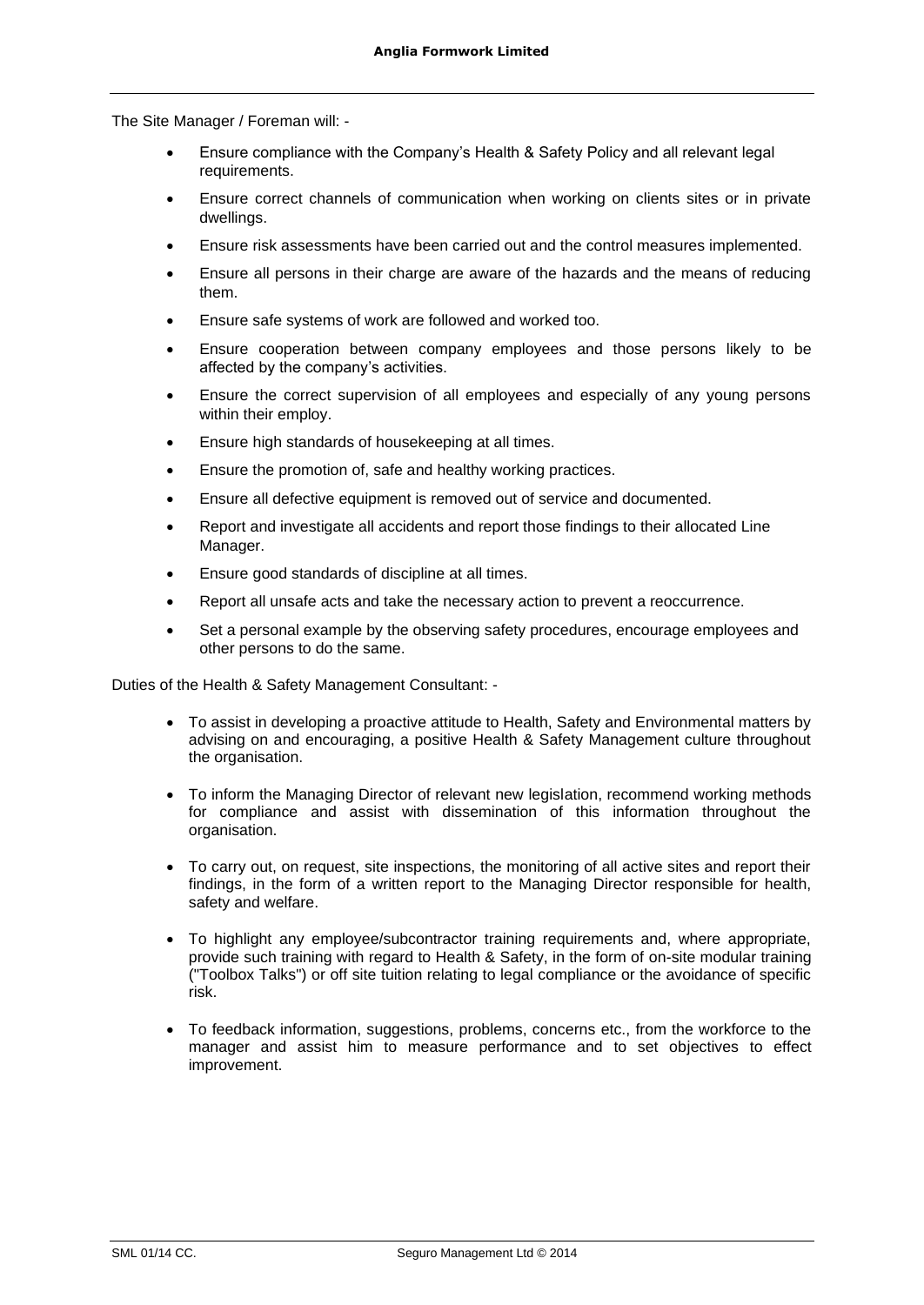### 2.03 Employers responsibilities

As employers we have a duty to all employees, casual workers, part-time workers, trainees, visitors and sub-contractors who may be in our workplace or using equipment provided by the company. Consideration will also be given to our neighbours and the general public. Management will ensure they:-

- Assess all risks to worker's health and safety and bring the significant findings to the attention of employees.
- Provide safe plant and equipment that is suitably maintained.
- Provide a safe place of work with adequate facilities and safe access and egress.
- Provide adequate training and information to all employees regardless of their position within the company.
- Have provisions in place to guarantee that articles and substances are handled and stored in a proper manner.
- Provide health surveillance to employees where it is deemed necessary.
- Appoint competent persons to help comply with health and safety law.

# 2.04 Employees responsibilities

The Health and Safety at Work etc. Act 1974 details two main sections which employees are required to comply with. These are: -

Every employee working for the company has a duty of care under the Health and Safety at Work etc. Act 1974 Section 7 to take reasonable care of himself/herself and any other person who may be affected by their acts or omissions at work.

In addition to the above, Section 8 states that under no circumstances shall employees purposely or recklessly interfere or misuse anything provided in the interest of safety or welfare, lifesaving equipment, signs or firefighting equipment.

Employees also have a duty to assist and co-operate with Anglia Formwork and any other person to ensure all aspects of health and safety legislation are adhered to.

Employees are obliged to: -

- Always follow safety rules, avoid improvisation and comply with the health and safety policy.
- Only perform work that they are qualified to undertake.
- Always store materials and equipment in a safe manner.
- Never block emergency escape routes.
- Always practise safe working procedures, refrain from horseplay and report all hazards and defective equipment.
- Always wear suitable clothing and personal protective equipment for the task being undertaken.
- Inform the First Aider or Appointed Person of all accidents that occur.

The Management of Health and Safety at Work Regulations require all employees to: -

- Utilise all items that are provided for safety.
- Comply with all safety instructions.
- Report to management anything that they may consider to be of any danger.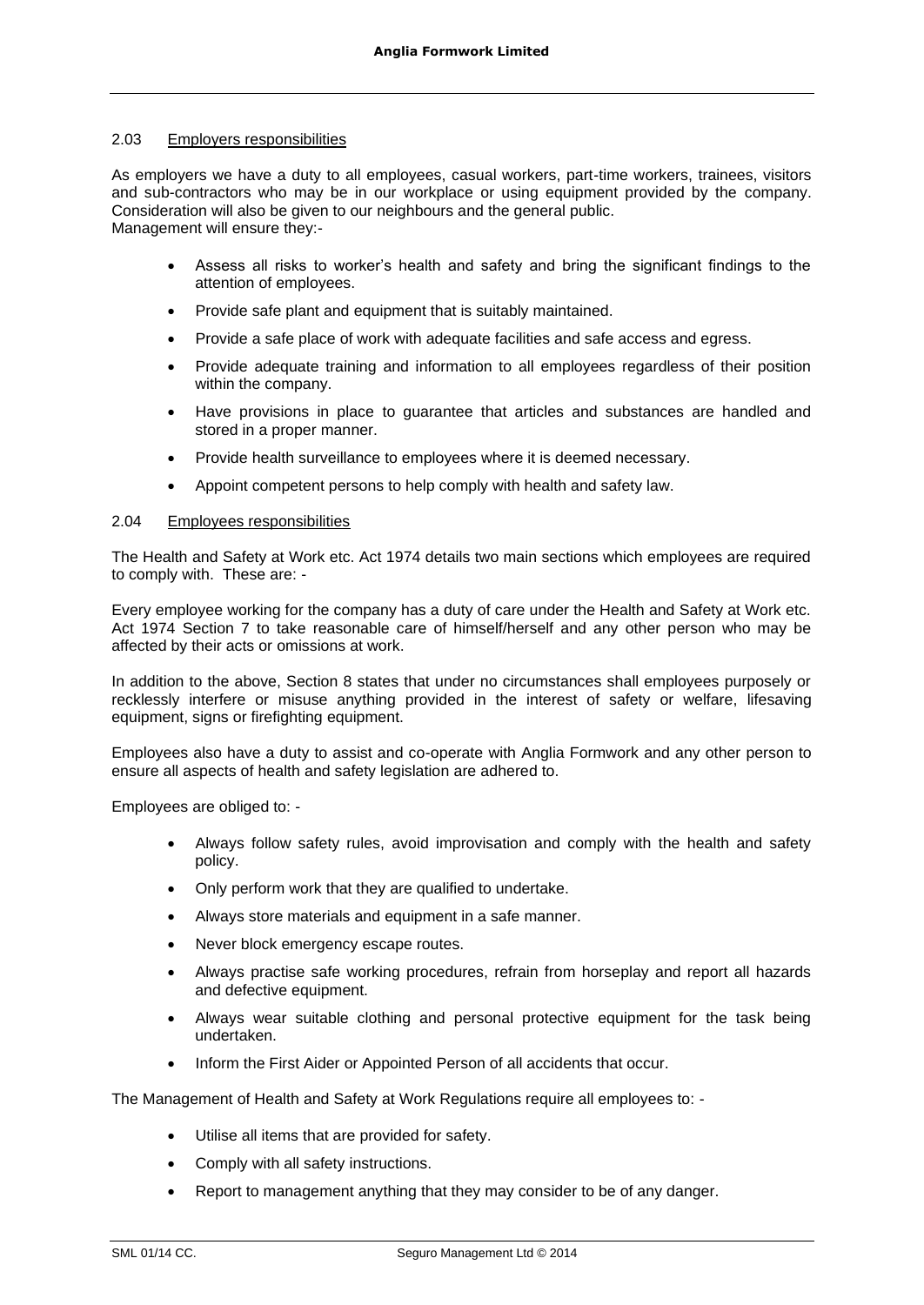• Advise management of any areas where protection arrangements require reviewing.

### 2.05 Contract staff responsibilities

The Contract staff: -

- Will themselves be fully aware of the responsibilities and requirements placed upon them by the Health and Safety at Work etc Act 1974 and other relevant legislation whilst working in the United Kingdom.
- Will be made aware of Anglia Formwork healthy and safety policy and safety rules.
- Will only perform work that they are qualified to undertake.
- Will ensure that they know, understand and follow Anglia Formwork and the client's procedures for reporting accidents, near misses and hazards.
- Will ensure that they know, understand and follow the client's procedures concerning fire, first aid and any other emergency situations that may be present.
- Will ensure that they have read and understand any risk assessments and follow any safe working procedures or safety instructions that cover their work.
- Will ensure that they wear any personal protective equipment provided.
- Will report immediately to management any work equipment that is faulty.

### 2.06 Responsibilities and duties of sub-contractors/self-employed personnel

Will be made aware of the company's health and safety policy, safety rules and: -

- Will be fully aware of the responsibilities and requirements placed upon them by the Health and Safety at Work etc. Act 1974 and other relevant legislation.
- Will comply with all instructions given by the management of the company.
- Will co-operate with the company in ensuring a high standard of health and safety on all contracts with which they are involved. If the standards stipulated by the company are higher than basic requirements, then they shall comply with the higher standard.
- Will carry out risk assessments in relation to their activities, ensure that appropriate health and safety arrangements are implemented and by adequate liaison inform and co-operate as necessary with the company.
- Will ensure that they sign into reception prior to undertaking any work at the premises.

# 2.07 Information for employees

Information regarding health and safety law is provided in a number of ways: -

- Employees are provided with a copy of the company's employee safety handbook.
- The approved poster "Health and Safety Law What You Should Know" is displayed in the office. This poster will always be kept in a legible condition with the address of the local enforcing authority, the Employment Medical Advisory Service (EMAS) and the names of responsible persons entered in the appropriate spaces.
- Management has access to a 24-hour helpline that will connect them to a Norwich Building Safety Group Health and Safety Consultant who will advise on all aspects of health and safety.
- Management and employees have access to the company Health and Safety Management System that contains all relevant information with regard to recording and monitoring procedures.

In line with our legal responsibilities, Anglia Formwork will confirm both the identity of each employee recruited to work on client's sites and that those personnel have the relevant experience, training and qualifications to meet the job / position requirements as stipulated by the client. Details of experience,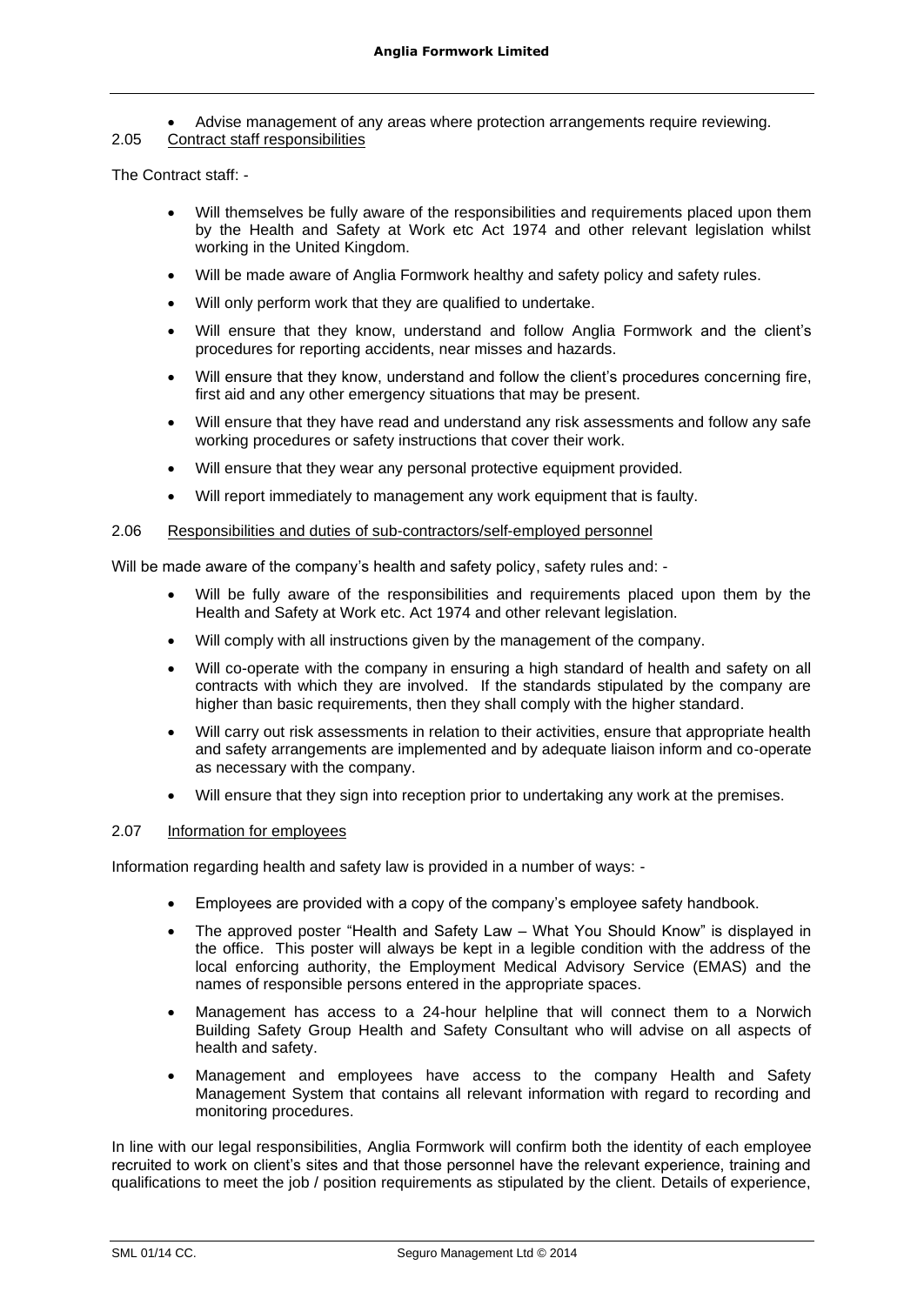training and qualifications, together with copies of certificates where necessary, will be held on file at Anglia Formwork head office.

### 2.08 Joint consultation

The Health and Safety (Consultation with Employees) Regulations require all employers to consult with their employees who are not represented by safety representatives under the Safety Representatives and Safety Committees Regulations.

The company recognises the importance and benefits to be gained by consultation with our employees. All information with regard to health and safety is communicated by means of consultation between management and employees.

It is the responsibility of the Managing Director to ensure that consultation takes place in good time on matters relating to employee's health and safety at work.

If at any time the method of consultation becomes ineffective due to the size or nature of the business then the company would recognise the rights of employees or groups of employees to elect one or more persons to act as their representative for the purpose of such consultation.

Health and safety will be on the agenda of all management meetings. Items that may be included in the meeting are: -

- Review of accident statistics, near misses and trends.
- New legislation.
- Compliance with the objectives of the health and safety plan.
- Occupational health issues.
- Introduction of new technology.
- Result of health and safety audits.
- Review of significant findings identified by any reports produced by Norwich Building Safety Group.
- Completion of corrective actions.
- Review of training needs.

Norwich Building Safety Group along with other professional bodies will inform senior management of any relevant changes to health and safety. This information will be disseminated to the Managing Director who in turn will inform the department heads and appropriate members of staff.

If any visitors/customers raise any concerns with regard to health and safety, the Managing Director will investigate the issue and either deal with it himself or with guidance from Norwich Building Safety Group's advice line.

If required, senior management will request that Norwich Building Safety Group, the company's external Safety Consultants will liaise with the local enforcing authority on the company's behalf.

### 2.09 The working time regulations

Working time is any period during which a worker is working, at the employer's disposal and carrying out his/her activity or duties, any period when the worker is receiving relevant training and any additional periods that the employer and workers agree by relevant agreement.

With the exception of exempt workers, employees will not be required to work more than an average of 48 hours in a seven-day period. The average is normally calculated over a 17-week rolling reference period but this can be successive 17-week periods if this is specified in a relevant agreement.

The average is calculated using the formula  $(A) + (B)$  where: -

 $(C)$ 

(A) The total number of hours worked during the reference period,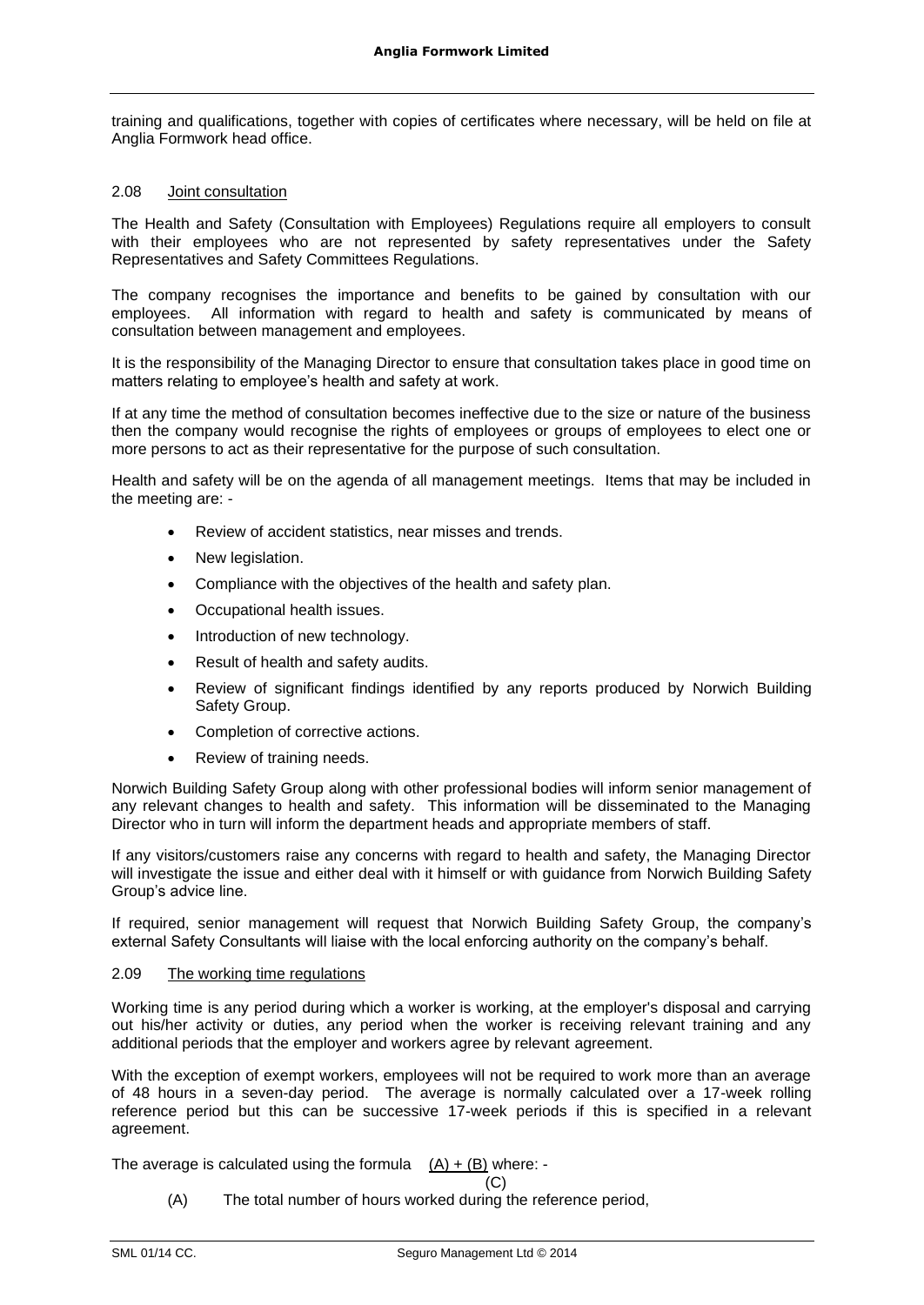- (B) The total number of hours worked immediately after the reference period to compensate for any 'excluded days' and
- (C) The number of weeks in the reference period.

'Excluded days' are non-working days that occur because of holidays, sickness, etc. Where there are excluded days during the reference period, hours worked on an equivalent number of days immediately after the reference period have to be added in to the calculation as (B).

For the first 17 weeks of employment, workers should never have an average in excess of 48 hours a week. Their average is calculated by dividing the total number of hours worked by the total number of weeks worked.

There is a general requirement on our company to take reasonable steps to ensure that workers do not work in excess of the 48-hour average, which includes asking whether or not the worker has more than one job.

There is no requirement to keep specific records of hours worked, but if required we will show an officer of the HSE or local authority that workers have not exceeded the 48-hour average.

Employees can opt-out of the maximum 48-hour week by means of an individual agreement. This agreement must be in writing and may either be for a fixed period or for an indefinite period. Unless a period of notice to terminate the agreement (which cannot exceed three months) is specified, it can be terminated with seven days notice by the employee.

Employees cannot be forced to opt-out of the 48-hour week and it is unlawful to take action against them for refusing. If an employee does opt-out of the 48-hour week, we have to keep a copy of the individual opt-out agreement but do not have to keep any records in relation to the hours worked.

### Rests

Employees are entitled to a minimum uninterrupted rest break away from the workplace of 20 minutes in any work period that exceeds six hours, unless different periods are agreed in a collective or workforce agreement.

For young workers the rest break is 30 minutes in any work period that exceeds four-and-a-half hours and no agreement can alter this.

The break must be continuous, unless a situation arises which is unforeseen and unavoidable, in which case compensatory rest breaks must be given within three weeks.

Employees are entitled to a daily rest of at least 11 consecutive hours (12 hours for young workers) in each 24-hour period.

Employees are entitled to a weekly rest of at least 24 consecutive hours in a seven-day reference period. The seven-day period starts at midnight between Sunday and Monday unless a relevant agreement states otherwise. The weekly rest should start immediately after an 11-hour daily rest unless there are objective, technical or organisational (OTO) reasons why the weekly rest cannot follow the daily rest. Derogations on weekly rests can be made by local, collective or workforce agreements.

For adult workers, the 24-hour weekly rest can be averaged over a 14-day reference period by giving two rest periods of at least 24 consecutive hours or one rest period of at least 48 consecutive hours in each 14-day period. The option to use a 14-day reference period is the company's and in theory this would give a maximum continuous work period of 24 days in two 14-day periods (2 off, 12 on, 12 on, 2 off).

Young workers should have two 24-hour rest periods in each seven-day reference period, preferably consecutive. This can be reduced to 36 continuous hours (12 hours daily rest followed by 24 hours weekly rest) if this can be justified for OTO reasons.

As with the 48-hour average working week, it is unlawful to take any action against workers for taking or attempting to take their entitlement to rest breaks or daily/weekly rests.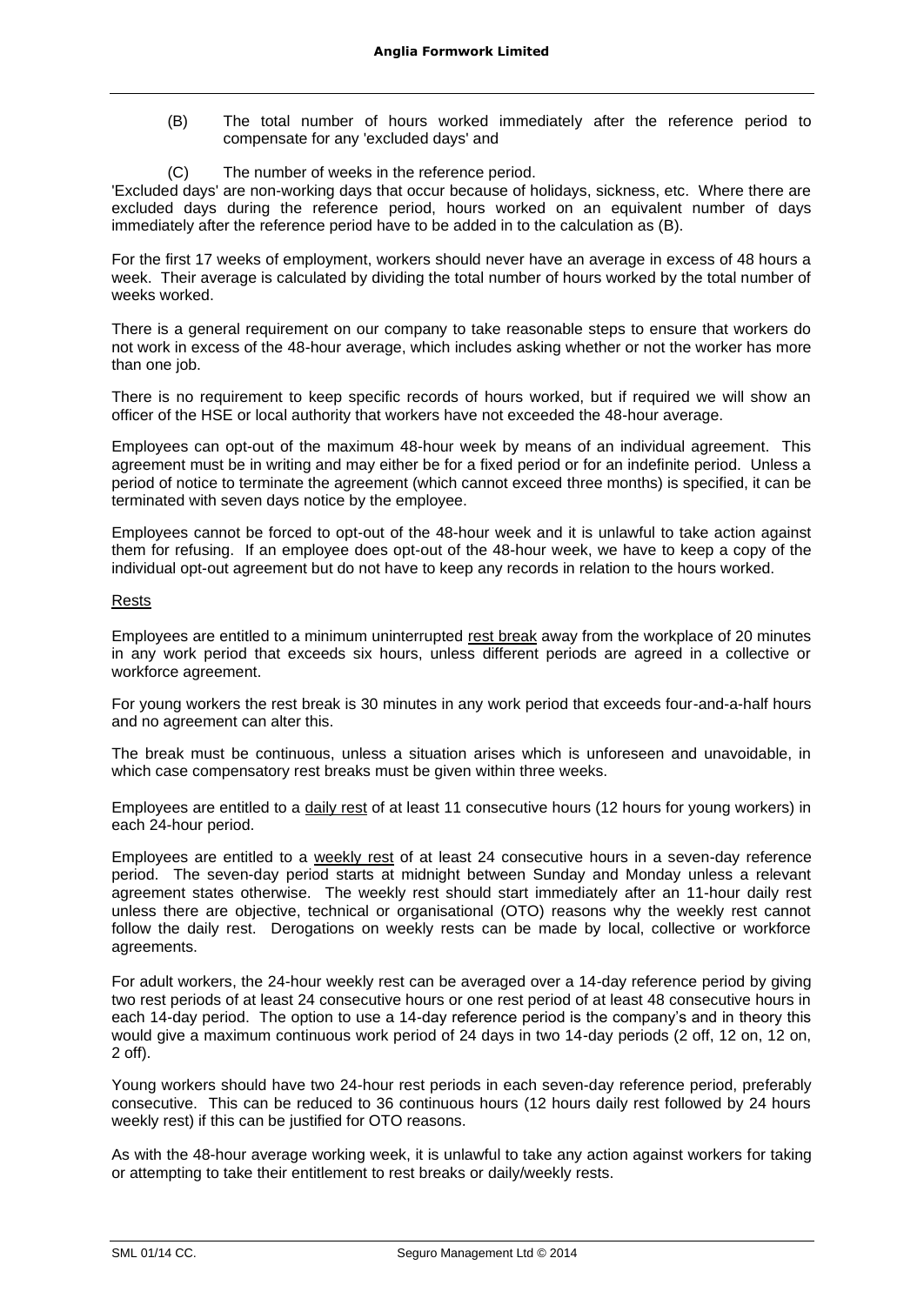### 3.0 Arrangements

### 3.01 Abrasive wheels

All reasonable steps will be taken by Anglia Formwork to ensure, so far as is reasonably possible, the health and safety of employees who work with grinding machines that incorporate abrasive wheels. Anglia Formwork acknowledges that safety hazards may arise when using this type of equipment.

The company will: -

- Complete a documented risk assessment for the use of the equipment and issue copies to all employees who use the equipment.
- So far as is reasonable practicable, take measures to reduce the risks found as a result of the assessment.
- Ensure that all equipment used for grinding operations is maintained in good condition and is suitable for the task and the environment in which it is used.

If and when an employee raises a query relating to the health and safety of abrasive wheels it is the company's policy to: -

- Take all necessary steps to investigate the circumstances.
- Take corrective measures as appropriate.
- Advise the employee of the actions taken.

Where a problem arises in the use of abrasive wheels or machinery, employees are instructed to: -

- Inform the Managing Director or other responsible person immediately.
- In the case of an accident or emergency take all necessary actions, in accordance with company accident procedures.

### Information and training

The company will give sufficient information, instruction and training to ensure the health and safety of workers who use abrasive wheels. Employees authorised to fit or dress abrasive wheels will be given specific training. This provision also applies to persons not in direct employment such as temporary staff and contractors. Training in the use of abrasive wheels will cover aspects of health and safety legislation, in particular the Provision and Use of Work Equipment Regulations (PUWER).

The main types of injury relating to the use of abrasive wheels are those that result from flying particles that occur when the machine is being used or the abrasive wheel bursts and also those that are caused by the wheel and the operative's hand coming into contact.

It is the company's policy to adapt the following safety precautions in order to reduce the risk of the accident and injury: -

- Ensure that all persons who use abrasive wheels are adequately trained.
- Ensure that all grinding, cutting machines and abrasive wheels are maintained and in good working order.
- Ensure that the correct types of abrasive wheel for the job are selected.
- Ensure that grinding wheels are not operated at excessive speed. Both spindles and the abrasive wheels will be marked with their maximum operating speed.
- Ensure that trained and competent persons mount all abrasive wheels, as failure to mount the wheel can cause wheels to burst. All damaged wheels will be disposed of safely.
- Ensure that guards are securely attached to the body of the grinding machines and are strong enough to withstand the impact of flying fragments should a wheel burst.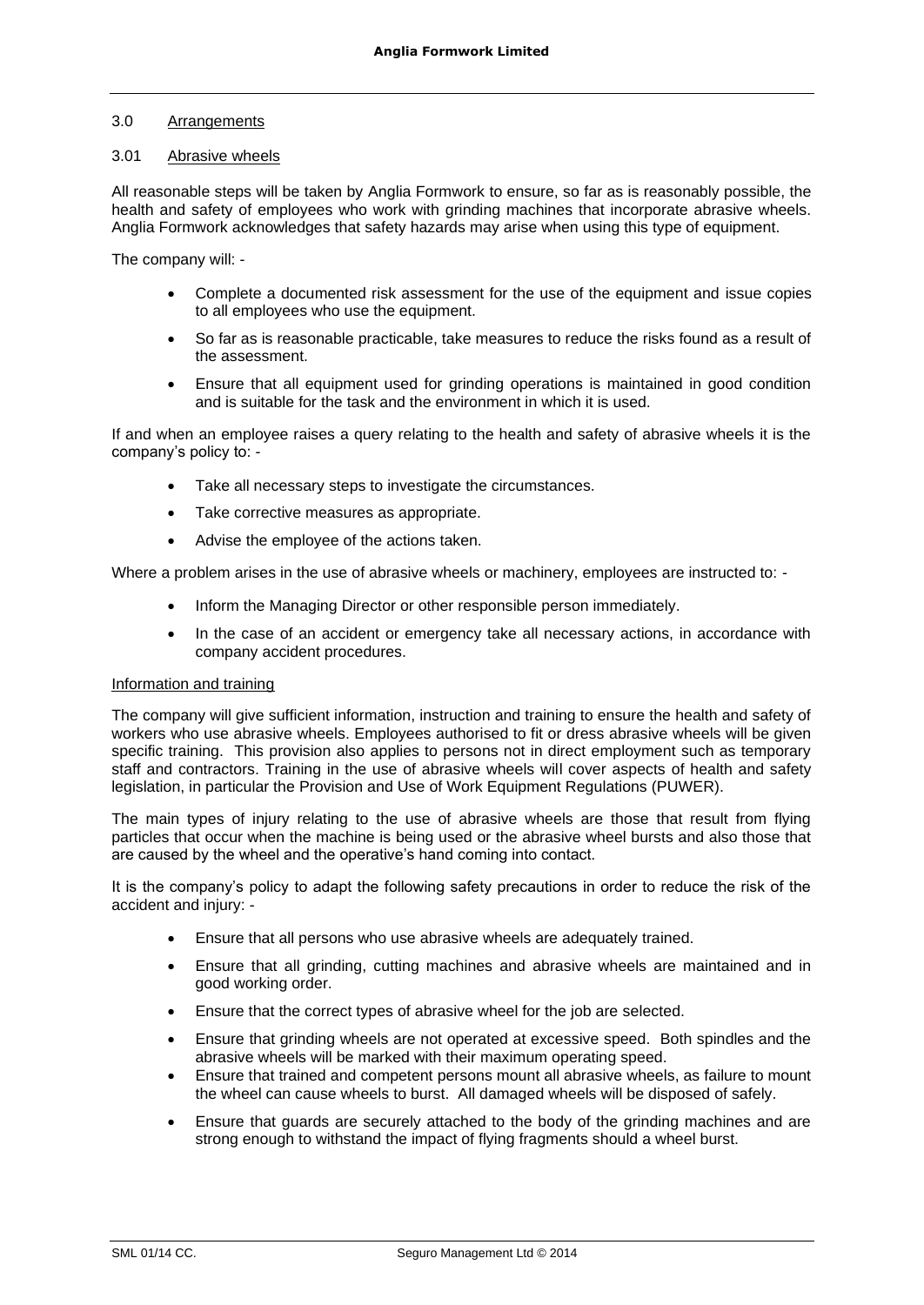### 3.02 Access and egress

Anglia Formwork is committed to providing a safe place of work including safe means of access and egress within all parts of the premises. Safe access and egress includes movement in and out of the company and safe access within the premises.

Anglia Formwork will ensure, so far as is reasonably possible, that: -

- Articles or substances do not impede safe access and egress in the premises and that objects that may restrict safe movement within the premises are removed immediately.
- Any access restrictions are adhered to, so that suitable and safe arrangements for work in areas of high risk are guaranteed.
- Safe systems of work are implemented in all areas where there is significant risk.
- Employees are encouraged to report any situation where safe access and egress is restricted or obstructed so that arrangements for the appropriate remedial action can be taken.
- Access equipment is regularly inspected to ensure that it is maintained in a safe condition.

The following procedures will assist Anglia Formwork in ensuring that safe access and egress is maintained at all times: -

- No objects are to be stored on the floor or in walkways. All equipment that is no longer required will be returned to its designated storage point immediately after use.
- Items of stock or equipment are not stored precariously on top of cabinets or on shelves where they could fall onto passers-by.
- Regular inspections of walkways are conducted by management on a regular basis to ensure that they are free from obstructions.
- Obsolete equipment and waste is disposed of as soon as is practicable to ensure that the workplace remains clean and tidy at all times.
- Checks are regularly conducted to ensure that the flooring is suitable for the purpose and is maintained in a safe condition free of any damage or potholes.
- All employees are advised to regularly check that there is sufficient space to move about their work area freely and where necessary report any problems.
- All contractors will be closely monitored to ensure that they do not hinder safe access/egress of personnel when working at the premises.
- Ensure that all access equipment, e.g. ladders and kick-stools, are suitable for the purpose and are maintained in a safe condition.
- All personnel are complying with safe working arrangements in areas of high risk.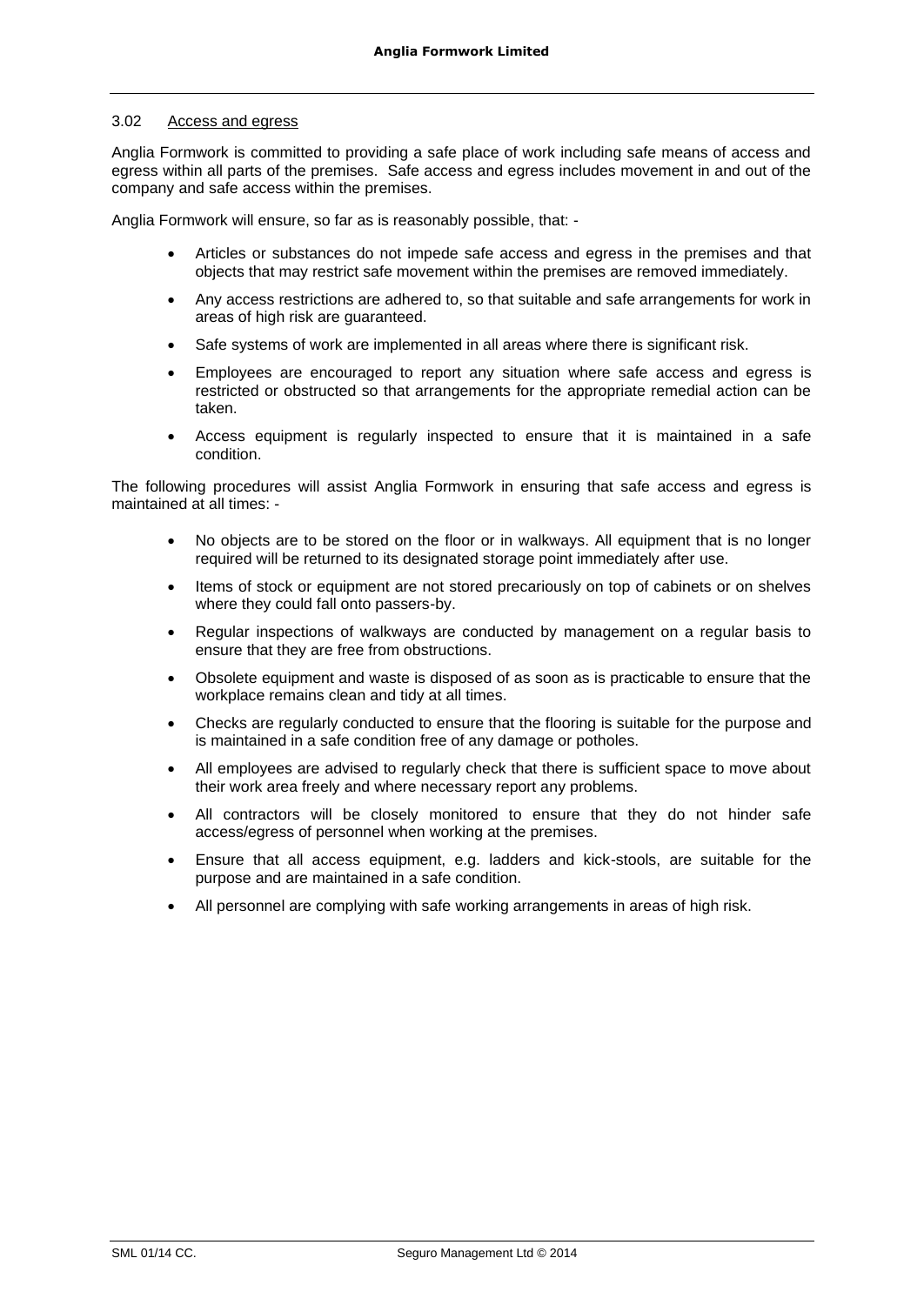### 3.03 Accident/injury statistics

Accident, incident and frequency rates provide a basis for calculating safety performance over a period of time and then comparing them with accident statistics recorded by outside sources such as the Health and Safety Executive.

As employers we are required by law to keep records of all accidents/injuries at work and report specific injuries to the health and safety incident centre under the (RIDDOR) regulations. The particular injuries that are required to be reported include fatalities, serious injuries to employees, self employed people and the general public, along with incidents which necessitate the need for employees or self employed people being absent from work for more than three days.

The validity of the nationwide collated accident/injury statistics rests on employers adhering to the legal requirements of reporting all relevant incidents. Some instances of under reporting, in certain industries, can lead to unfavourable injury rates in comparison with the published figures, therefore as a responsible employer Anglia Formwork will endeavour to report all relevant incidents.

In small businesses with a small number of employees, reportable accidents/injuries equate only to a minor proportion of the total number of actual injuries to employees. Records of more minor, nonreportable injuries may also be calculated and used to check trends over a period of time between contrasting departments. An evaluation of the information to establish the main causes of injury can assist in identifying certain risks that should be controlled to avoid future accidents.

The formula used for calculating the annual injury incident rate is: -

Number of reportable injuries in financial year x 100,000 Average number employed during year

This gives the rate per 100,000 employees. This formula does not allow for any changes in part-time employment or overtime. These calculations are per annum and will be adjusted if they cover a shorter period. Short-term rates will only be compared with corresponding periods – not the national annual rates.

The HSE calculates accident/injury incident rates per 100,000 employees, however other industries calculate the frequency rate per million hours worked. The latter method often gives a clearer picture and avoids misrepresentation in the incident rate calculations, which can be caused by part and full time employees and overtime working.

Frequency rates can be easily calculated for any time period.

Therefore the calculation is: -

Number of injuries in the period x 1,000,000 Total hours worked during the period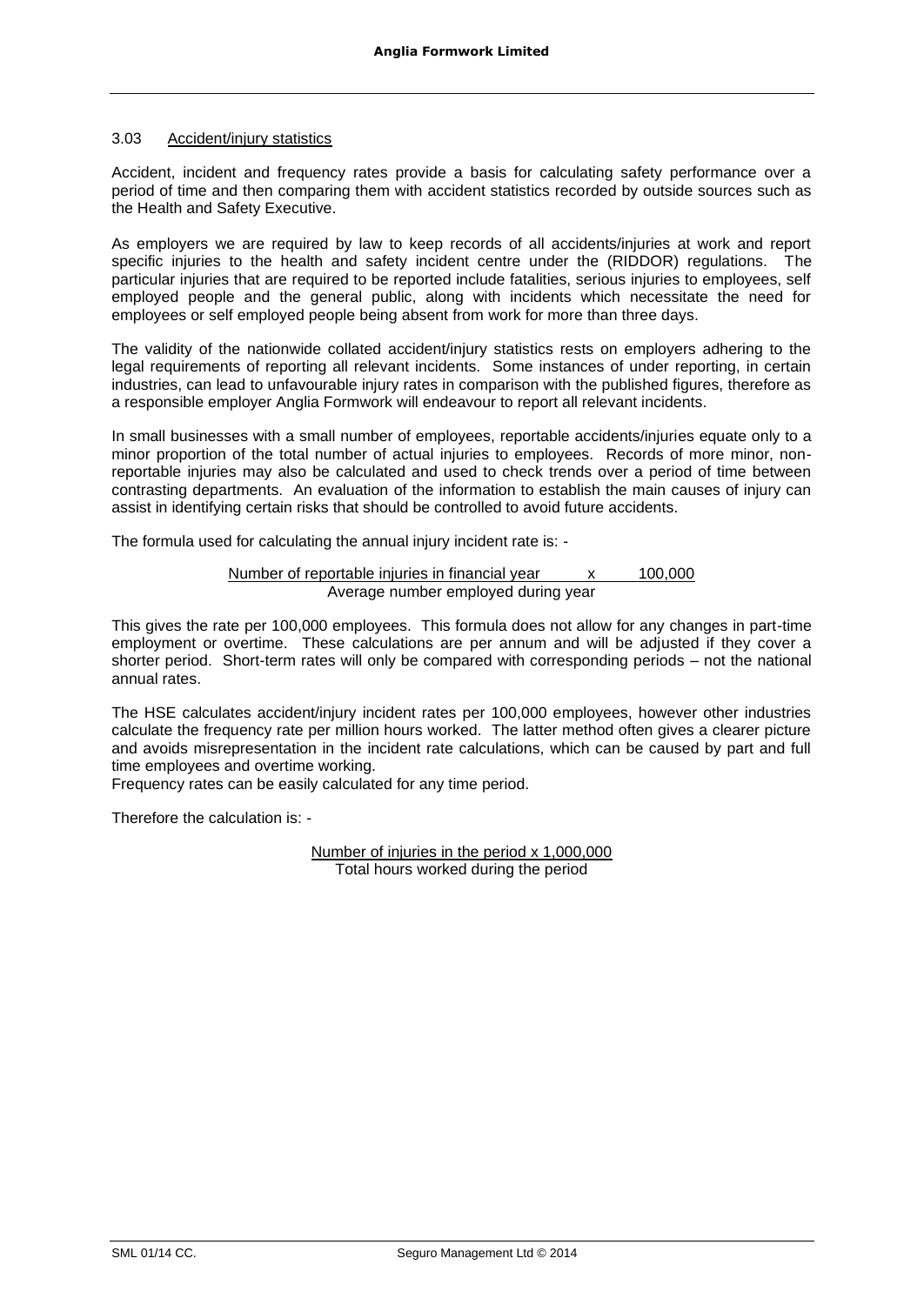### 3.04 Accident reporting procedure

The definition of an accident is: -

An unplanned event, which causes injury to persons, damage to property or a combination of both i.e. a fall from height resulting in a fracture; incorrect operation of machinery leading to breakdown or damage.

The definition of a near miss is: -

An unplanned event that does not cause injury or damage, but could have done so i.e. items falling near to personnel; short-circuits on electrical equipment.

The definition of a dangerous occurrence is: -

An unplanned incident that may not have caused a notifiable injury under the Reporting of Injuries, Diseases and Dangerous Occurrences Regulations (RIDDOR) but it had the potential to do so and must be reported to the enforcing authority. A list of dangerous occurrences which must be reported are shown in the RIDDOR guide located in Section B of the Health and Safety Management System.

The first priority when an accident occurs is to obtain first aid treatment for all injuries, if the incident is serious enough to warrant medical intervention any member of staff can call the emergency services.

When the casualty has received suitable medical/first aid treatment, details of the accident should be recorded in the accident book for future reference.

In order to determine what corrective action is necessary to prevent a repetition, it is essential to isolate all contributing factors. This can only be done by an investigation. The outcome of all investigations will be communicated to all members of staff who need to take action as a result of an accident.

Accident investigations are carried out to establish the facts relating to the accident/incident not individual's opinions. Under no circumstances are they a mechanism to apportion blame, they are merely a management tool to prevent any possible recurrence of the incident.

In order to comply with the Reporting of Injuries, Diseases and Dangerous Occurrences Regulations (RIDDOR) it is imperative that all major accidents, reportable accidents and diseases and dangerous occurrences are reported to the enforcing authority. It is the responsibility of the Managing Director to investigate the accident/dangerous occurrence and contact the national incident centre immediately, when necessary. If there is any doubt about reporting accidents or dangerous occurrences the Managing Director should contact Norwich Building Safety Group's advice line for further guidance.

All accident information that is entered into the accident book must be kept for a minimum of three years.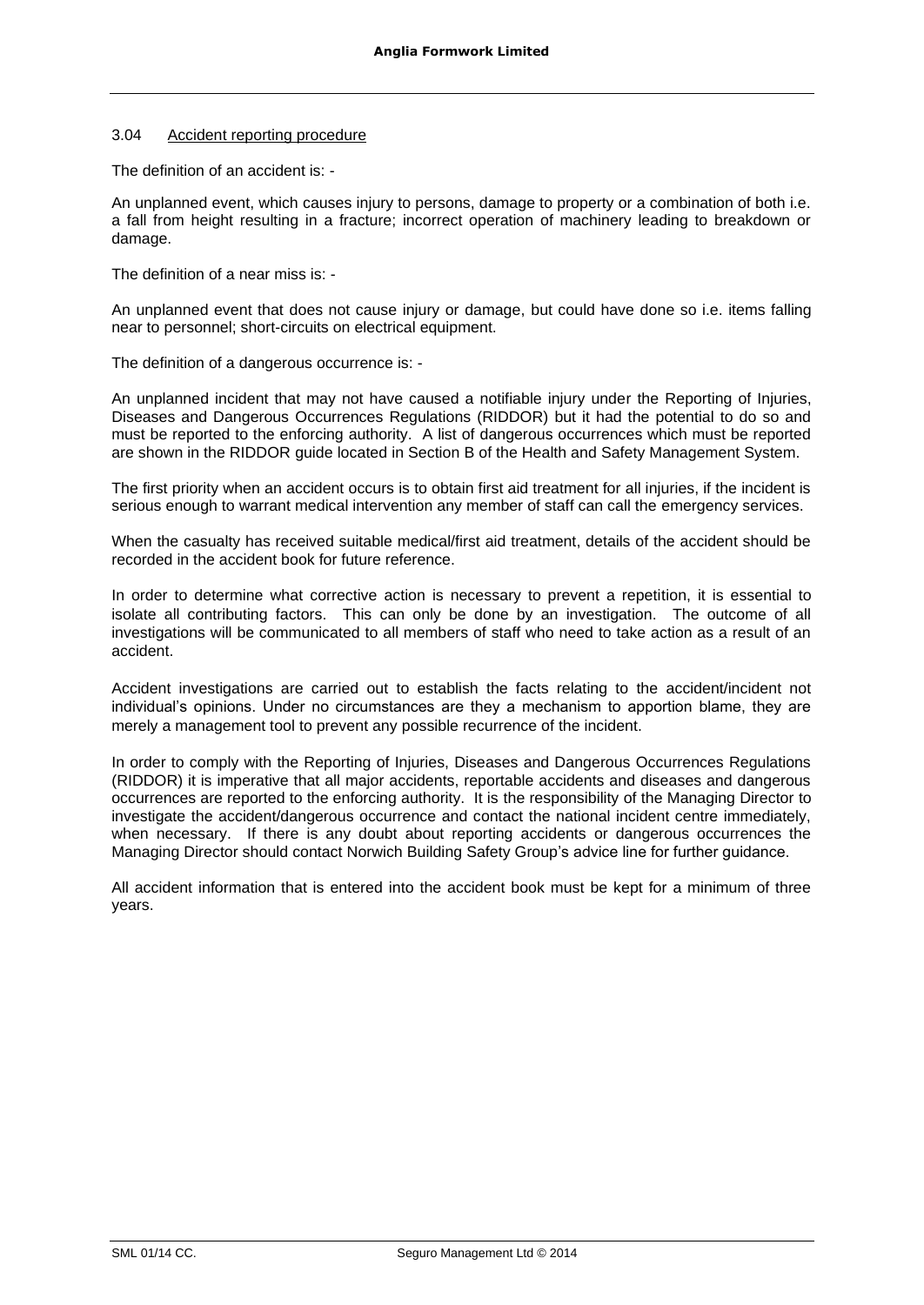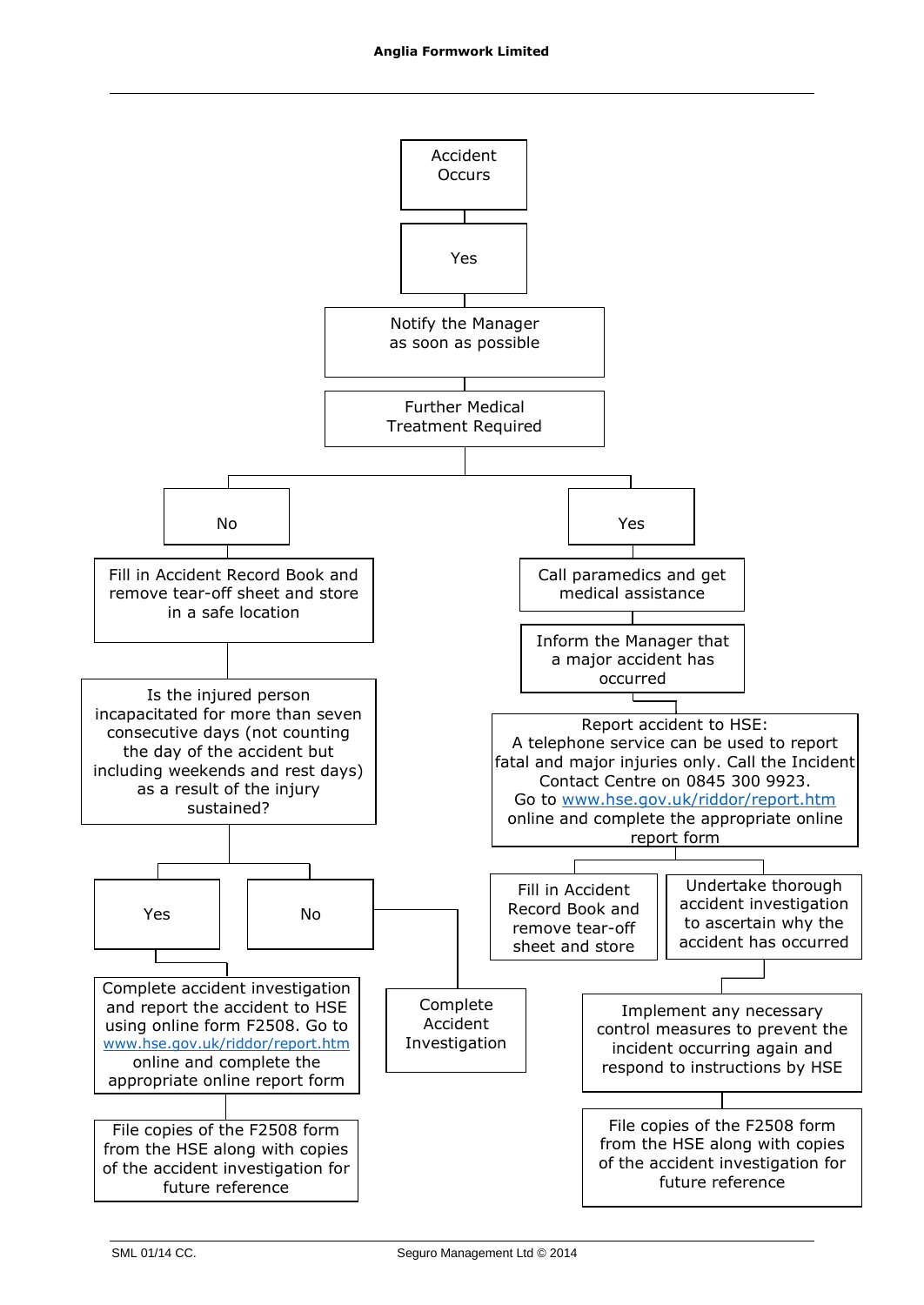### 3.05 AIDS / HIV

There has been a great deal of concern about the spread of HIV, the virus that leads to AIDS.

Anglia Formwork will encourage employees who have been diagnosed as HIV positive to obtain counselling, advice and support from a responsible person. Disclosure of any information will be treated in the utmost confidence and employment rights will not be affected.

Anglia Formwork will, so far as is reasonably possible, take all suitable precautions to secure the safety of employees who have been diagnosed with HIV whilst at work and of those employees working in close contact with the infected person.

Based upon existing research and knowledge of the virus, there is very little, if any risk of employees becoming infected with this virus through normal contact with an infected employee. However the company recognises that there is a residual risk from exposure to blood spillage arising from accidents or from exposure to contaminated syringes. The company intends to ensure that such risks are kept to a minimum. Suitable information and training will be provided to personnel regarding measures to deal with risks presented by HIV and AIDS in the workplace as and when the need arises.

### Arrangements for ensuring the health and safety of workers

The company will, in consultation with employees and/or their representatives: -

- Prevent employees from coming into contact with blood-spillage and make arrangements to isolate areas where blood has been spilt until it has been cleared.
- Ensure that spillages are cleared by a responsible and authorised person who will use suitable personal protective clothing to prevent any direct skin contact or splashes, etc.
- Provide First Aiders with information about dealing with spillages of blood and discarded needles during first aid training and ensure that first aid boxes contain disposable gloves to protect against any possible contamination when handling an injured person.
- Allow the use of syringes within the workplace only for medical reasons (employees using syringes at work for any other reason than for treatment of a medical condition will be subject to disciplinary action).
- Ensure the privacy and safety of persons undergoing injections and maintain confidentiality of medical records and medical details at all times.
- Make suitable arrangements for the storage and disposal of syringes before being permitted to be used within the workplace.
- Treat any information that has been given by an employee in respect of a HIV positive condition in complete confidence.

The following points will assist in ensuring that potential exposure to HIV is reduced to the lowest, reasonably practicable level: -

- All medical conditions that require drugs to be administered by the use of a syringe are reported to management.
- Arrangements will be introduced into the workplace for the storage, use and disposal of syringes and similar medication.
- All persons are removed immediately from the vicinity of any blood spillage arising within the workplace. The area will be quarantined until the spillages have been cleared away.
- All first aid boxes will be regularly checked for supplies of equipment, including PPE for use when dealing with employees diagnosed with HIV and any blood spillage.
- Ensure that spillages are cleared by a responsible and authorised person who will use suitable personal protective clothing to prevent any direct skin contact or splashes, etc.
- All cuts and abrasions will be suitably protected by wound dressings whilst at work.

Counselling and advice will be made available for any employee who requests the service.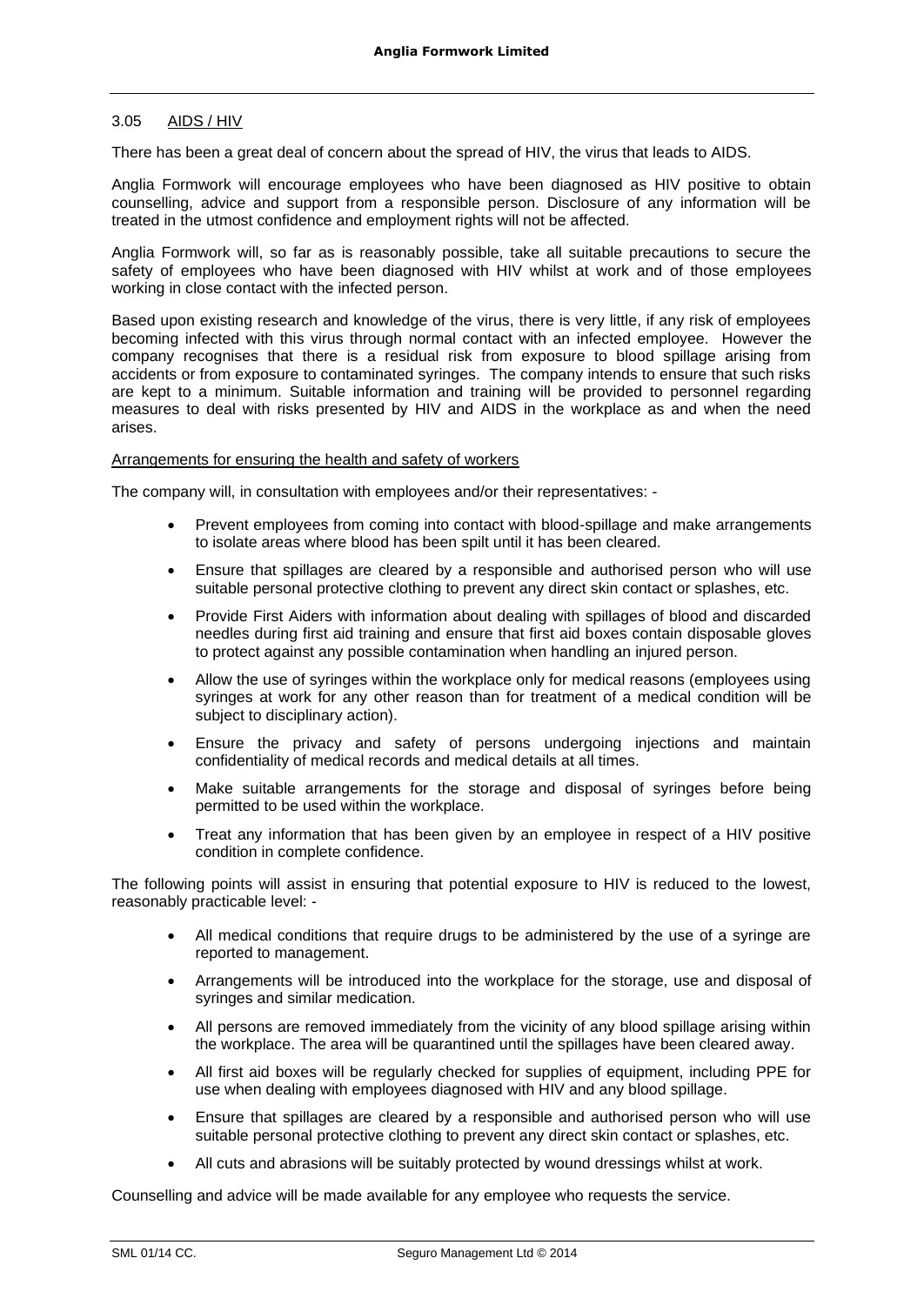### 3.06 Alcohol and drugs

Anglia Formwork realise that the consumption of alcohol or drugs by employees can be a serious problem not only for the abuser but also for their co-workers. The possession of certain drugs is illegal, exposing the abuser to criminal charges.

Anglia Formwork has a general duty under The Health and Safety at Work etc. Act 1974 to ensure the health, safety and welfare of all employees, Anglia Formwork will also be breaking the law if they knowingly allowed drug-related activities on their premises and they failed to act.

The management are responsible for implementing the company's policy and to ensure that it's aims are carried out. This policy applies to all employees and they will have access to the full policy and be informed of any changes.

Senior staff will be aware that the misuse of drugs or alcohol by employees might come to light in various ways. The following characteristics, especially when arising in combination, may indicate the presence of an alcohol or drug-related problem.

- Unexplained and increased absenteeism.
- Instances of unauthorised absence or leaving work early.
- Poor time-keeping i.e. lateness, especially on returning after lunch.
- Unusually high level of sickness/absence for colds/flu/stomach upset.
- Impaired job performance.
- Dishonesty/theft.
- Unusual irritability, aggression and mood changes.
- Tendency to be confused and fluctuations in concentration and energy.
- Accidents.

### Company procedure on alcohol and drugs

- Employees are expressly forbidden to consume alcohol when at work or to bring it onto company premises without prior management permission. Any breach of this rule will result in disciplinary action being taken that is likely to result in summary dismissal.
- Employees who misuse drugs which have not been prescribed on medical grounds will, in the absence of mitigating circumstances, be deemed to be committing an act of gross misconduct and will thus render themselves subject to the company's disciplinary procedures. This also applies to employees believed to be buying or selling drugs or in possession of unlawful (i.e. un-prescribed) drugs.
- If an employee is known to be or strongly suspected of being intoxicated by alcohol or drugs during working hours, the management or nominated deputy will make arrangements for the employee to be escorted from the company premises immediately, pending further investigation.
- If management feel an employee's unsatisfactory performance may be drug or alcohol related they will in the first instance assess the ability of that person to work safely and act accordingly. The nature of work they do will be a significant factor in this assessment and may result in the person being removed from the workplace in the interests of safety.

It should be made clear that Anglia Formwork is aware that a person suffering from these problems will be dealt with fairly.

Anglia Formwork realise that: -

- Absence for treatment and rehabilitation will be regarded as normal sickness.
- Relapses may occur.
- The policy will be monitored with consultation with employees and safety representatives.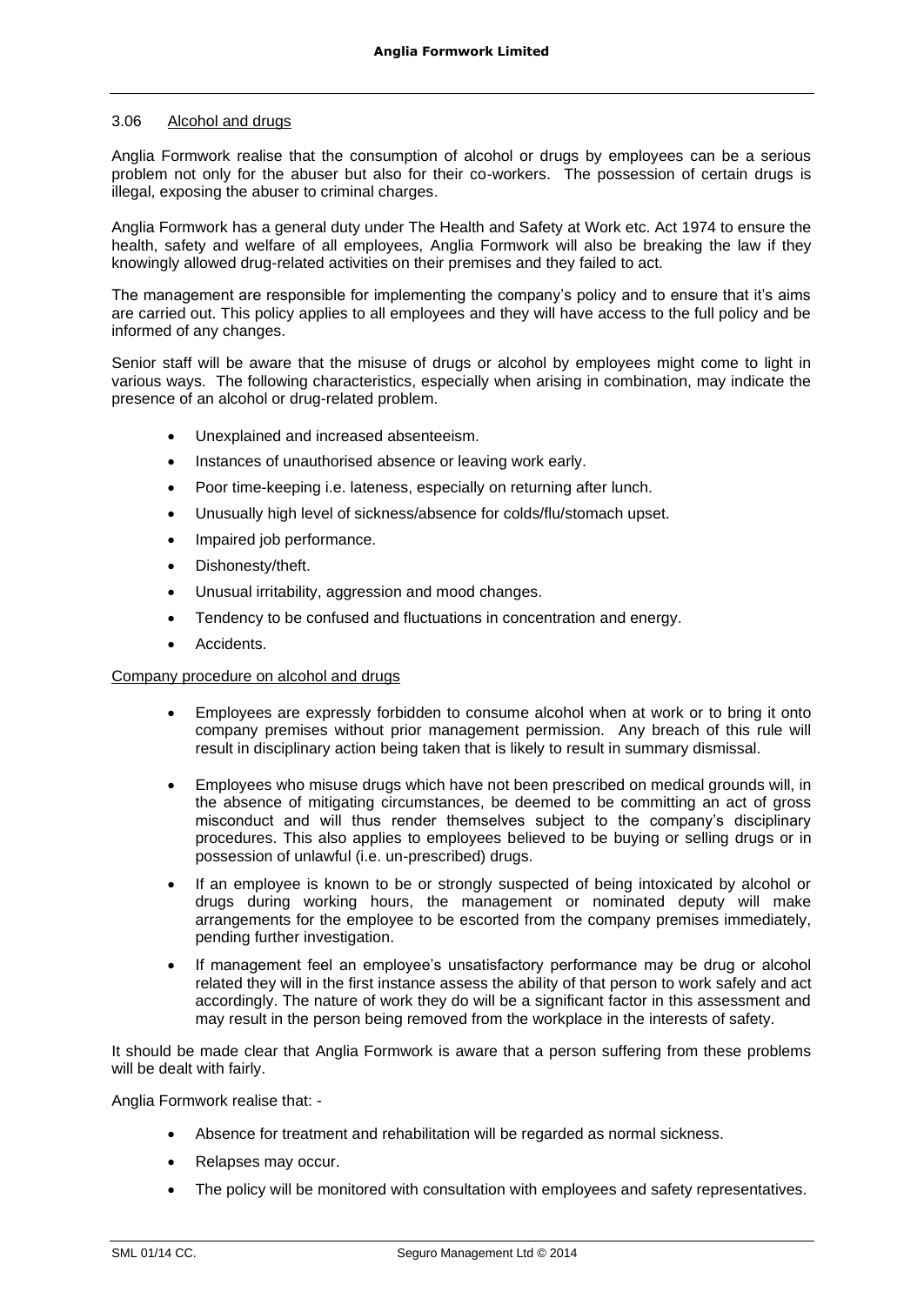All staff will be made aware of the effects of alcohol and drug misuse. All employees should also be made aware of the company procedures and information through notices, posters and leaflets will be made available.

All employees are encouraged not to cover up for employees with a drink or drug problem but to recognise that collusion represents a false sense of loyalty and will, in the longer term, damage those employees. Individual advice should be sought, confidentially through the management structure of the company, the policy details this procedure. External advice and information can be obtained through local organisations dealing with drugs and alcohol abuse.

### 3.07 Asbestos

**Office** 

The Control of Asbestos Regulations 2012 requires employers to prevent employees and other persons from being exposed to asbestos.

Therefore Anglia Formwork will undertake a desktop study in order to identify any likely locations where asbestos may be found. When this has been completed, a competent person will conduct a detailed survey of the premises and will compile a comprehensive register.

The asbestos register will be kept in the office and will be made available to all contractors undertaking structural work on the building.

If asbestos is located within the building, its stability will be taken into consideration and where necessary it will be either removed or encapsulated. As there is no risk to health through asbestos that is in good condition, it will be left in situ and will be suitably marked and monitored on a regular basis to guarantee that it has not become damaged.

Where there is any doubt about the nature of the material it will be treated as asbestos.

# Site

The Control of Asbestos Regulations 2012 requires employers to prevent employees and other persons from being exposed to asbestos, therefore Anglia Formwork does not undertake any work involving asbestos and will request that the client produces a register or informs Anglia Formwork of any likely locations where asbestos may be found before starting work.

If asbestos is located or is likely to be disturbed within the work area, work will be suspended until it has been removed by a specialist contractor. Where there is any doubt about the nature of any material found it will be treated, as asbestos and all work would stop until investigation has deemed is safe to continue.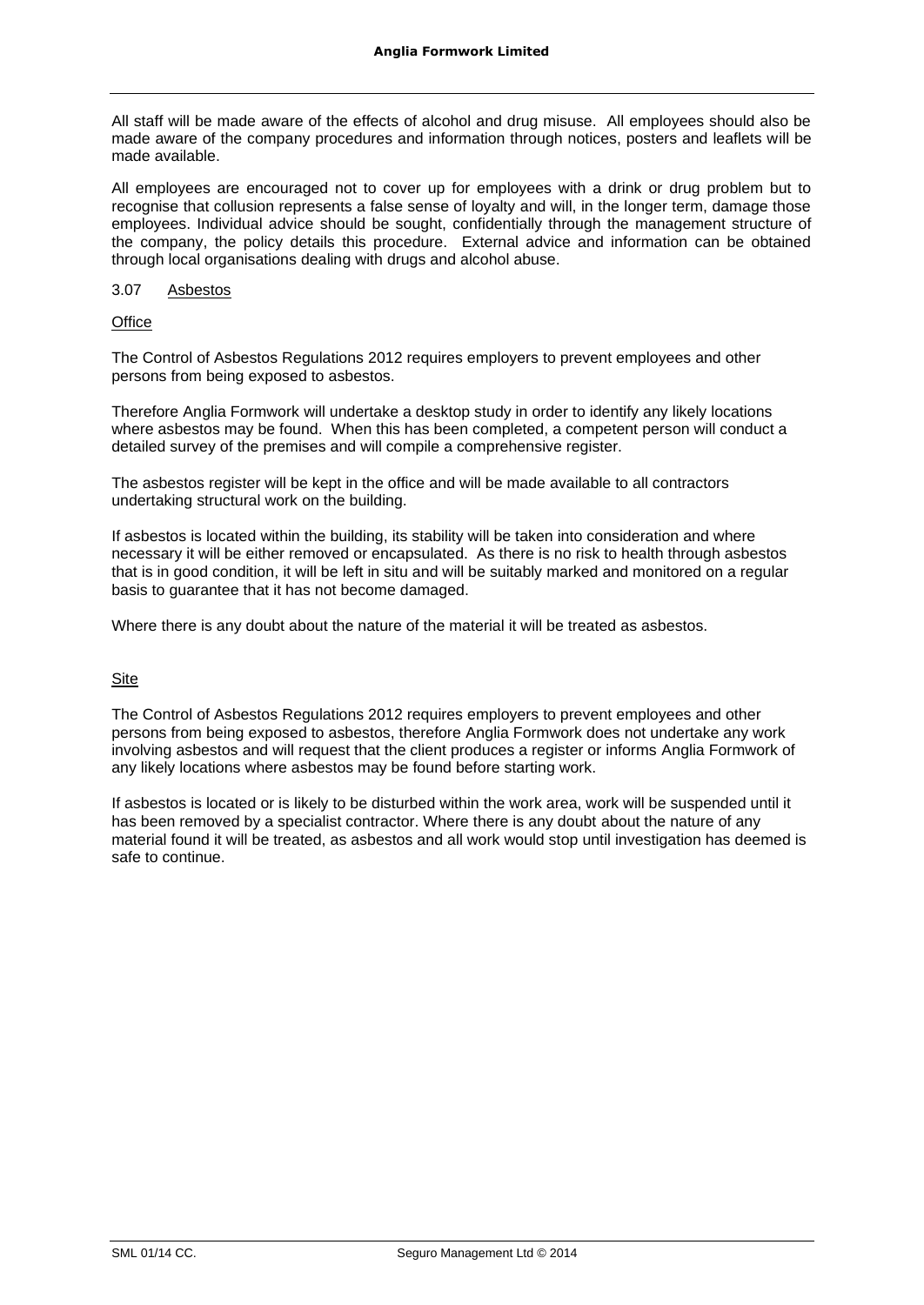# **Site Health and Safety Procedures Asbestos**

Emergency Asbestos Procedure

- 1. If asbestos is located within the building / property, work will be suspended until it has been removed by a specialist contractor.
- 2. Where there is any doubt about the nature of any material found it will be treated, as asbestos and all work will **stop** until investigation has deemed is safe to continue.
- 3. If suspected asbestos is discovered once work has commenced and the material is undamaged, no further work should be undertaken that could cause the deterioration of the asbestos. Your site manager/supervisor must be contacted immediately. If the asbestos is damaged, the area should be evacuated and sealed.
- 4. Upon notification of the discovery of suspected asbestos material, the Designated Responsible Manager/Supervisor should inform head office immediately **(**01508 489158**)** head office will then contact an Asbestos Consultant so that samples can be taken.
- 5. If the material is confirmed as containing asbestos, an assessment by the Asbestos Consultant shall be carried out to determine whether any of the works will result in people being exposed to asbestos.
- 6. If the assessment indicates no exposure is likely, the works may continue. The asbestos register (if available) should be updated. If the assessment indicates that exposure is likely, the Asbestos Consultant shall make recommendations as to the appropriate action required.
- 7. In the event of any member of staff or contractor inadvertently damaging a product thought to contain asbestos or discovering damaged asbestos, the following procedure will apply:
	- Leave the room, or if not in a defined room, the immediate area, closing the door and switching off all ventilation equipment.
	- Contact your site manager/supervisor for further advice.
- 8. Anglia Formwork will carry out any necessary investigations in association with the Asbestos Consultant.
	- **In every case of suspected release of uncontrolled asbestos the Head Office must be contacted as soon as possible and an incident report form completed as soon as practical.**
- 9. If there has been an uncontrolled release of asbestos at a concentration that exceeded the appropriate control limits, a record should be made on the employee's personnel record. A copy of this record should be given to the employee with instructions that it should be retained indefinitely. A copy should also be placed on the individual's personnel/medical records. This will be kept for a minimum of 40 years.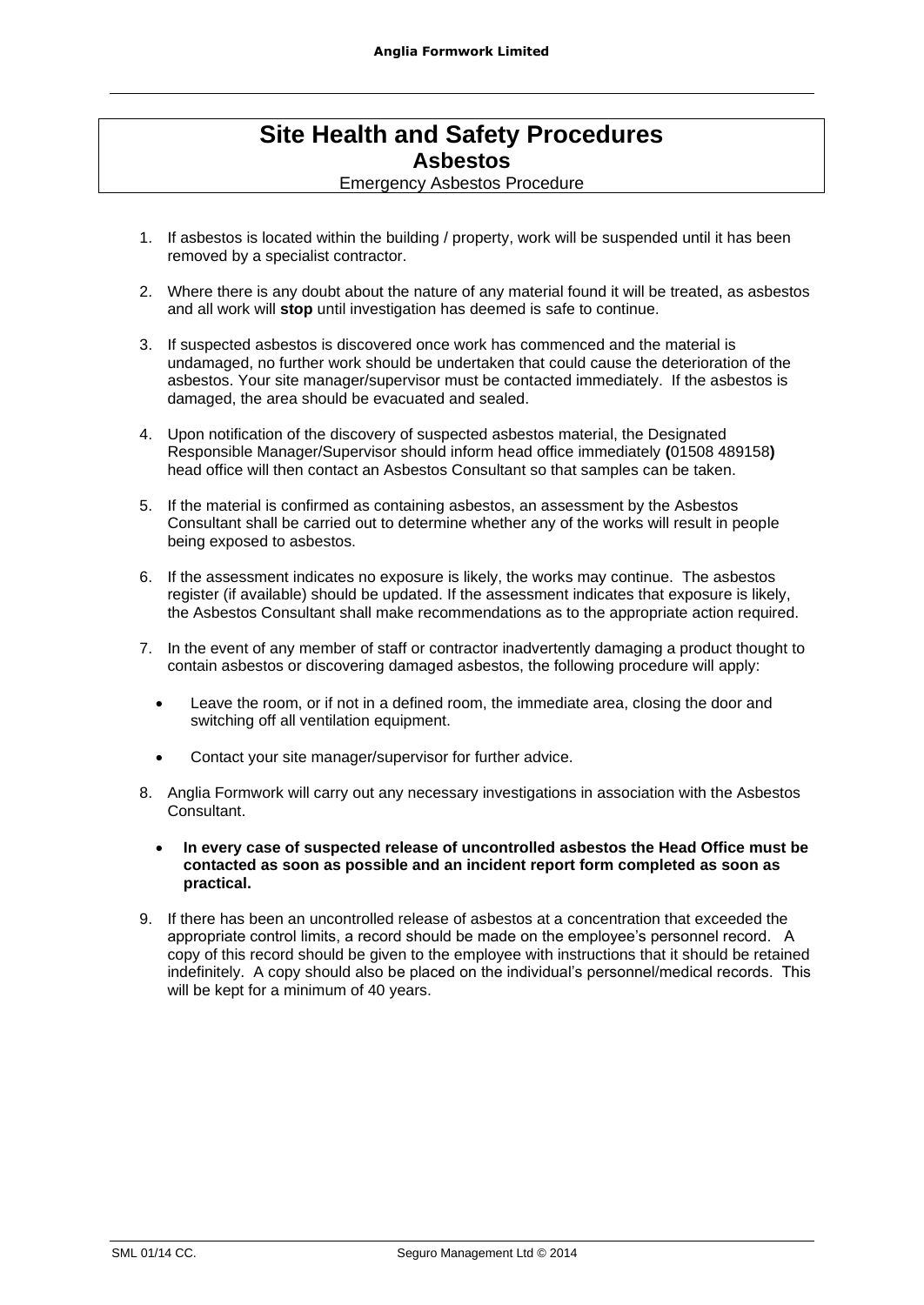### 3.08 Confined spaces

In order that Anglia Formwork comply with the Confined Space Regulations, the company will undertake suitable and sufficient assessments for the work activities being undertaken. If possible mechanical means will be used to avoid entering confined spaces, however, due to the nature of the work undertaken by the company, this may be unavoidable and a well-defined safe system of work will be implemented.

Where relevant, employees will be trained by an approved training body to enable them to undertake:

- Safe access and egress.
- Breathing apparatus.
- Gas monitoring.
- Accident and emergency procedures.

All work that is undertaken in confined spaces will be controlled through a permit to work system where a competent person inspects the working area to ensure that the necessary safety precautions are in place.

### 3.09 Construction (Design and Management) Regulations 2007

As potential Contractors under the Construction (Design and Management) Regulations 2007, the company is aware of its responsibilities. The Contracts Manager in conjunction with the Site Manager shall be responsible for the preparation and maintenance of secured contracts Health and Safety documentation. The Site Manager shall co-ordinate the activities of all Operatives to ensure they comply with the contract Health and Safety requirements and legislation, and shall check on the provisions of information and training of all employees, where appropriate, as well as subcontractor's health and safety, when appointed

The following protocol will be adopted when acting as Principal Contractor.

- Develop and maintain a Construction Phase Health and Safety Plan as required by The Construction (Design and Management) Regulations 2007
- Through on-site management ensure that every contractor complies with the rules set out in the health and safety plan.
- Ensure co-operation between all contractors;
- Taken steps to ensure that only authorised persons are allowed onto the construction site area.
- Ensure that the particulars of the F10 Notification are displayed in a prominent location on the site where they can be read by any person working on the project;
- Keep the up-to-date with any information required to go into the health and safety file;
- Oversee and ensure compliance with Management of Health & Safety at Work Regulations 1999 and The Provision and Use of Work Equipment Regulations 1998 (PUWER).
- Monitor and ensure all work is carried out in accordance with approved/agreed Risk Assessments and Method Statements and ensure that staff and sub-contractors are appropriately qualified/certified to carry out the work;
- Undertake regular site inspection and feed forward to regular toolbox talks with contract staff and sub-contractors.
- Manage the interface between the construction and the site operations to ensure minimum disruption to operations.
- Ensure that the duties of the 'Designer' as defined in the Regulations are complied with.

As an employee of this Company you will be working on site to the requirements of a Health and Safety Plan and you will be informed through the management structure of the sections of the Plan that impinge on your work activities. You have a duty to comply with the requirements as well as identify to your Supervisor hazards and high-risk activities which arise in the course of your work.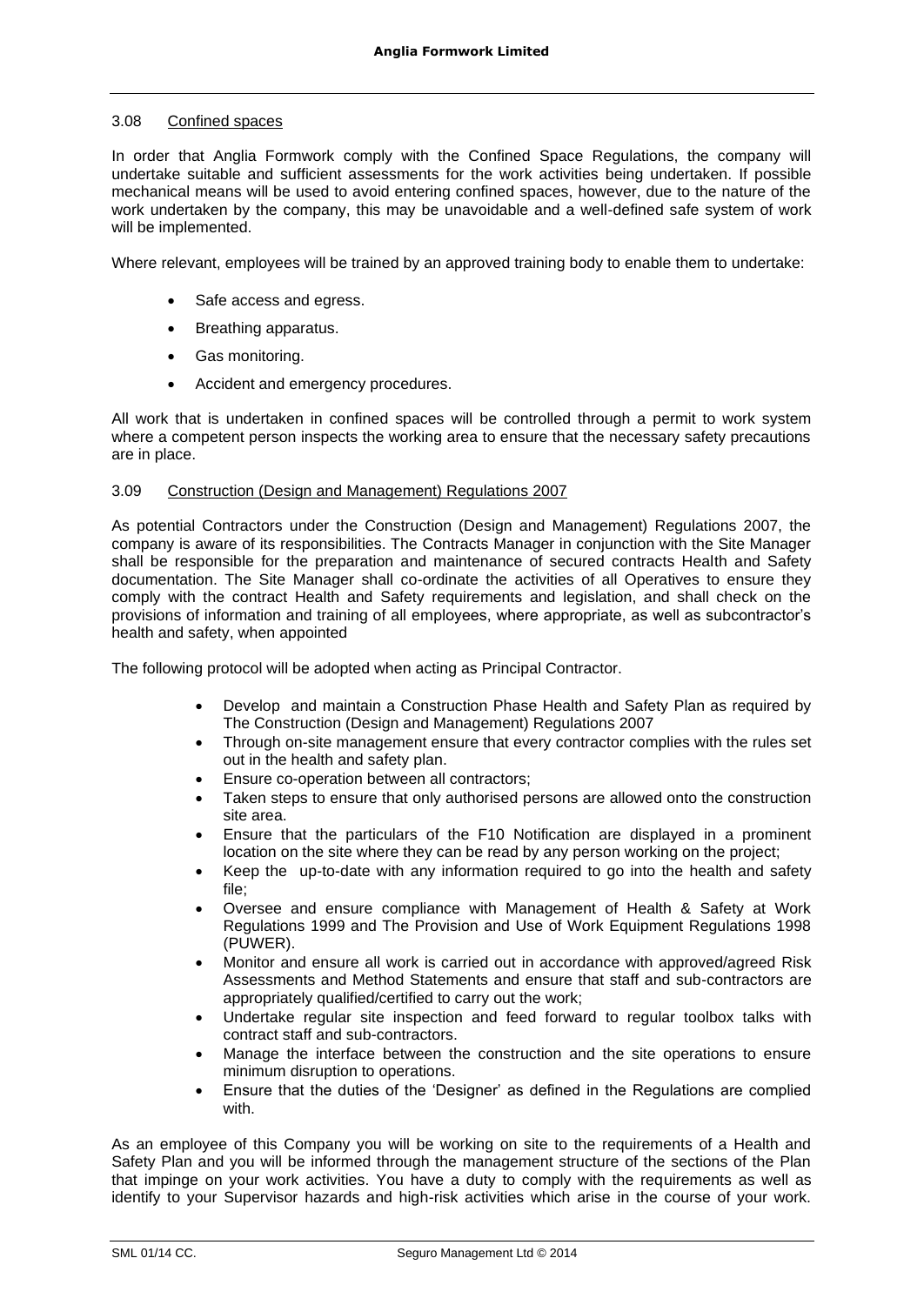Wherever possible such hazards should be identified by systematic local planning of your work ensuring that appropriate control measures can be implemented before work is started.

It is important that you understand the requirements of the Health and Safety Plan as it affects your work activities and that you comply with the arrangements made to protect your health and safety including your competence to undertake the work assigned safely.

Remember that the objective of the Construction (Design and Management) Regulations 2007 and other related legislation is to help prevent accidents and ill-health and everyone involved has their part to play in achieving that objective.

### 3.10 Contractors

The Health and Safety at Work etc. Act 1974, places a duty on Anglia Formwork as well as the contractors that it employs, to protect the health, safety and welfare of staff, contractors, visitors and anyone else who may be affected when contractors are working at the company premises.

In order to ensure that competent contractors are appointed, Anglia Formwork will scrutinise all subcontract companies who undertake minor work by issuing questionnaires, which must be returned along with other relevant health and safety information e.g. safety policy, method statements, risk assessments etc. before any work is commenced. When this action has been completed the contractors will be placed on an approved list for future consideration.

All work that is undertaken by sub-contractors will be supervised on a day-to-day basis by the Managing Director in order that health and safety standards are monitored. The overall performance of contractors will be reviewed on a regular basis by management and individual contractors whose standards do not meet those of Anglia Formwork will be removed from the approved list.

After a contractor has undertaken work, the Managing Director will check that the work has been completed satisfactorily and the area has been left in a safe condition ensuring all debris and tools have been removed.

All electrical equipment that is brought onto the premises by contractors must be suitably marked and hold the appropriate test certificates. Where electrical equipment is supplied by Anglia Formwork for use by contractors the equipment will be tested at least annually by a competent person.

All contractors working for the company must comply with the following rules: -

- Suitable footwear must be worn at all times, when necessary the footwear should be fitted with toe protection.
- Ear defenders must be worn whilst using cutting tools and when undertaking noisy activities. If necessary the area should be cordoned off to prevent any access and exposure to unauthorised personnel.
- When undertaking work activities that involve working above head height, suitable hard hats must be worn.
- Safety goggles must be worn when cutting and drilling tools are being used.
- Under no circumstances are any contractors permitted to eat, drink or smoke in any areas that are not specifically designed for the purpose. All contractors are required to seek the permission of the Managing Director prior to using any welfare facilities provided by Anglia Formwork.
- Only 110-volt electrical tools are used on the company premises.
- When using 110-volt power tools the transformer is plugged directly into the power supply and 110-volt extension leads used where necessary.
- All extension leads are checked daily for breaks and cuts and where necessary damaged extension leads are shortened or discarded.
- All lifting slings and lifting equipment is to be visually checked before use.
- All accidents are to be reported to the Managing Director immediately so that he can record the incident in the accident book.
- All power tools should be in a good condition and suitably tagged to show that they have been PAT tested.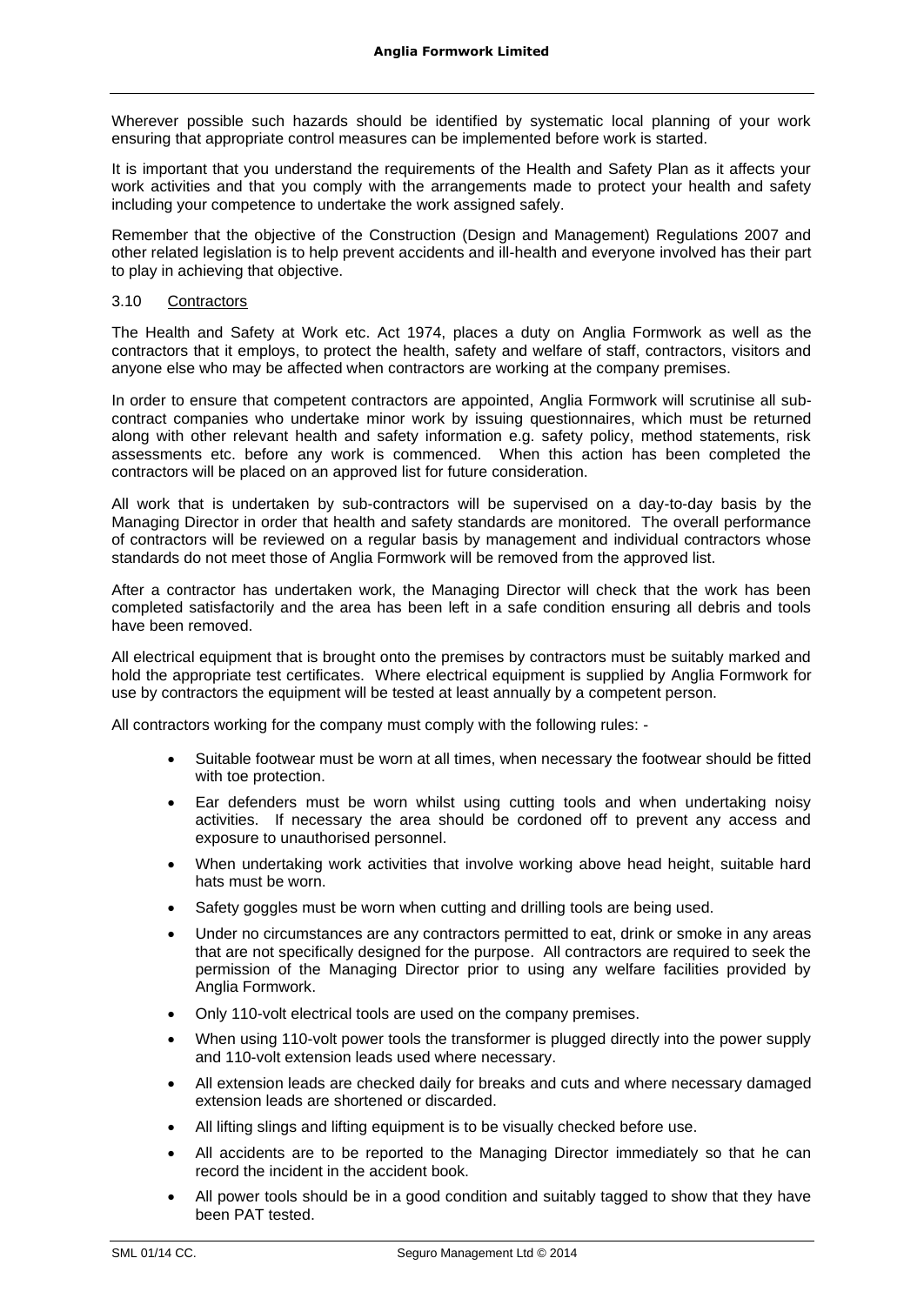# 3.11 Control of substances hazardous to health (COSHH) assessments

It is the intention of Anglia Formwork to secure the health and safety of all persons so far as is reasonably practicable from the hazards in the use, handling, storage, disposal and transportation of all substances hazardous to health, by assessing the risks to prevent or control any ill health effects or accidents arising from or out of any such activities.

Anglia Formwork acknowledge that no substance can be considered completely safe. All reasonable steps will therefore be taken to ensure that all exposure of employees to substances hazardous to health is prevented or at least controlled to within the statutory limits.

The company recognises that the co-operation and assistance of all staff is of the utmost importance. In assessing the risks, the recommendations of the employees undertaking the tasks will form an important part of the assessment and where practicable will be implemented during any alteration to the work environment, practises or equipment.

To enable the company to comply with the control of substances hazardous to health regulations, the company will endeavour to hold all the relevant data on the toxicity and potential hazard of all substances used within the premises. This includes all samples obtained from salespersons.

Each level of management is directly responsible for ensuring that persons within their control are not injured or adversely affected by substances. This will be accomplished by identifying hazardous substances and assessing the associated risks from them together with the processes they are used in or derived from, then implementing such safety measures to reduce, control or eliminate the risk at source.

Anglia Formwork have appointed a competent person to complete all control of substances hazardous to health (COSHH) assessments. This person is responsible for providing reports to senior management on progress, requirements and problems associated with hazardous substances. They are also responsible for providing adequate training in the recognition of substance hazards and assessing the risks.

It is the Managing Director's responsibility to ensure that contractors visiting the premises, who are required to use hazardous substances, provide copies of their COSHH assessments for the materials they are to use prior to arrival at site.

Where hazardous substances are used by female members of staff, it is essential that they report if they are pregnant as soon as possible to ensure any continued exposure, albeit low, will not be hazardous to their health or that of their unborn child. Where any doubt exists, management will seek guidance from Norwich Building Safety Group's advice line immediately.

A copy of each relevant COSHH risk assessment will be held and a copy will be provided to all those persons considered to be at risk.

Where unsafe practises are detected, individuals are reminded by the management of their responsibilities under the regulations. Where, in the opinion of company management, contractors are using unsafe practises, they are to inform them to cease work until a safer alternative is agreed upon.

The company's approach to the regulations is to: -

- Familiarise itself with the legal requirements.
- Identify and list what substances are used within the company.
- Assess the risks to health from working with the substance.
- Introduce all the necessary control measures to safeguard all employees and other persons who may be affected by the company's undertakings.
- Decide what additional precautions may be required.
- Implement the precautions that have been decided.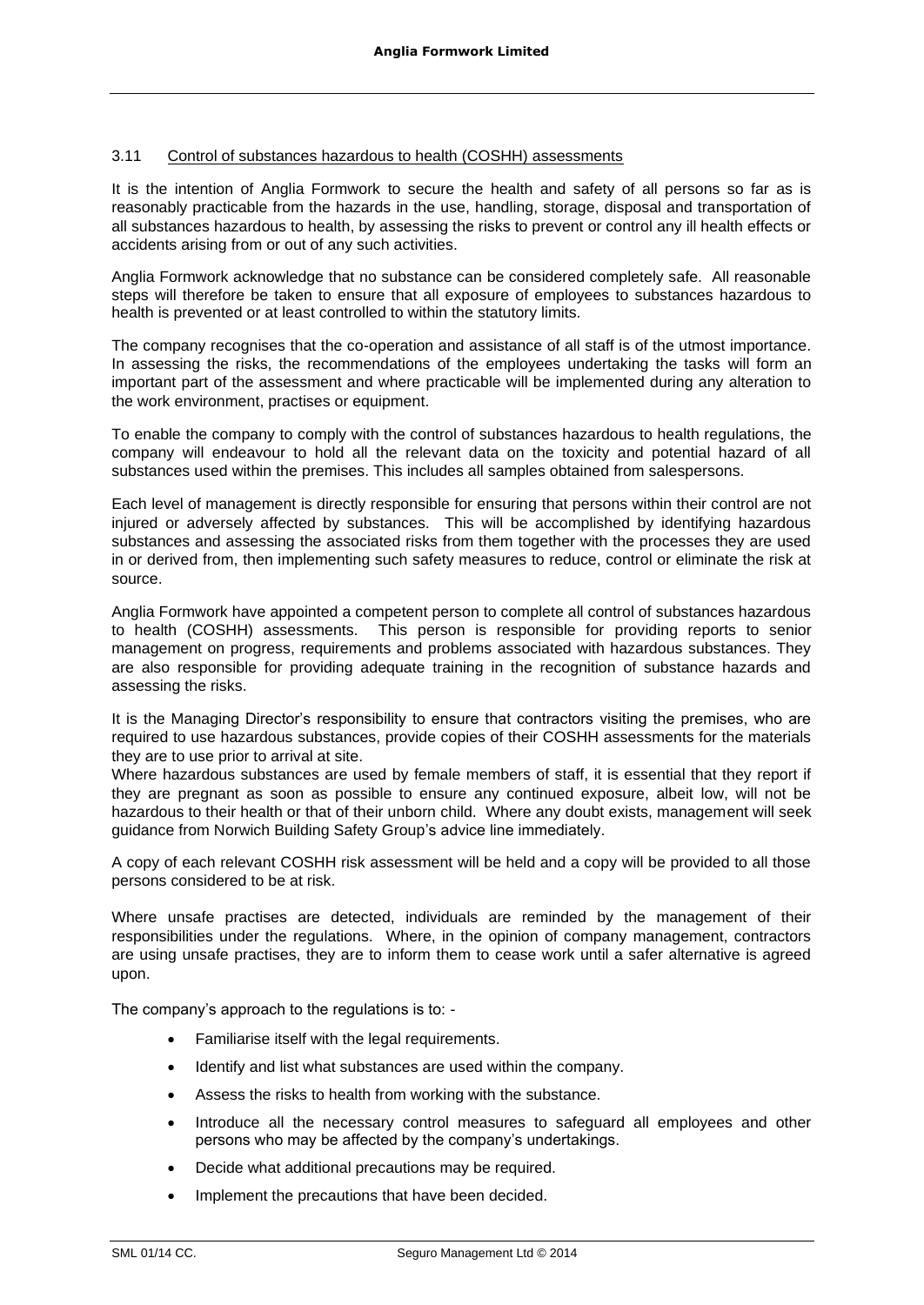• Monitor the precautions that have been implemented and introduce any technique/procedure that would improve safety.

All employees have a duty under the COSHH regulations to: -

- Take part in training programmes.
- Read container labels.
- Practise safe working.
- Report any hazard or defect to the management.
- Use personal protective equipment provided.
- Store equipment and tools properly.
- Return all substances to their secure location after use.
- Use control measures properly.

# **COSHH Do's and Do Not's**

- Read the product label and any other information provided so that you understand the hazards of the job before you start work.
- Wear the required personal protective clothing and equipment until the job is completed.
- Make sure the personal protective equipment is well maintained and fits properly.
- Make sure all containers are closed when you are not using them.
- Keep your work area clean and tidy.
- Clean all spills as they occur.
- Follow all instructions on the storage and transportation of chemicals.
- Report all accidents or dangerous incidents, however minor.

### Do not

Do

- Taste chemicals or touch them with your bare hands.
- Try to identify chemicals by their smell.
- Smoke or drink in the workplace.
- Leave unmarked chemicals around label as original container.
- Be afraid to ask questions.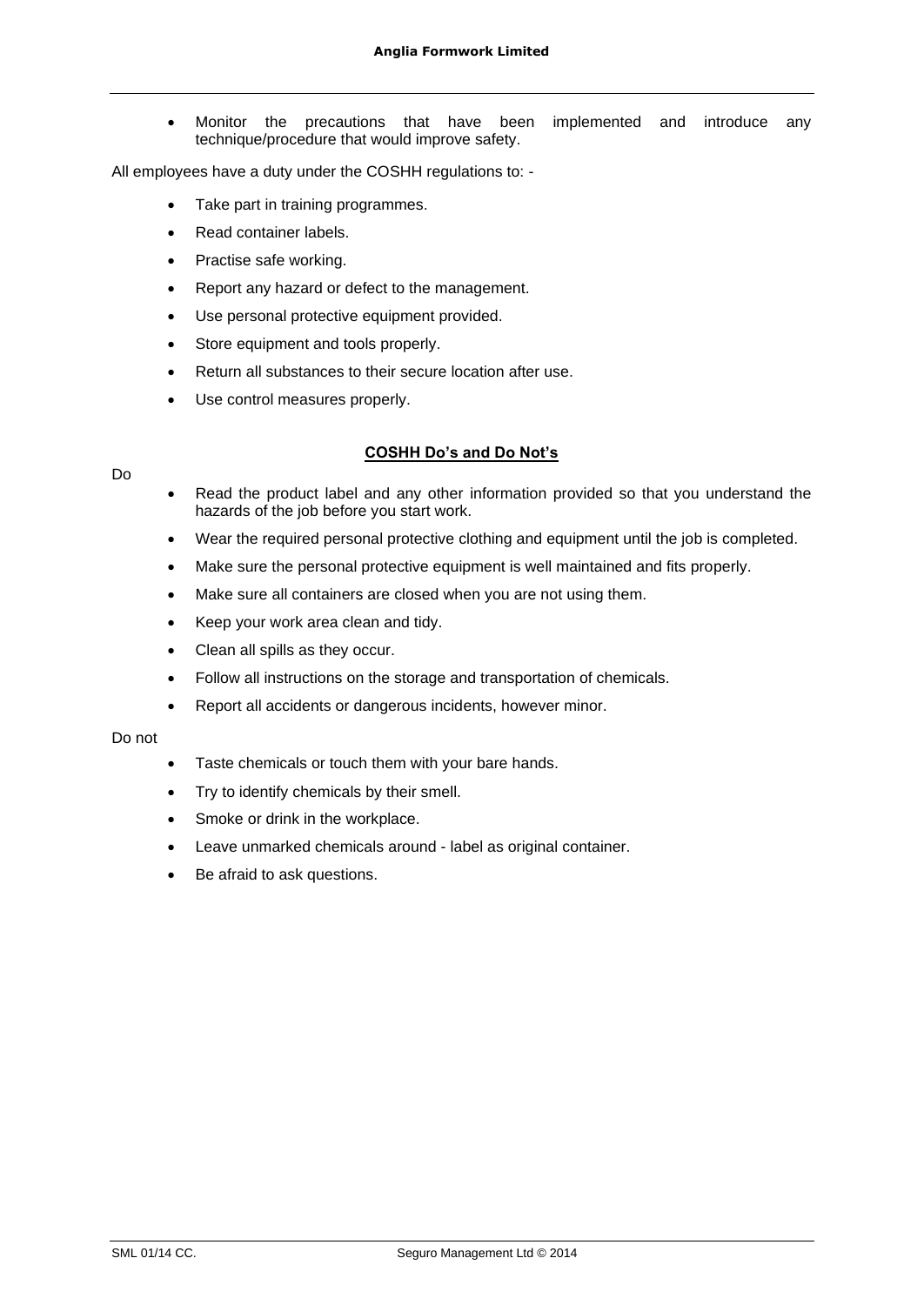### COSHH assessment flow chart

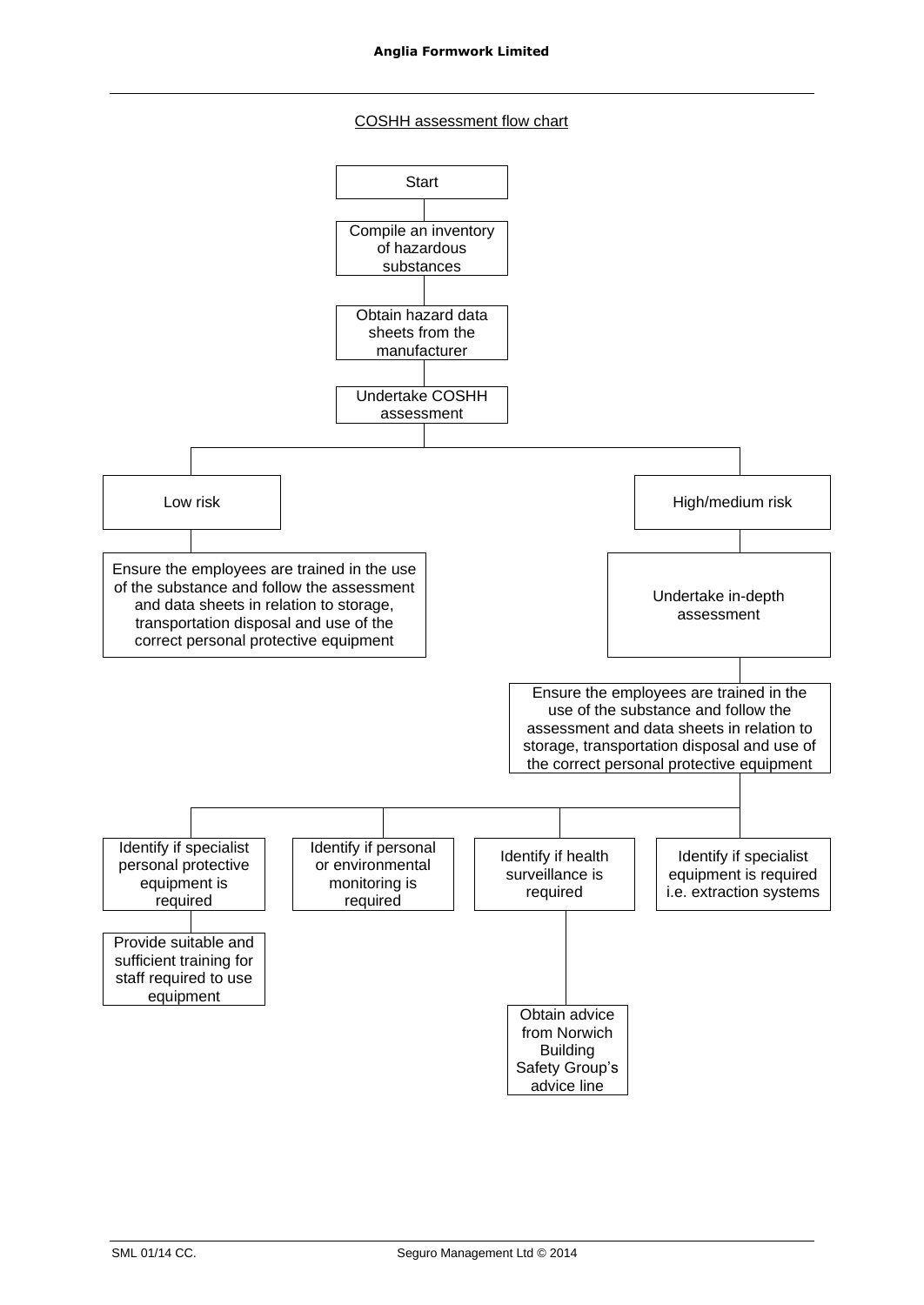

# **ALL HAZARD WARNING LABELS ARE ORANGE IN COLOUR**

### Labelling of chemicals

It is important to ensure that all chemical labelling on containers that are used within the company are clear and concise to ensure that risks to staff are reduced to the minimum.

Containers that are used to hold a temporary preparation need not be labelled, however it is advisable to mark the container with a suitable marker pen in order to determine what is contained within the vessel.

Any container used to store hazardous preparations will be identified with the appropriate warning symbols and phrases. Due to lack of space on smaller containers i.e. 125ml or less it may not be possible to write the warning phrases, therefore these may be omitted.

It is a legal requirement of the Chemical Hazardous Information and Packaging Regulations (CHIP) to ensure that all chemical substances are correctly labelled. Therefore any chemical substances that are delivered to the company without appropriate documentation will be rejected and returned to the supplier. Guidance on what labelling is required can be obtained from the hazard data sheet supplied with the substance.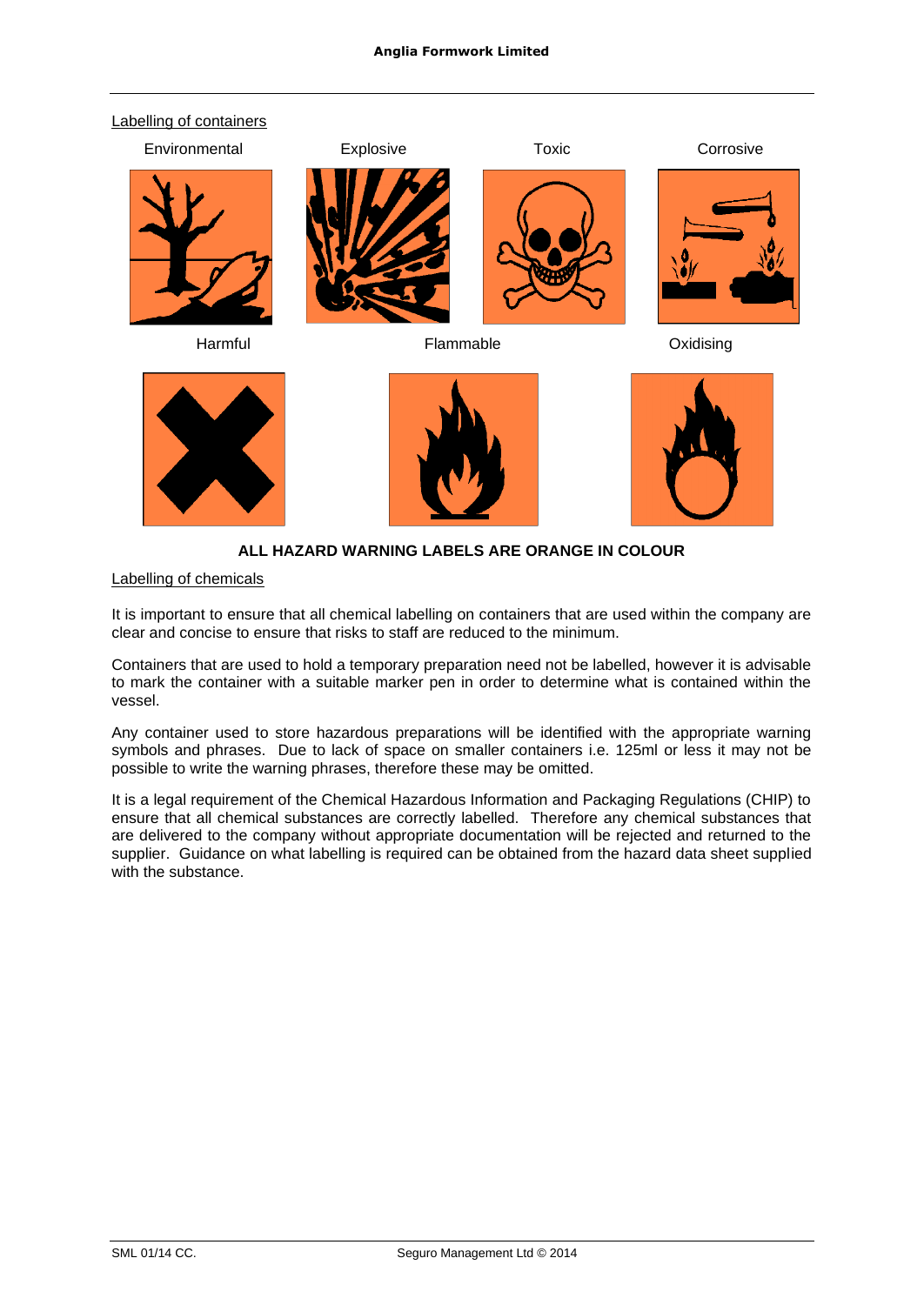### 3.12 Disciplinary rules

The company believes that health and safety is a critical factor that needs to be taken into account when running a business. To enable the company to control safety, a number of safety rules have been drawn up. Failure to comply with these rules will result in employees being subject to disciplinary action. Employees may be dismissed for gross misconduct if after investigation the company believes that they have acted in any of the following ways: -

- Deliberately breaking any written safety rules.
- Removed or misused any piece of equipment, label, sign or warning device that is provided by the company (or its agents) for the protection and safety of its employees.
- Used a naked flame in a no smoking area.
- Failed to follow laid down procedures for the use of:
	- Flammable or hazardous substances.
	- Toxic materials.
	- Items of lifting equipment.
- Behaved in any manner that could lead to accidents, including horseplay, practical jokes etc.
- Undertook any action that may interfere with an accident investigation.

It is important to ensure that contact is made with Norwich Building Safety Group's advice line prior to undertaking any disciplinary action.

### 3.13 Display screen equipment (DSE)

All reasonable steps will be taken by the company to secure the health and safety of employees who work with display screen equipment.

It is the intention of the company to ensure, so far as is reasonably practicable, that any risks are reduced to a minimum. Whilst it is generally recognised that the use of DSE can be undertaken without undue risks to health, it is appreciated that some employees may have genuine reservations and concerns.

The company will seek to give information and training to enable a fuller understanding of these issues. The implementation of this policy requires the co-operation of all members of management and staff.

Management are directly responsible for ensuring that persons within their area of control are not subjected to adverse health effects from the use of display screen equipment and for compliance with the arrangements stated within the policy.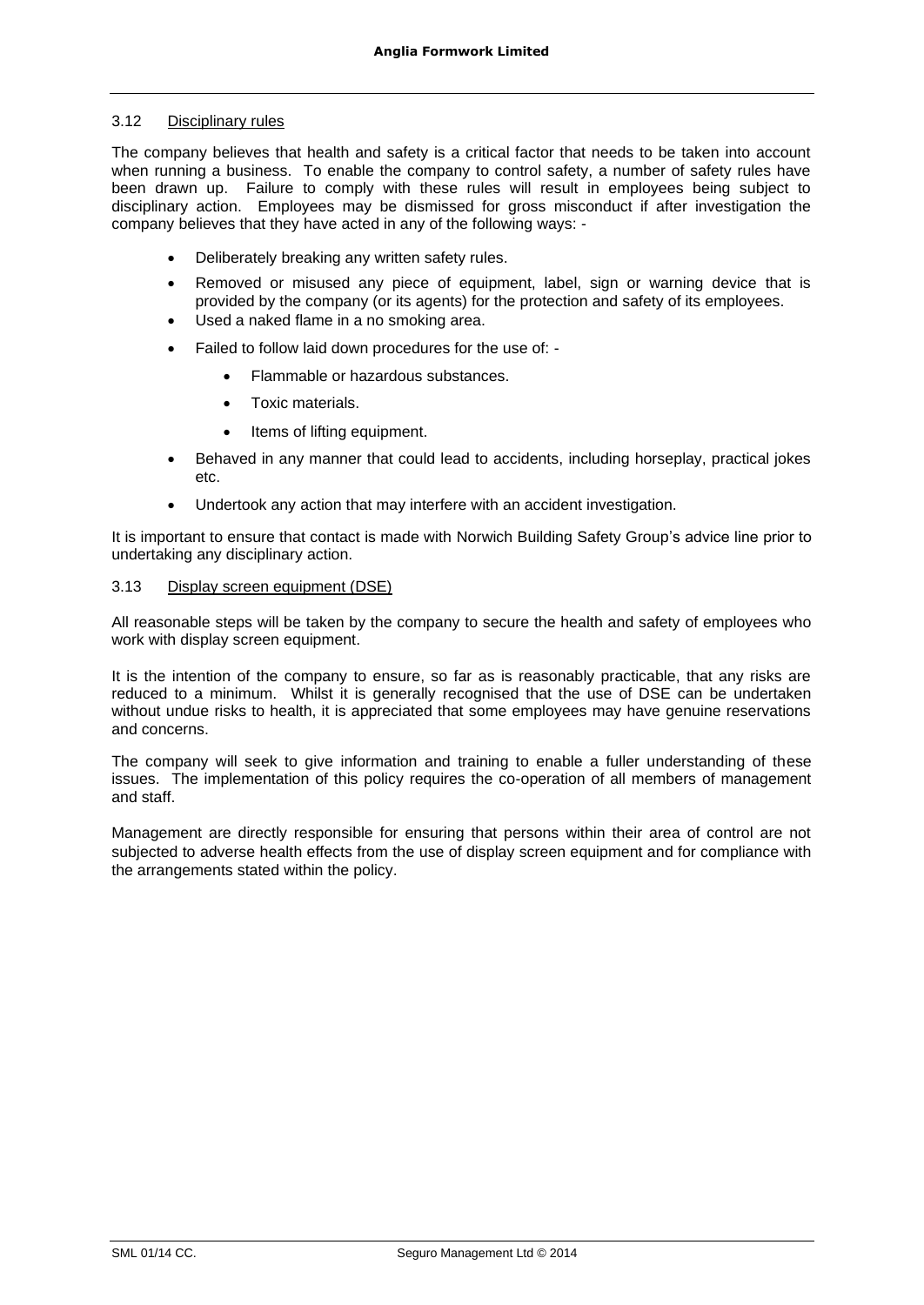The company will: -

- Ensure that all those at risk complete the display screen equipment (DSE) selfassessments form for each workstation operated by that employee, taking into account the type of DSE provided, the furniture provided, the working environment and the employee. The completion of this form shall be regarded as mandatory for all desktop computer workstations.
- Take all necessary measures to reduce any risks found as a result of the assessment.
- Take steps to incorporate changes of tasks within the working day, in order to prevent intensive periods of on-screen activity.
- Review software to ensure suitability for the task and provide any additional training necessary.
- Arrange, on request, for the provision of initial eyesight tests and thereafter, as may be necessary.
- Arrange for the free supply of any corrective appliances (glasses) where required specifically for working with DSE.
- Advise existing employees and all persons applying for work with DSE, of the risks to health and how these are to be avoided.

Where required all new-starters will complete a DSE assessment form which can be found in the health and safety stationery pack.

Where a user raises a matter related to health and safety in the use of display screen equipment, the management will: -

- Make a comprehensive investigation of the circumstances.
- Ensure corrective measures are taken as appropriate.
- Advise the user of the actions taken.

Where a health problem arises through the use of display screen equipment, the user must inform the Managing Director as soon as possible. Under no circumstances is it the intention of the company to pry or obtain any information regarding the personal medical condition or other private details of DSE users.

Each employee who uses display screen equipment will be given training in all areas necessary to enable them to work without risk to health.

All staff who are required to operate computer equipment must familiarise themselves with the contents of the relevant risk assessments. All workstations that are provided with visual display screen equipment are risk assessed and the results are recorded and retained by the Managing **Director**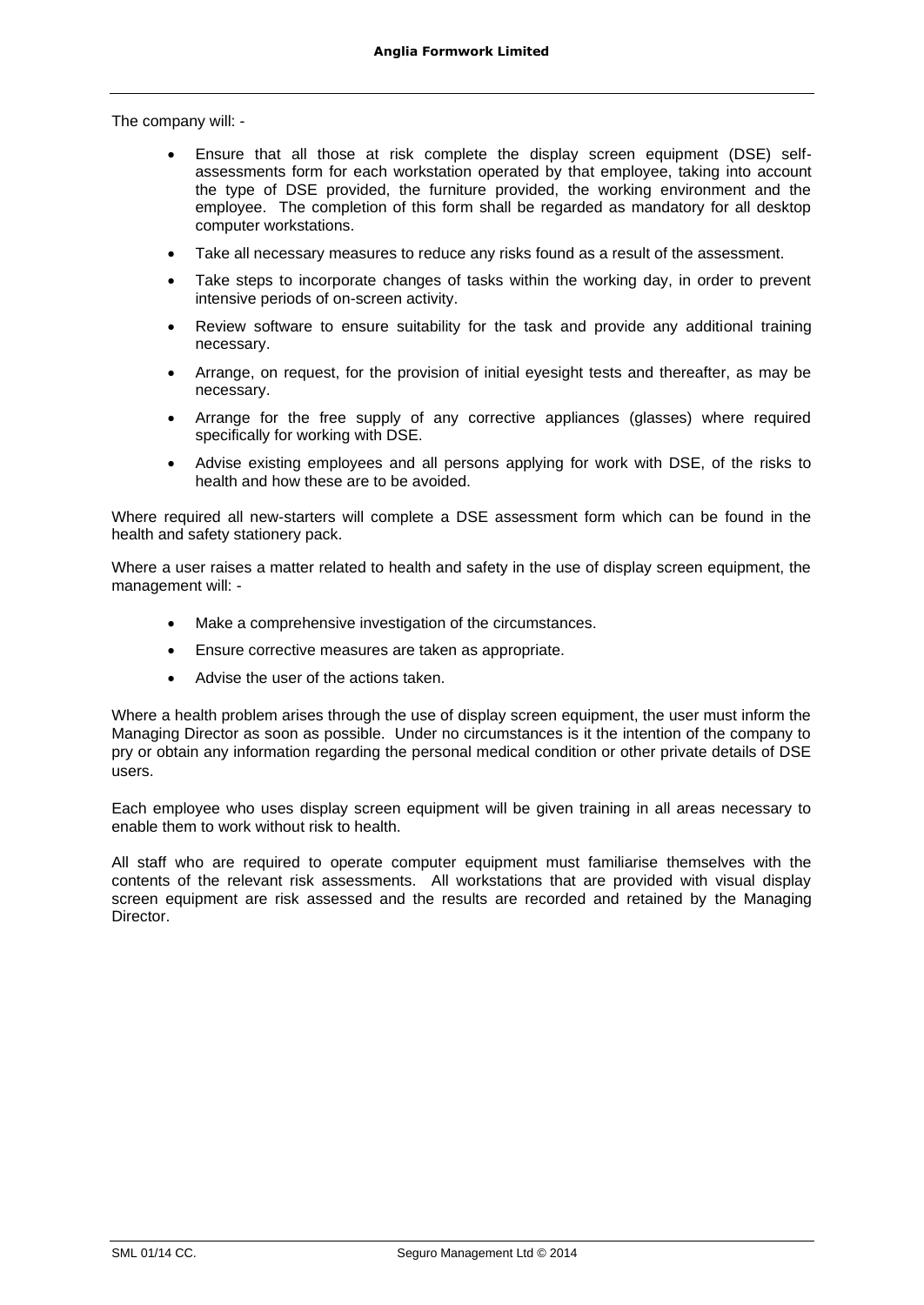### User

An assessment will be carried out to determine whether or not an employee who works on display screen equipment is a user. A user is someone who habitually uses the equipment as a significant part of his or her work e.g. an alternative means to do the job is not available and continuous spells at the workstation of an hour or more are encountered.

Incorrect positioning of the computer screen can lead to physical problems. When employees are sitting at a workstation, it is important that they sit correctly as failure to do so may lead to poor posture and result in muscle strain. The upper body is most comfortable when: -

- The back is supported correctly.
- The operator's head is upright.
- Operators have their upper arms hanging in a relaxed position at their sides as shown in the diagram below.

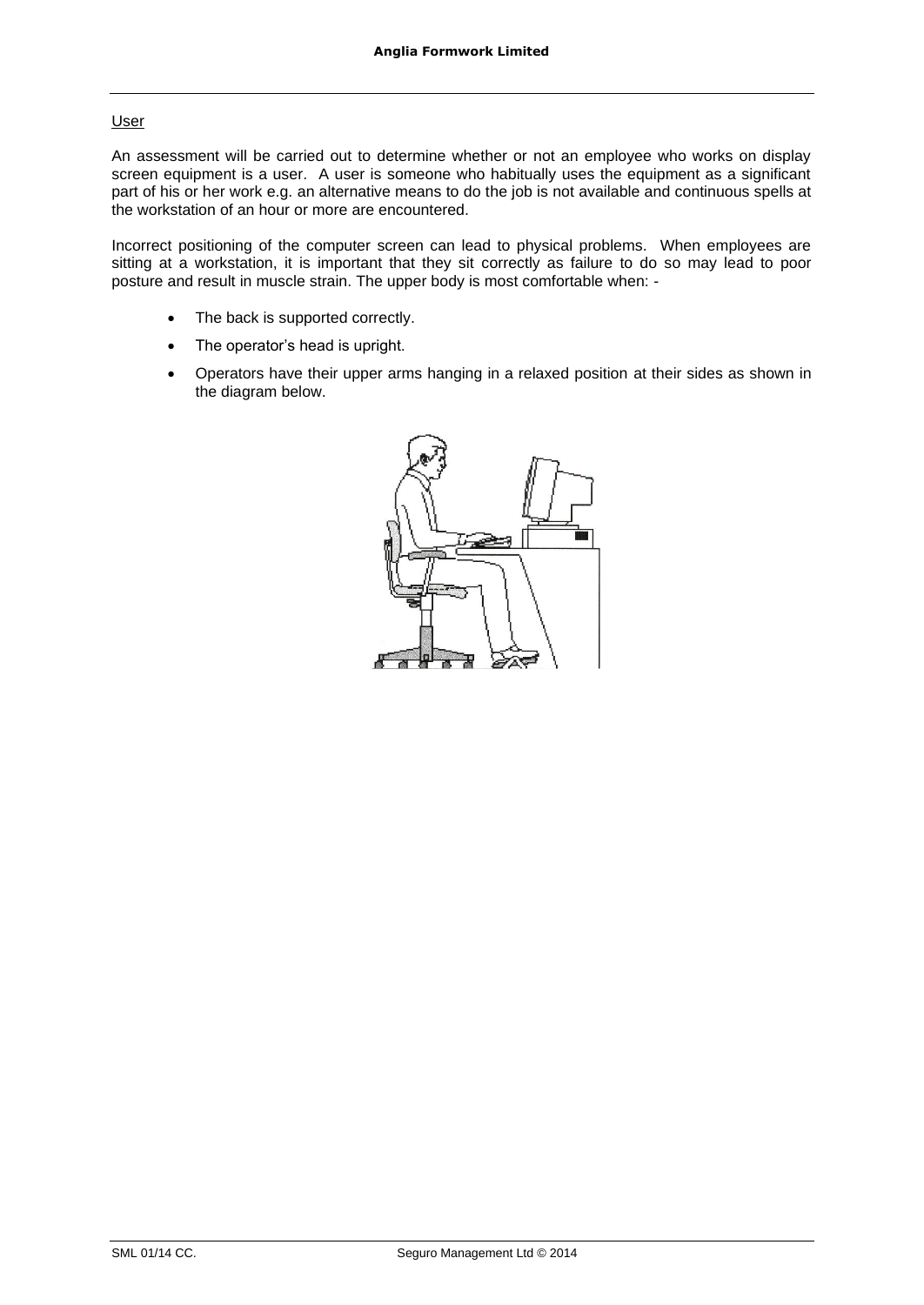### 3.14 Electricity

All reasonable steps will be taken to secure the health and safety of employees who use, operate or maintain electrical equipment. The company acknowledges that work on electrical equipment can be hazardous and it is therefore the intention of the company to reduce the risks so far as possible.

The implementation of this policy requires the co-operation of all members of management and staff, as well as any contractors hired to carry out work involving electrical equipment.

Where a problem arises related to electricity at work, employees must inform management immediately and the company will then take the necessary measures to investigate and remedy the situation.

Management are directly responsible for ensuring that persons within their control are not injured by electrical wiring or equipment used within their areas of responsibility. This will be accomplished by performing pre-use visual checks identifying hazardous activities, reporting defects, (for rectification by qualified persons), providing safe systems and where necessary permits to work to control any such hazardous tasks.

The company will, in consultation with its employees: -

- Ensure that electrical installations and equipment are installed in accordance with the IEE (Institute of Electrical Engineers) Wiring Regulations as amended.
- Maintain the fixed installation in a safe condition by carrying out routine safety testing.
- Ensure that the main electrical installations within the premises are checked on a regular basis to ensure compliance with the regulations and where required, repaired or modified accordingly.
- All main circuit breakers/isolators will be marked and identified to ensure all persons understand how to isolate the equipment or building services safely in the event of an emergency.
- Inspect and test portable and transportable equipment as frequently as required.
- Promote and implement a safe system of work for maintenance, inspection and testing.
- Ensure that employees who carry out electrical work are trained and competent to do so.
- Exchange safety information with contractors, ensuring that they are fully aware of (and prepared to abide by) the company's health and safety arrangements.
- Provide suitable personal protective equipment as necessary, maintain it in a good condition and replace damaged or lost items as necessary.
- Ensure that all tools and equipment are suitable and adequate for electrical working i.e. they are EN/BS approved.

### Employee's duties

All employees must co-operate with management; use the protective and safety equipment provided; not endanger themselves or others; report hazardous or dangerous operations; follow the training and guidance provided to prevent injury to themselves and others; comply with safety rules and use work permits where applicable.

Private electrical equipment must not be brought onto company premises without prior authorisation from management. Where permission is granted it will be on condition that all such equipment may be tested in conjunction with the company's electrical safety policy.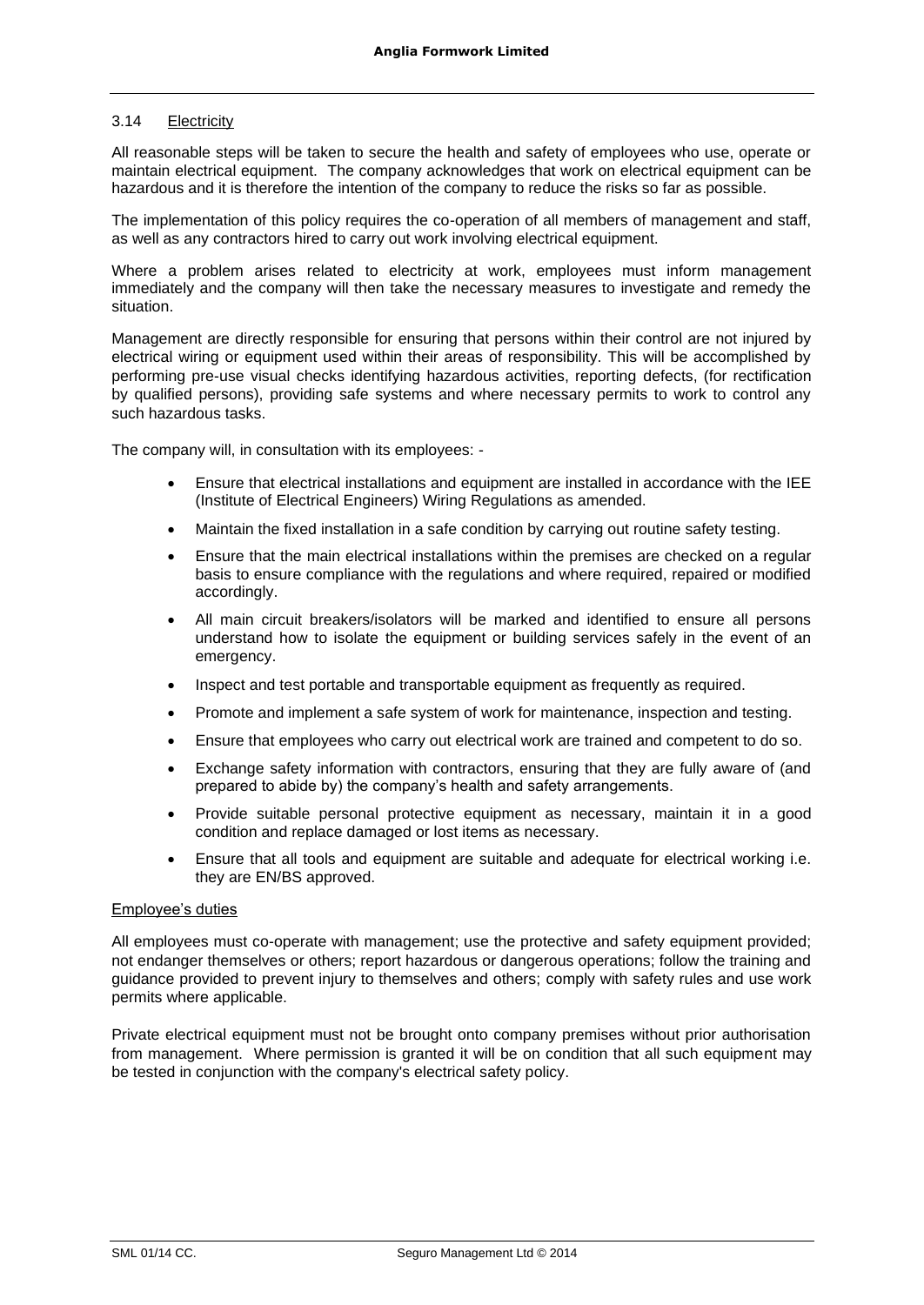### Portable appliance testing

### **Definition**

Equipment which is not part of a fixed installation but is, or is intended to be, connected to a fixed installation, or a generator, by means of a flexible cable and a plug and socket.

This includes equipment that is either hand-held or hand operated while connected to the supply, or is intended to be moved while connected to the supply.

The Managing Director is responsible for ensuring that all portable electrical appliances are maintained in a safe condition and inspected at suitable intervals. The results of the inspections completed are to be recorded in the portable appliance register.

The Health and Safety Executive have issued the following guidance for offices and low risk environments: -

| Equipment/<br><b>Environment</b>                                                                                | <b>User</b><br><b>Checks</b> | <b>Formal Visual Inspection</b>                                                   | <b>Combined Inspection and</b><br>Testing                                 |
|-----------------------------------------------------------------------------------------------------------------|------------------------------|-----------------------------------------------------------------------------------|---------------------------------------------------------------------------|
| Battery operated (less than 20<br>volts).                                                                       | <b>No</b>                    | N <sub>o</sub>                                                                    | No                                                                        |
| Extra low voltage (less than<br>50 volts AC) e.g. telephone<br>equipment, low voltage desk<br>lights            | No                           | N <sub>o</sub>                                                                    | <b>No</b>                                                                 |
| Information technology e.g.<br>desktop computers, VDU<br>screens                                                | <b>No</b>                    | Yes 2-4 years                                                                     | No if double insulated $-$<br>otherwise up to 5 years                     |
| Photocopiers, fax machines:<br>not hand-held. Rarely moved                                                      | N <sub>o</sub>               | Yes, 2-4 years                                                                    | No if double insulated $-$<br>otherwise up to 5 years                     |
| Double insulated equipment,<br>not hand-held. Moved<br>occasionally e.g. fans, table<br>lamps, slide projectors | <b>No</b>                    | Yes, 2-4 years                                                                    | No                                                                        |
| Double insulated equipment:<br>hand-held e.g. some floor<br>cleaners                                            | Yes                          | Yes, 6 months $-1$ year                                                           | No                                                                        |
| Earthed equipment (class 1)<br>e.g. electric kettles, some floor<br>cleaners                                    | Yes                          | Yes, 6 months- 1 year                                                             | Yes, 1-2 years                                                            |
| Cable (leads) and plugs<br>connected to the above                                                               | Yes                          | Yes 6 months- 4 years depending<br>on the type of equipment it is<br>connected to | Yes 1-5 years depending on the<br>type of equipment it is<br>connected to |

Suggested initial intervals

Experience of operating the maintenance system over a period of time, together with information on faults found, should be used to review the frequency of inspection. It should also be used to review whether and how often equipment and associated leads and plugs should receive a combined inspection and test.

Any defective equipment will be removed from use until such time as it can be repaired, with remedial action being recorded. All items of equipment that cannot be repaired will be withdrawn from use. Under no circumstances will any makeshift or temporary electrical repairs be made on any electrical equipment.

### Working on or near live conductors

The Electricity at Work Regulations prohibits work on live conductors except in exceptional circumstances.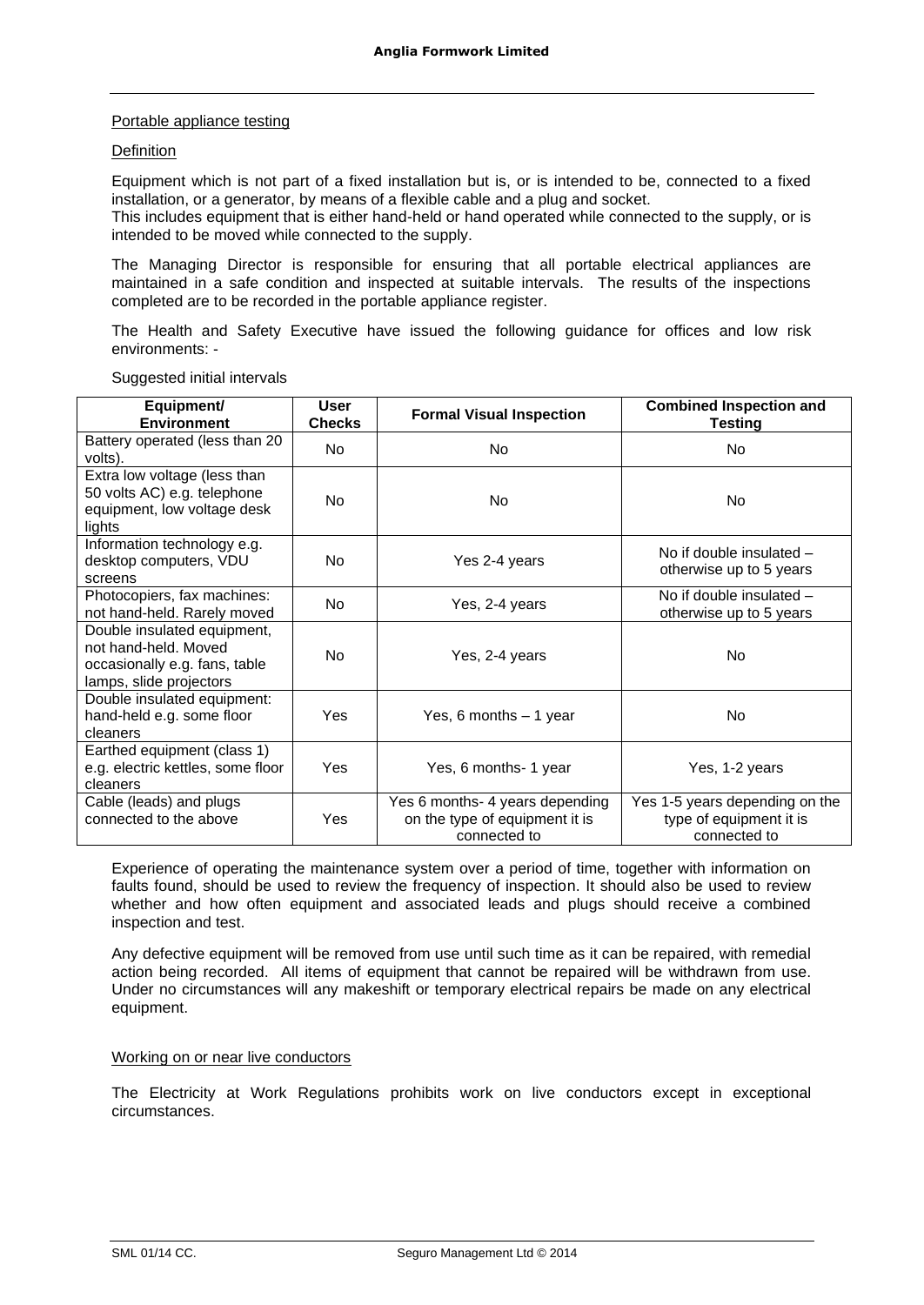### **Definition**

Work on live conductors means: -

• Work on or near conductors and associated electrical equipment, whether these are internal distribution systems or process or production lines, regardless of working voltages e.g. whether 415 volt 3 phase or low voltage control circuits.

### Planning of work

Wherever practicable the company will ensure that all work is undertaken with the electrical system isolated.

This means either: -

- Work on equipment that has been moved to a safe location where it will be isolated from all electrical supplies.
- Work in situ with all electrical supplies isolated and locked off.

#### Live working

Where dead working is not possible and work has to be undertaken live, either on equipment taken to a safe location and powered using a temporary supply or at the normal location with the standard supply source.

### **THEN THE FOLLOWING THREE CONDITIONS MUST BE SATISFIED BEFORE ANY LIVE WORKING IS CONSIDERED: -**

- It must be unreasonable in all circumstances for the work to be done dead, e.g. fault finding in a complex control cabinet.
- It must be reasonable for the work to be done on or near a conductor whilst it is live.
- Suitable precautions are taken to prevent injury, including the provision of protective equipment (e.g. insulated testing apparatus).

The circumstances where it may be necessary to work live include: -

- When it is impracticable to carry out the work with the conductors dead,
- When other hazards may result from the conductor or equipment being made dead, i.e. a dedicated continuous supply of electricity is required to avoid a hazard which would be created by a lack of supply source, and
- When there is an important economic need to perform the work and the risk of injury can be reduced to an acceptable level.

The live work will be limited to that which is absolutely necessary. For example fault finding (diagnostic testing) or circuit tracing, using purpose designed test probes, leads and proprietary instruments. Repairs WILL NOT be carried out while equipment is still live, following the identification of the problem.

When proving that a circuit is "dead" it is essential to know that test equipment is functioning correctly therefore it will be tested prior to it being used and upon completion.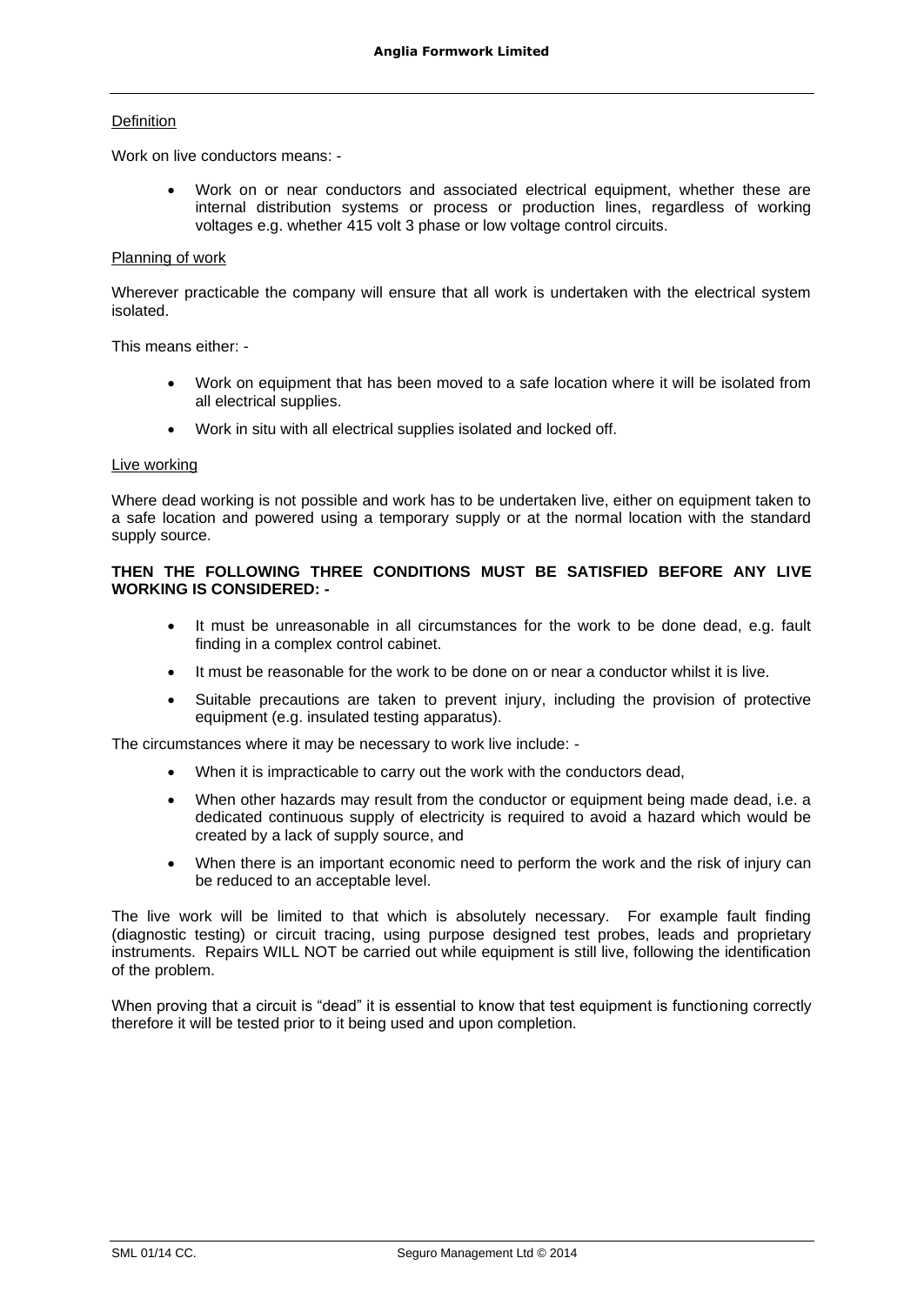### Risk assessments and safe systems of work

The company will ensure that risk assessments are undertaken for all electrical work and that suitable and sufficient safe systems of work are prepared for all work involving electricity.

Persons undertaking the work will be competent and experienced and will be provided with appropriate information e.g. up-to-date circuit diagrams.

People working on equipment energised at mains voltages will be accompanied by an additional person who is competent to act in an emergency. (e.g. switch off power, summon assistance and render correct first-aid).

Control circuit voltage working may not always merit the use of an additional person on the grounds of electrical safety, however the wider consequences of working alone will be assessed when making these decision.

### Prevention of accidental live working

After ANY equipment has been isolated, prior to electrical work being carried out it will be tested before any such work commences.

To indicate that a circuit is live a simple, visual indicator will be fitted to panels to provide a permanent reminder of danger.

### 3.15 Electric shock and CPR

What is the first aid treatment for electric shock?

Do not touch a person who is still in contact with the electricity supply, this may cause your death as well as theirs. The person should be removed from the electric contact as quickly as possible. This may be accomplished by cutting off the current that is going through the patient or by disconnecting the patient from the source by pushing them away with a non-conductive device such as a wooden broom or wooden chair.

What treatment should be carried out for electric shock after the patient has been disconnected from electric contact?

- If there is no sign of a pulse (Cardiopulmonary Resuscitation) CPR should be instigated as soon as possible, ensure appropriate help is on its way (see over page).
- The patient should be kept quiet and warm.
- The burn areas, which are often present at the contact and exit points where the body has been earthed, must be treated in the same manner as any burn.

What are the symptoms of shock due to injury?

- There may or may not be loss of consciousness.
- The skin becomes a pale colour and is cold and clammy to the touch.
- The patient's body can be covered with a fine perspiration especially on the forehead.
- The pulse is weak and rapid.
- The pupils of the eyes may be dilated.
- Breathing is rapid and shallow.
- The patient may be apprehensive and complain of weakness, dizziness and thirst.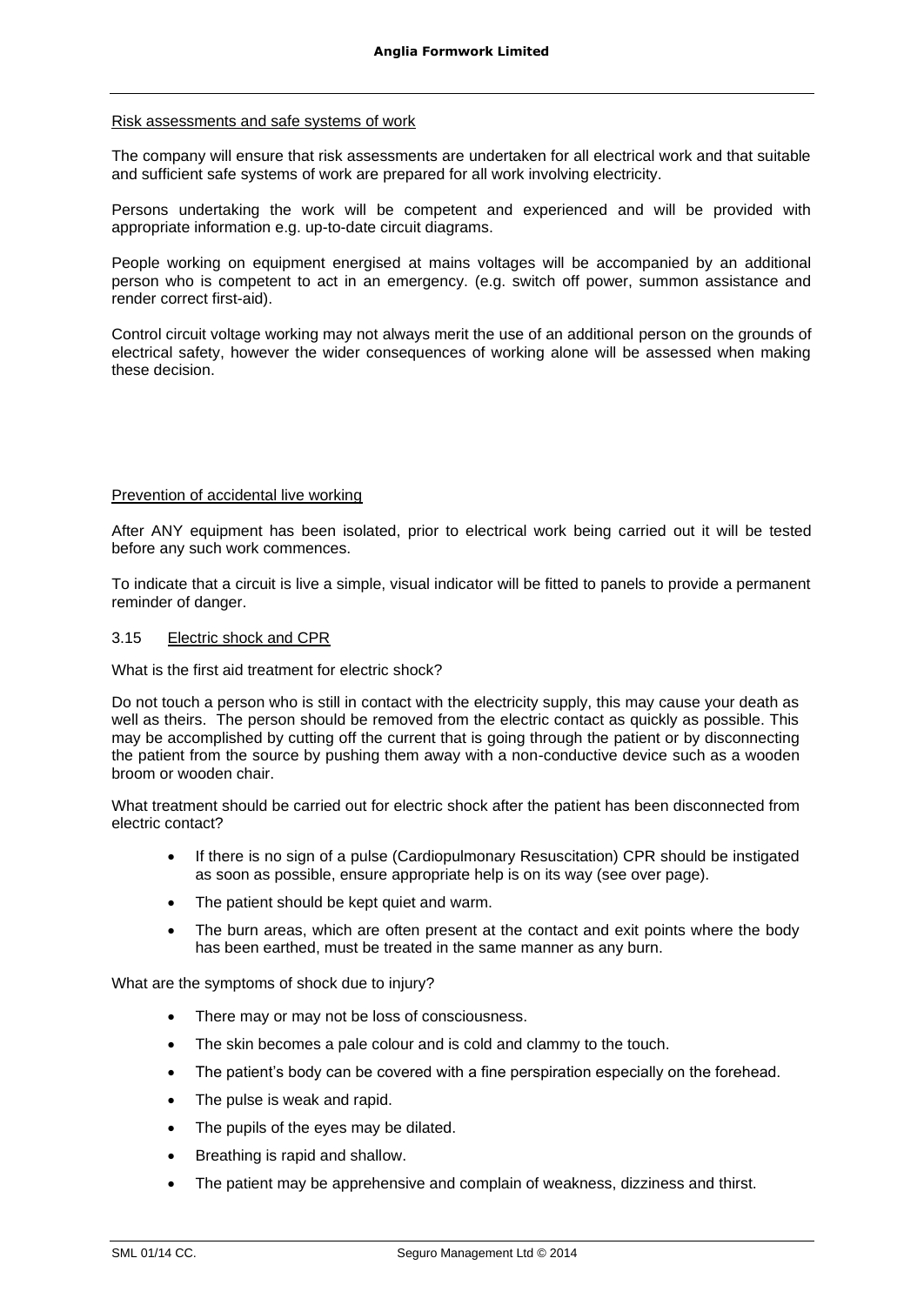What is the first aid treatment for shock?

- If there is any major bleeding, it should be stopped immediately by applying direct pressure on or around the wound (at this stage you should wear impervious protective gloves) that will prevent any cross contamination.
- If there is severe pain that can be relieved by the First Aider (fractures, dislocations etc). This should be done immediately.
- Place the patient on their back with the feet higher than the head (if there are no underlying injuries to prevent this).
- The patient should be kept warm. Supply him/her with adequate covering.
- Pain is one of the strongest contributors towards the development of shock. If a fracture or dislocation is present, it should be supported until medical help arrives.
- The patient should be transported to the hospital as soon as possible.

**Nothing should be given by mouth!** The patient may complain of thirst and it is fine to moisten the lips **but not drink**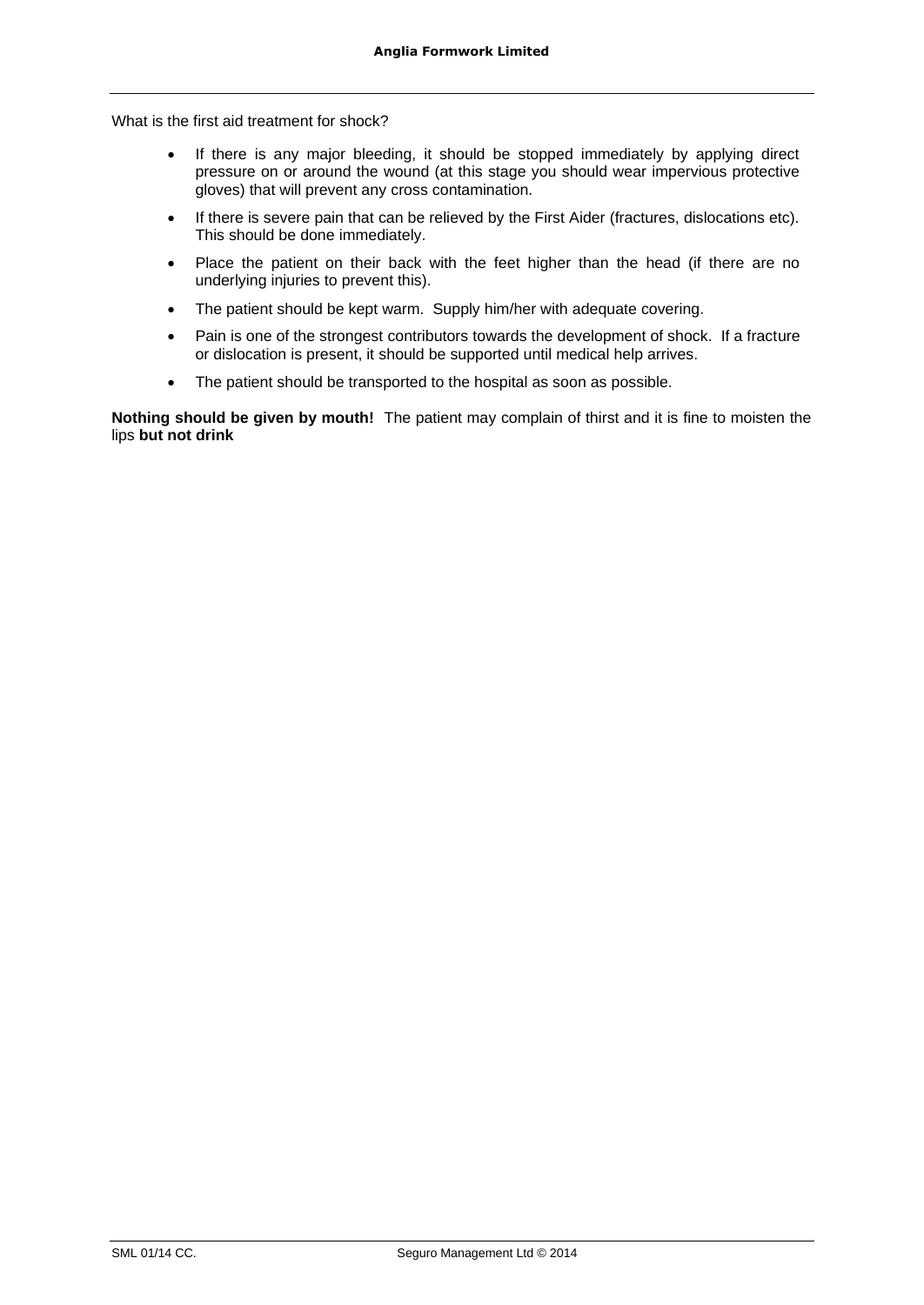# **ONLY CARRY OUT THE FOLLOWING PROCEDURE IF YOU ARE TRAINED TO DO SO**

# **1. CALL**

Check the casualty for responsiveness. If there is no response, inform the senior person present immediately and return to the casualty. If there is no one available call 999 and return to the casualty. In most situations the emergency operator can assist you with CPR instructions**.**

# **2. PUMP**

Open the airway by tilting the casualty's head back. If the casualty is not breathing normally, coughing or moving, begin chest compressions. Push down on the centre of the chest 30 times. Pump at the rate of 100/minute (a little less than 2 per second).





# **3. BLOW**

Listen for breathing. If the casualty is still not breathing normally, pinch nose and cover the mouth with yours and blow until you see the chest rise. Give 2 breaths, each breath should take 1 second.



**CONTINUE WITH RATIO OF 30 PUMPS AND 2 BREATHS UNTIL HELP ARRIVES**  NOTE: - This ratio is the same for one-person & two-person CPR. In two-person CPR the person pumping the chest stops while the other gives mouth-to-mouth breathing.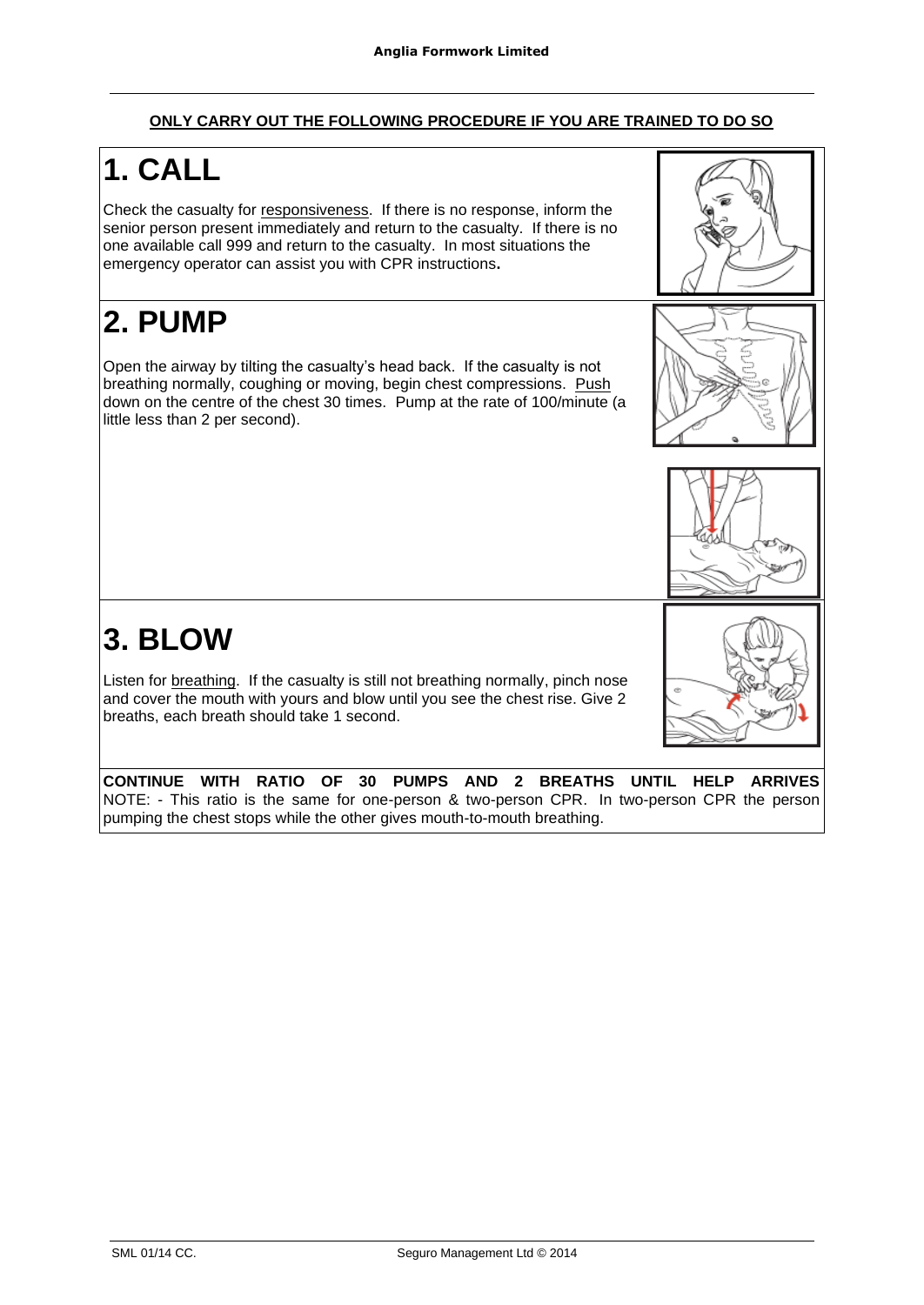# 3.16 Engineering

About two thirds of all accidents occurring in the engineering environment are caused by the movement of vehicles, materials and goods in, around and out of workshops. These include slips, trips and falls and the lifting or moving of goods. It is therefore the company's policy to implement suitable safe working procedures to reduce the likelihood of an accident occurring within the organisation.

# Metalworking fluids

To prevent adverse health effects of handling these substances all employees must ensure they: -

- Have good standards of personal hygiene.
- Don't wear rings, watchstraps or other jewellery which may trap fluid next to the skin and be difficult to clean away.
- Don't eat, drink or smoke in work areas.
- Wash with soap and water at regular intervals.
- Use an after-work cream after each washing and drying.
- Wear clean overalls and keep oily rags out of pockets.
- Cover any abrasions or cuts with a waterproof dressing.
- Don't store fluids outside frost or strong sunlight can damage fluid mix and lead to contamination.
- Don't use fluids beyond their normal working life.
- Don't allow lubrication oil to contaminate metalworking fluids.
- Don't add too much biocide this may increase the risk of skin sensitisation or respiratory problems.
- Follow guidance of the metalworking fluid supplier.
- Top up the metalworking fluid in accordance with suppliers recommendations.
- Keep machines clean and free of debris.
- Use a refractometer to check the strength of metalworking fluid.

# Swarf

Swarf will not be removed with bare hands. All employees are advised to use a brush or other tool where automatic removal is not provided. Under no circumstances will compressed air be used to blow swarf away. Where swarf has to be handled, suitable gloves will be used and consideration given to arm protection where appropriate.

#### Guarding and interlocks

Guards and interlocks are provided on various machinery within the workshop environment in order to prevent access to moving parts of the machinery, which have the potential to cause harm.

Under no circumstances are employees permitted to: -

- Remove guards.
- Override interlocks.

Any employees breaching the above will be subject to disciplinary action. All vision panels that are provided in guards will be kept clean and will be replaced immediately if they become excessively scratched.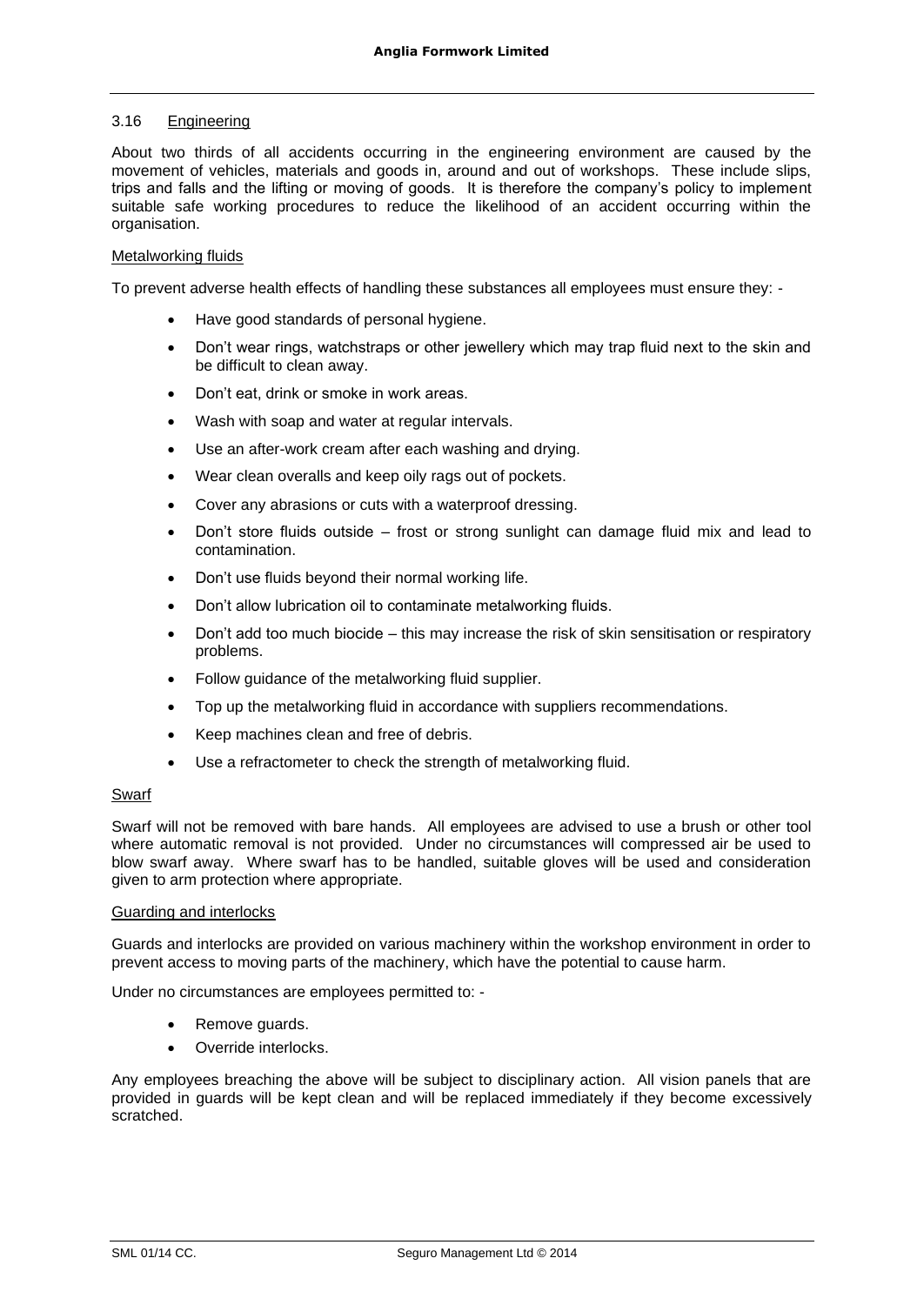# Lighting

Care will be taken when lights for the factory environment are chosen, to ensure that they provide sufficient light and do not produce any glare or stroboscopic effects as this may result in rotating machinery appearing stationary. All lighting will be connected to a separate electrical phase other than the machinery.

#### 3.17 Fire precautions and evacuation procedure

The Managing Director will ensure that: -

- All employees receive comprehensive induction before commencing work, to ensure that they are fully aware of all the arrangements in place during the evacuation procedure.
- A register of employees is kept up-to-date at all times. This register must be available for inspection at all times and will be taken to the fire assembly point in the event of an evacuation for the purpose of calling the roll.
- The requirements for employee training in fire safety are adhered to.
- A fire logbook is kept up-to-date with all relevant records relating to fire safety and ensure that it is made available for inspection by the local authority fire brigade.
- All fire-fighting equipment is tested on a regular basis as per the manufacturer's guidelines and records kept.
- A fire evacuation drill is carried out at least annually which will be recorded in the fire logbook.
- A fire risk assessment is undertaken within the workplace, outlining who may be affected by a fire along with any special requirements that may be identified.
- A regular check is made to ensure escape routes and doors are not obstructed. Fire exit doors should be unlocked and available for use at all times when persons are in the building. Fire doors should be closed at all times and not wedged open.

In the event of a fire, the safety of a life shall override all other considerations, such as saving property and extinguishing the fire.

### **The company does not expect employees to fight fires, however, extinguishing action can be undertaken if it is safe to do so. On no account should a closed room be opened to fight a fire**.

Re-entering the building is strictly prohibited until the incident control officer from the emergency services declares that it is safe to do so. **Silencing of the fire alarm system should never be taken as an indication that it is safe to re-enter the building**.

Employees should report any concerns regarding fire safety to management, so that the company can investigate and take any remedial actions that may be necessary. The hazard detection form can be used for this function.

#### Record keeping

The following records must be kept: -

- Details of maintenance checks of fire fighting apparatus and warning and detection equipment.
- Records of fire alarm tests and practise evacuations.
- A copy of the safety evacuation plan.
- Records of all information, instruction and training provided.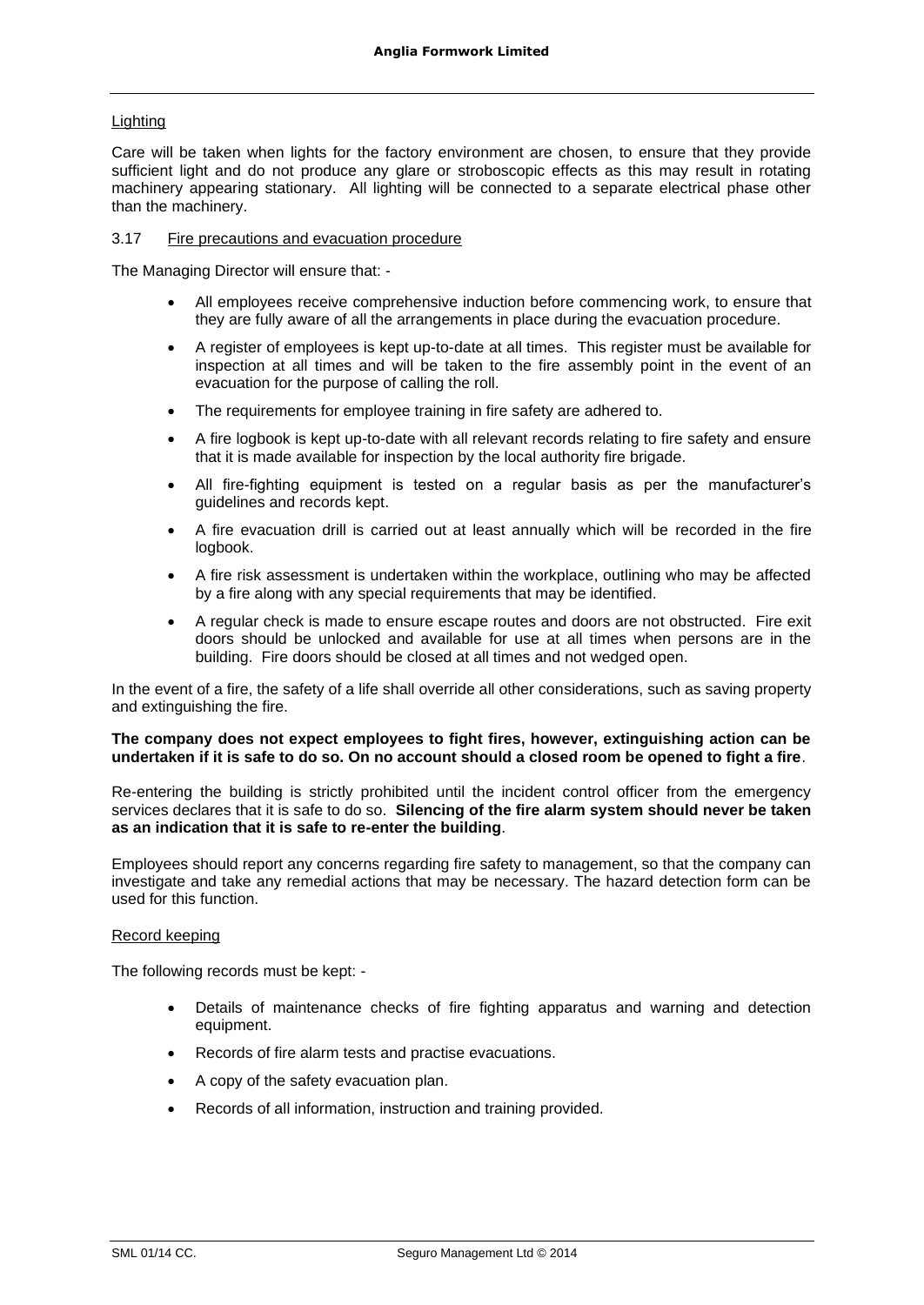# Fire prevention

All electric equipment will be maintained in a safe condition and be cleaned to ensure that dust etc. does not block up the ventilation points.

The use of electrical extension leads will be kept to the minimum and they must not be channelled through doorways unless adequately protected from damage.

Electrical faults must be reported to the management as soon as possible.

At the end of the working day electrical equipment must be turned off, unless there is an operational reason to keep the equipment running.

# Fire action

#### If you discover a fire: -

Immediately shout fire / notify the senior person present.

Attack the fire (if trained to do so) with the appliances provided but without taking personal risks.

The senior person present will contact the fire brigade immediately by telephone by: -

- Lifting the receiver, selecting a line and dialling 999.
- Give the operator the company's telephone number and ask for the fire brigade.
- When the fire brigade replies give the response distinctly: -

"We have a fire at Anglia Formwork" and give the operator the address.

Do not replace the receiver until the fire brigade has repeated the address.

Call the fire brigade immediately to every fire or on suspicion of a fire.

#### On notification of a fire: -

- Evacuate the building by the nearest available exit and proceed to the assembly point located in the car park across the road.
- The senior person present will take charge of any evacuation and ensure that no one is left in the building.

#### **Use the nearest available exit.**

#### **Do not stop to collect personal belongings.**

**Do not re-enter the building until told to do so by the senior Fire Officer.**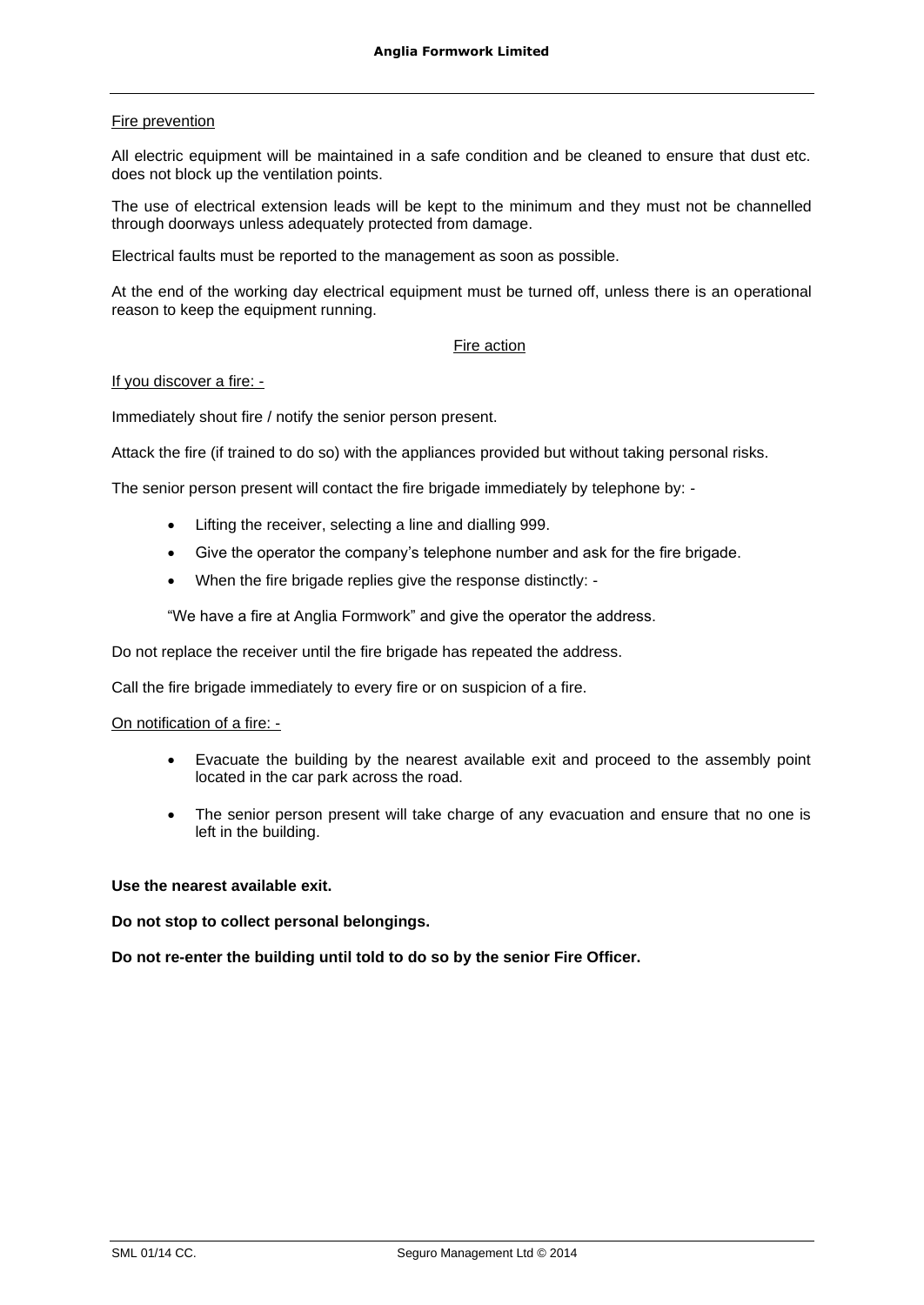# Site fire

### Person discovering a fire: -

- Upon discovery of a fire raise the alarm.
- If the fire representative for the site is not present, telephone the emergency services by dialling 999.
- Ask for the fire brigade and give them the site telephone number.
- Upon connection with the fire service state slowly and distinctly: -

# **This is Anglia Formwork Limited. We are presently working at ……………………….. and a fire has broken out.**

- State the location of where you are working clearly.
- Do not replace the receiver until the operator has confirmed your information.
- Inform a site representative that you have notified the fire brigade.
- Evacuate the site premises quickly in an orderly manner aiding any colleagues who may be in difficulty.
- Do not re-enter the work area until told to do so by the senior Fire Officer.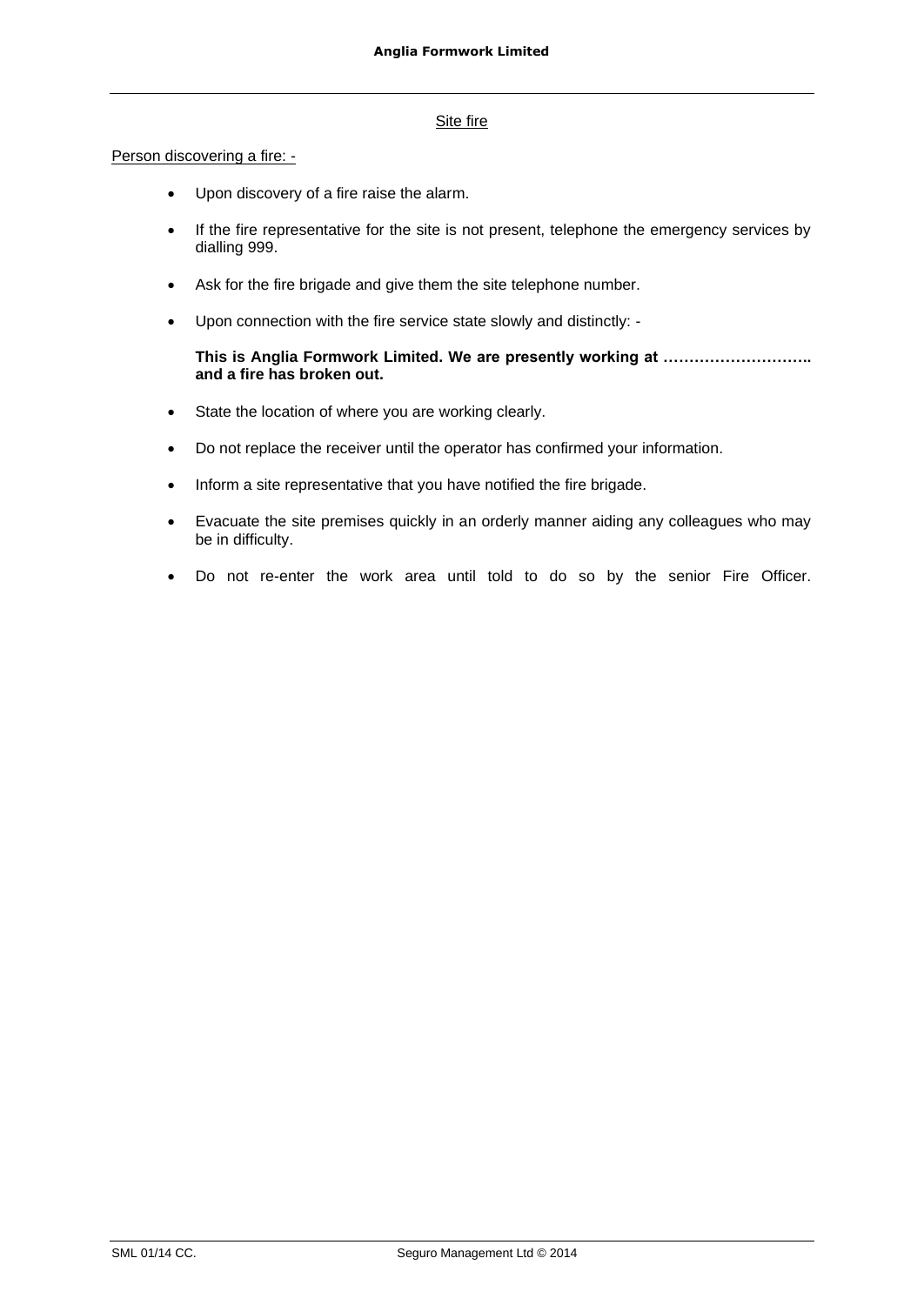#### 3.18 First aid procedures

First aid kits provided will only contain items that the First Aider has been trained to use. They will not contain medication of any kind and will always be adequately stocked. Notices are displayed in prominent areas giving the names of the first aid trained staff and the location of the first aid equipment.

After all accidents, details must be recorded in the accident book, which is located in the office and is completed by the First Aider. To ensure compliance with data protection legislation, the completed accident book forms will be removed and filed in the office.

If employees or their representatives wish to inspect individual records, they can contact the Managing Director who will make them available for inspection.

First Aiders are qualified personnel who have received training and passed an examination in accordance with Health and Safety Executive requirements. First Aiders will be provided with retraining at regular intervals in order to ensure that their skills are maintained.

The Managing Director is responsible for determining the level of first aid cover required, by undertaking a risk assessment taking fully into account the accident rate at the company.

**ALL** accidents, no matter how small, must be required to be reported. Even a scratch can become serious if not properly treated so it is important that the following procedure is adhered to: -

Seek medical attention from the company's First Aider or Appointed Person.

The names of the First Aiders or Appointed Persons are written on the first aid notices, which can be found in prominent locations around the company.

The following arrangements should be carried out in order to ensure that suitable and sufficient provision of first aid personnel and equipment are available at the workplace:-

- First aid personnel must inform management when their training certification period is nearing expiry, (3 months prior to expiry) or if they wish to be taken off the approved First Aiders list.
- Management must ensure that employees are familiar with the identity and location of their nearest First Aider and first aid box.
- Management must ensure that easy access to first aid equipment is available at all times.
- Professional medical assistance must be summoned where necessary.
- Ensure that details of all accidents are reported and entered into the accident book. All major injuries must be reported to the Managing Director as soon as possible.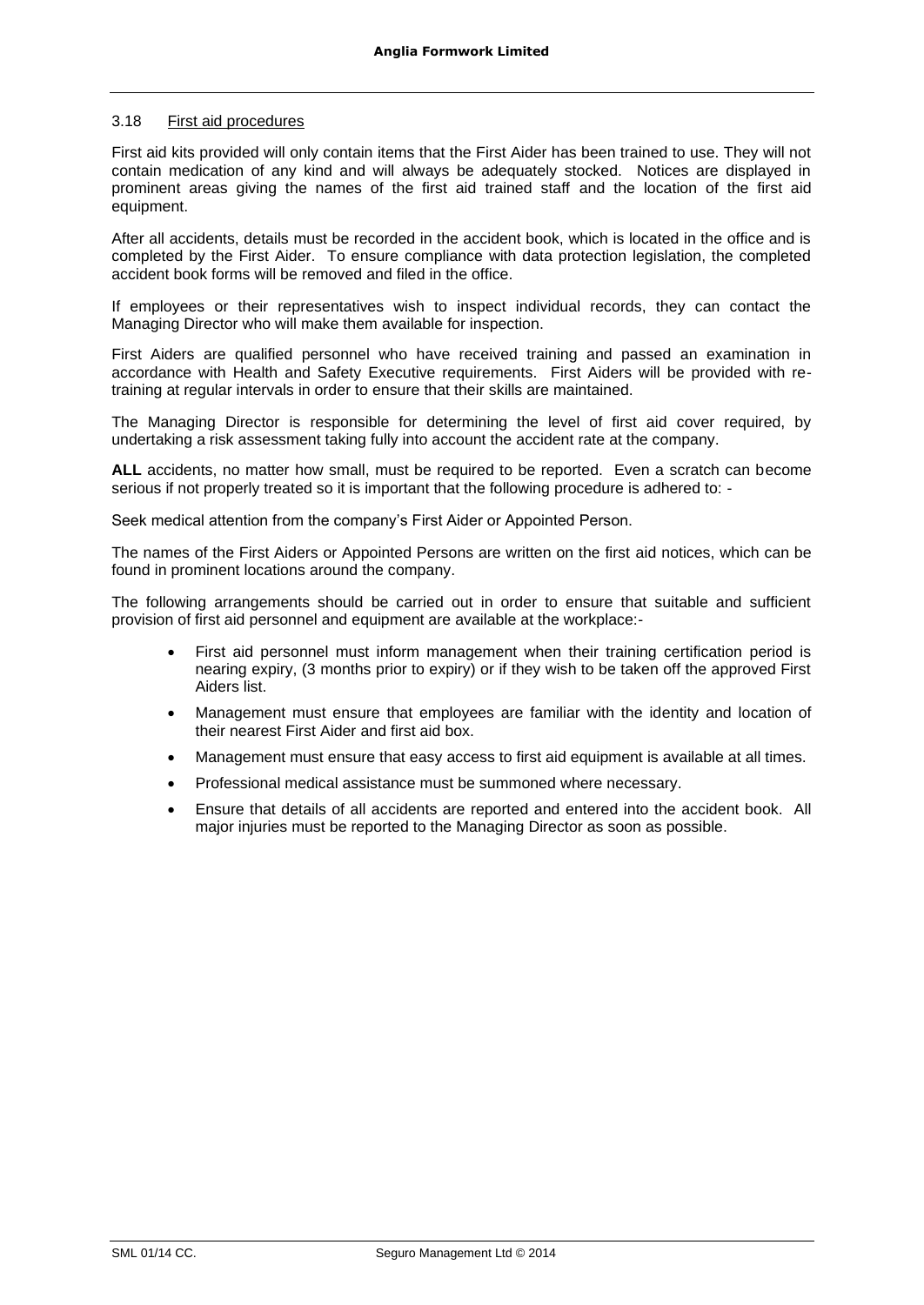#### 3.19 Gas cylinders

Compressed gases present several hazards. Labels written on the cylinders and on the material safety data sheets supplied, inform you about the hazardous properties such as toxic, flammable or oxidizing. In addition to the gas hazard, compressed gas cylinders pose other hazards such as manual handling.

Every employer must determine that compressed gas cylinders are in a safe condition. It is the company's policy to undertake a visual inspection before use and when the cylinders are returned to the storage area. It is important that all gas cylinders are treated with care regardless of the gas, any gas under pressure can explode if the cylinder is improperly stored or handled.

Employees using or handling such cylinders should comply with the following rules: -

- Always store cylinders in their designated location and ensure that they are not likely to be struck by another object. It is important to ensure the area is well ventilated and away from any source of heat, naked flame or direct sunlight.
- Always store cylinders in segregated areas according to the gas type with oxidizers being stored at least 20 feet away from flammable gases.
- Cylinders will be stored in an appropriate rack in an upright position.
- Before the gas is used, install the proper pressure-reducing regulator on the valve. After installation, verify the regulator is working, that all gauges are operating correctly and that all connections are tight to ensure that there are no leaks. When you are ready to use the gas, open the valve with your hands. Never use a wrench or other tool, if you cannot open it with your hands do not use it!
- Before moving any cylinder ensure all valves are closed and the regulator removed.
- Always be aware of the contents and handle in accordance with the relevant COSHH assessment.
- Always use the correct connections (hoses, clamps etc).
- Always turn off valves after use.
- Report any damage to cylinders or attachments.
- In the event of a fire it is essential that the emergency services know of the location of all cylinders.

It is company policy to ensure that all members of staff responsible for handling gas cylinders and equipment, have adequate knowledge of the gas and the precautions to be taken in the event of an emergency.

#### 3.20 Gas safety

The Gas Safety (Installation and Use) Regulations and related legislation, require standards of competency and care which seek to ensure that everyone is protected from injury, fire, explosion or other damage arising from work on a gas installation, fittings or appliances. Therefore Anglia Formwork will only employ competent CORGI registered engineers to undertake work on gas appliances, fittings or to install new gas appliances.

All gas appliances will be periodically serviced to ensure that it is safe for use at all times and an appropriate service certificate will be retained on file for future reference.

Wherever possible the company will ensure that the Servicing Engineer will suitably mark the appliance with the date of the service for ease of identification.

Where necessary, appliances and meters will be adequately protected and guarded to prevent access by children or unauthorised persons.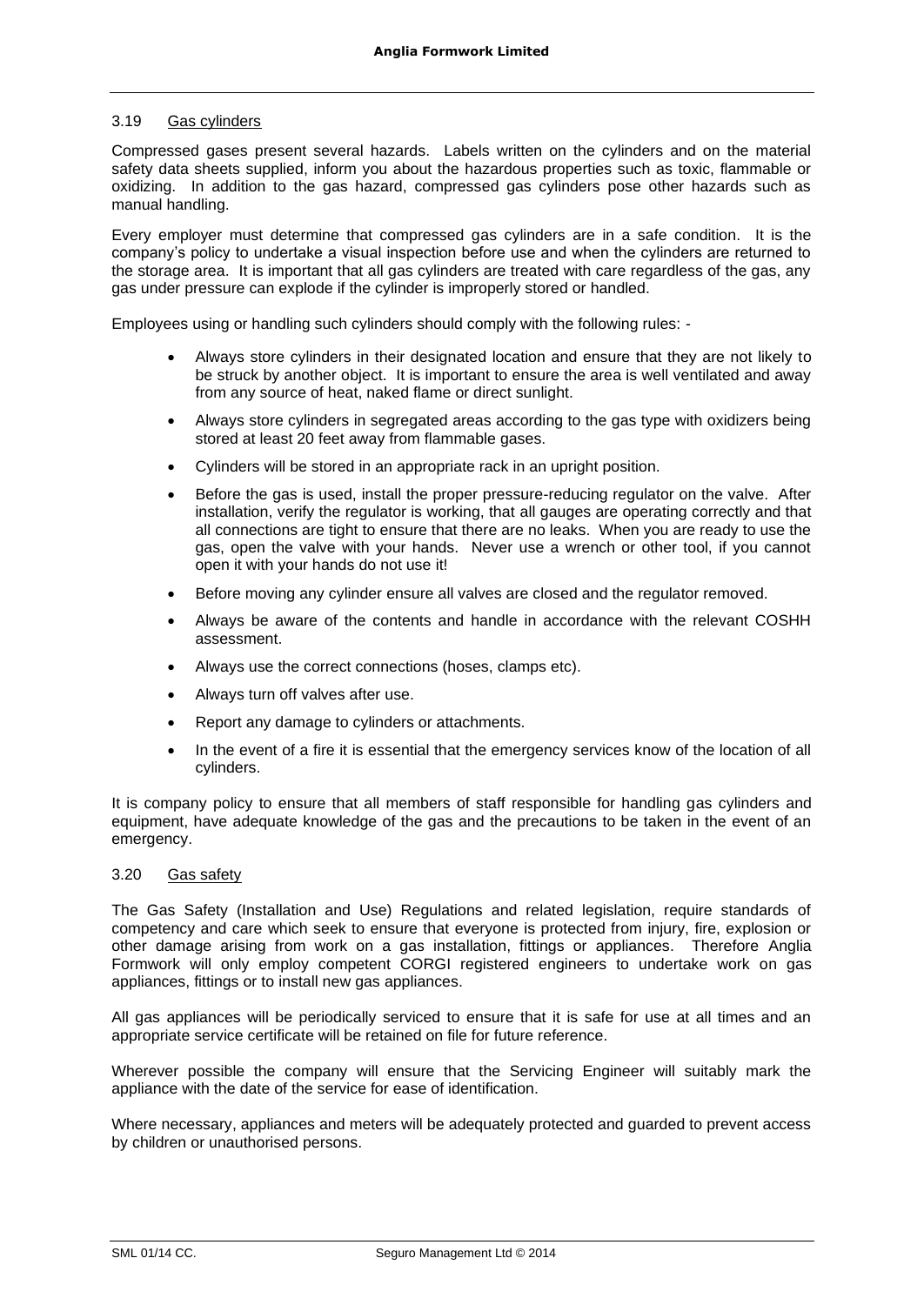# 3.21 Hazard detection procedures

To encourage safety awareness in the workplace, a hazard reporting system is provided to ensure that all employees have a means of reporting hazards that may be present in their place of work.

When a hazard has been identified it will be reported immediately to management. It is the management's duty to assess the situation and introduce any necessary control measures to ensure the workplace remains safe at all times.

The workforce is encouraged to use this system, which will improve the attitude of the workforce towards safety and will aid the company in consulting with employees.

If a hazard is detected, individuals will: -

- Complete part one of the hazard report forms.
- Liaise with management who will carry out the necessary remedial action.

#### Near miss

Near misses are accidents that nearly happened, e.g. potholes, trailing cables or faulty equipment. These need to be reported when they happen so that action can be taken to put them right. They also need to be recorded (this can be done at a later stage) even if the problem is put right immediately.

To record a near miss, contact the Managing Director and explain the incident, location and type of problem. He will ensure that the correct remedial action is undertaken.

# 3.22 Health surveillance

Anglia Formwork takes health and welfare seriously. It is the company's aim to create an environment which is free of occupational risk, occupational illness and to encourage a culture of health and fitness for staff.

The company aim to achieve this with the help, involvement, contribution and commitment of all members of staff.

If staff are aware of any practises, procedures or systems that the company can improve or which are adversely affecting their health, they are advised to contact the Managing Director.

It is company policy to compile a basic health screening questionnaire with all members of staff to identify if they have any physical or medical conditions that could be adversely affected by undertaking work activities on behalf of Anglia Formwork.

If any employee has any concerns about their health or if any answered questions show that further medical surveillance is required, then the company will send the employee to a designated company Doctor for the appropriate medical examination.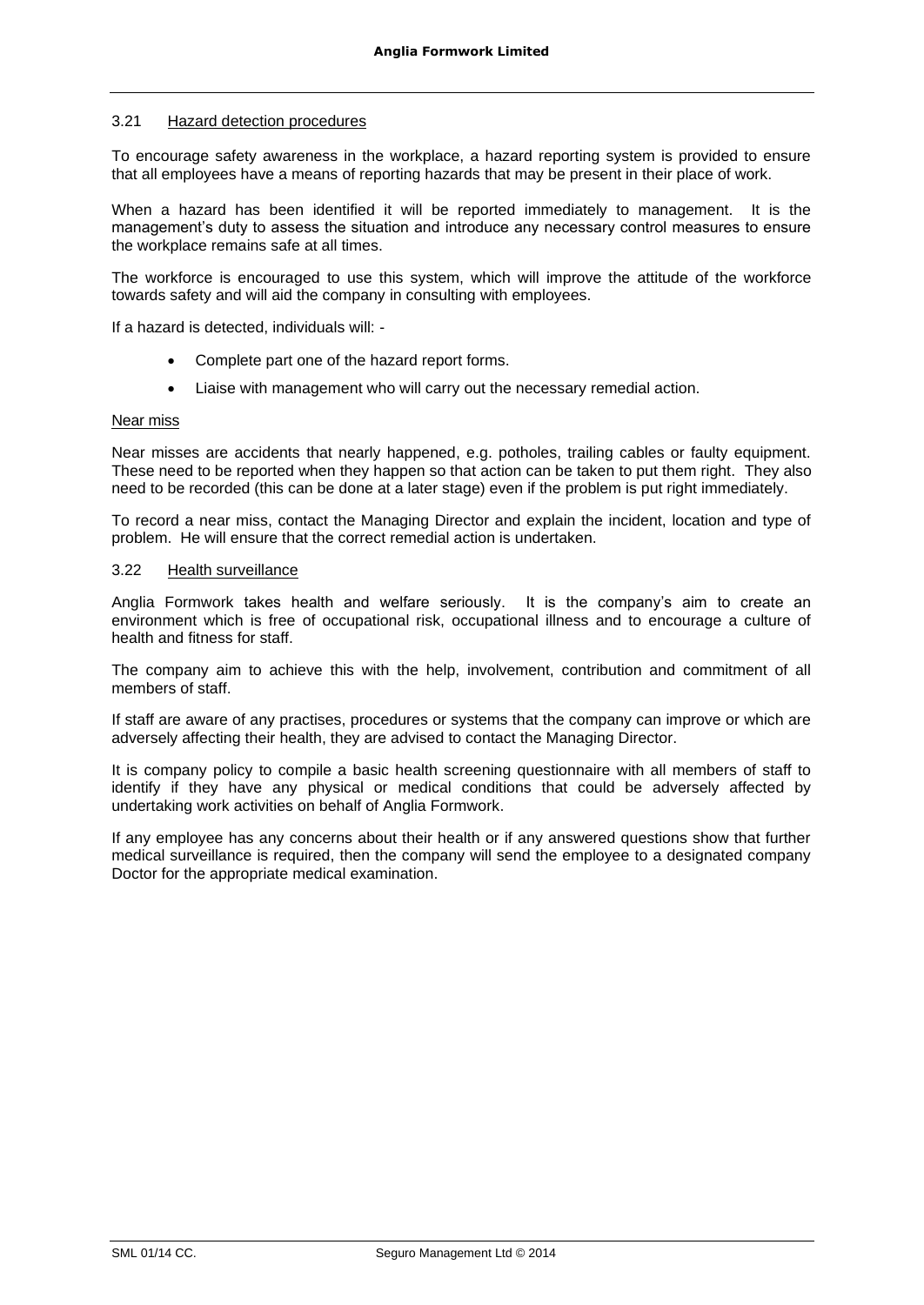# 3.23 Housekeeping

Poor standards of housekeeping are a common cause of injury and damage at work and can often create possible fire hazards. Unsatisfactory housekeeping is often the result of poor working practises, lack of direct supervision and/or organisational deficiencies within the workplace.

The company believes that there is a need for a high standard of housekeeping within all its premises and to achieve this: -

- All workplaces will be inspected on a regular basis by a senior member of staff and any areas failing to comply will be documented and the remedial action taken.
- All floors will be cleaned on a regular basis and waste bins emptied at least daily. Under no circumstances will any waste receptacle be permitted to overflow at any time.

The management recognise that it is their responsibility to ensure that areas under their control are maintained to a high standard of housekeeping at all times. To ensure that a satisfactory standard of housekeeping is achieved they will: -

- Check that the workplace is free of hazards at the beginning of the working day.
- Ensure that articles are put away as soon as possible after use.
- Ensure that spillages are cleaned up immediately.
- Ensure that no objects, files etc are permitted to protrude into walkways.
- Ensure that waste materials are properly stored and are removed on a regular basis.
- Ensure that unusual or extra-large items or objects are cleared away as soon as possible.
- Ensure that no items are stored beneath workstations or any other location that is not a recognised storage location.
- Check that the workplace is tidy at the end of the working day and all equipment etc is returned to the designated storage area.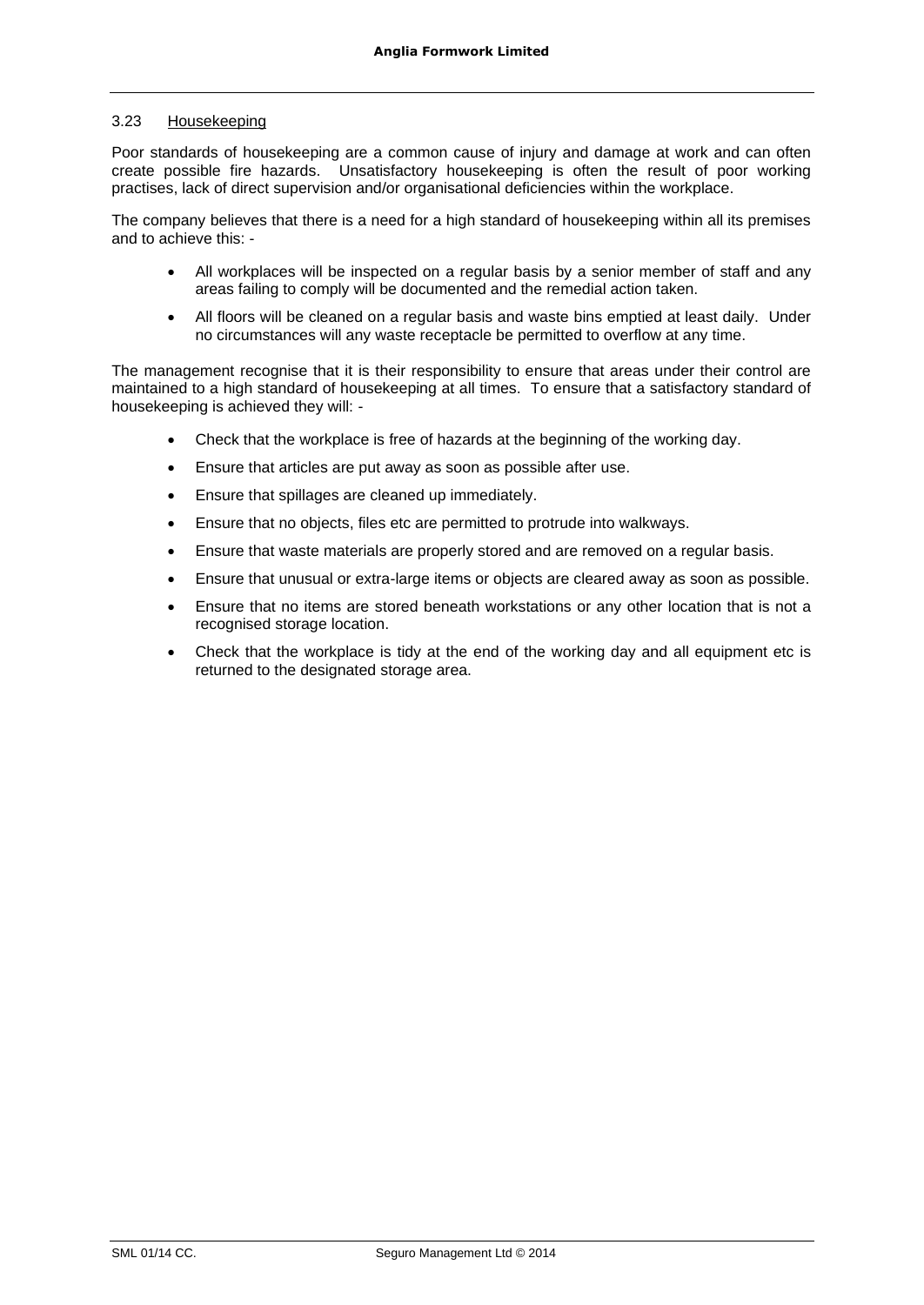# 3.24 Information, instruction and training

The Health and Safety at Work etc. Act 1974 places a duty on employers, so far as is reasonably practicable, to provide information, instruction and training to all employees to ensure their health, safety and welfare whilst at their place of work.

Senior management are required to have sufficient knowledge about health and safety matters in order to determine priorities and assess the performance of subordinate members of staff. It is therefore important that there is consultation with management and staff, because without it there will be little genuine commitment to safety. Management should examine the health and safety training needs of individuals on regular intervals and where necessary send them on the appropriate course to ensure that they are competent to undertake their job role in a safe manner.

Senior management need to make sure that a responsible and professional attitude is exhibited at all times to all other employees. It should be made clear that failure by employees at any level to obey safety rules will be taken very seriously. This commitment to health and safety, together with a commitment to training, is given in the company policy statement.

Health and safety training for management is essential as they have a key responsibility for maintaining a safe working environment. It is important that they appreciate their accountability for the safety of those under their control. Management have the task of spotting hazards and investigating accidents and near misses, therefore they will be trained to identify unsafe systems of work and to put them right.

Safety training is an important issue and if approached correctly it will be cost effective and reduce accidents at work.

The Management of Health and Safety at Work Regulations requires employers to provide training to employees at all levels: -

- On recruitment.
- When moved to another task or promoted.
- When the process, equipment or system of work is changed.

The regulations also require employers to review all training requirements on a regular basis to take into account any new or changed risks. All training must be undertaken during normal working hours.

All new-starters to the company will receive basic induction training in the following aspects of health, safety and welfare: -

- Location of toilets, washing facilities and canteen.
- Fire drill procedures.
- Action in the event of a fire.
- Types of and uses of fire extinguishers.
- Location of the accident books and the reporting procedure.
- Major chemical hazards, symbols of exposure and the precautions needed.
- Location of the first aid facilities and the names of the First Aiders.
- Signing IN and Out procedure.
- Importance of tidiness and good housekeeping.
- Safety rules.

The induction training will commence on the first working day for the new employee, so that they are familiar with the company's basic health, safety and welfare procedures. When this is not practical, induction training must be completed before the new employee is exposed to any hazards or associated risks within their place of work.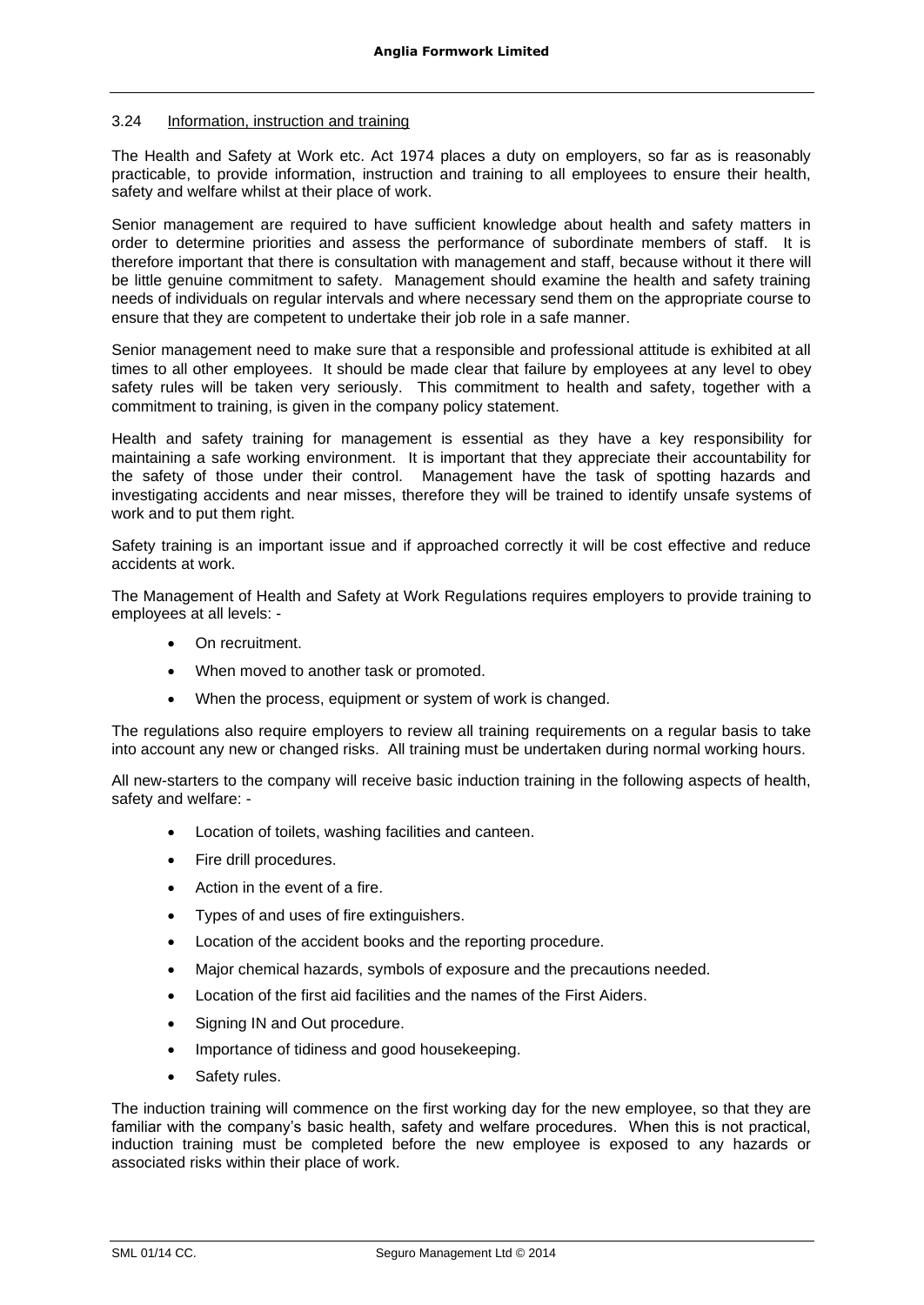The management are responsible for ensuring all personnel are given adequate training specific to their job roles to enable them to carry out their work safely and with the minimum of risk. This includes ensuring that information is given about specific hazards, precautionary measures and risks relating to activities within their departments.

All training will be recorded and retained on each individual employees personnel file for future reference.

It is the company's policy to ensure all employees are suitably trained to implement the health and safety policy as well as being trained to undertake specific tasks.

#### 3.25 Latex gloves

Latex is a natural product that is processed with a number of additional substances to provide a durable, flexible product that gives a high degree of protection from many micro-organisms.

Over recent years there has been an increase in the number of reported cases of asthma and skin complaints associated with latex. There are numerous reasons for this, such as heightened awareness of the problems, increased use of latex gloves and more equipment containing latex.

Latex exposure can lead to a number of health problems including skin irritation. The symptoms can be soreness, dryness or cracking of the skin due to contact with the product, on some occasions the symptoms will disappear when contact ceases and will not recur. In other cases, the symptoms will cause an allergic response and the effects will occur almost immediately and possibly cause a severe reaction known as an anaphylactic shock.

The amount of latex exposure required to produce sensitisation is unknown and a product that is capable of causing sensitisation is also capable of causing an allergic reaction in certain people. Once sensitisation has taken place, even the slightest trace will cause the symptoms to recur. In order to comply with the control of substances hazardous to health regulations (COSHH), the company will assess all circumstances in which the employees will be exposed to latex products and implement the necessary control measures.

It is the company's policy to: -

- Limit exposure by not wearing gloves when it is not necessary.
- Ensure that where gloves are required to be worn as personal protective equipment nonlatex gloves are available.
- Ensure that powdered gloves are not used when powder free gloves can be worn.
- Inform all staff of good hygiene practises such as washing hands after removing the gloves and that barrier creams should not be worn in conjunction with the latex gloves.
- Undertake a health surveillance questionnaire for all employees using latex products. This questionnaire will be issued on employment to all new employees.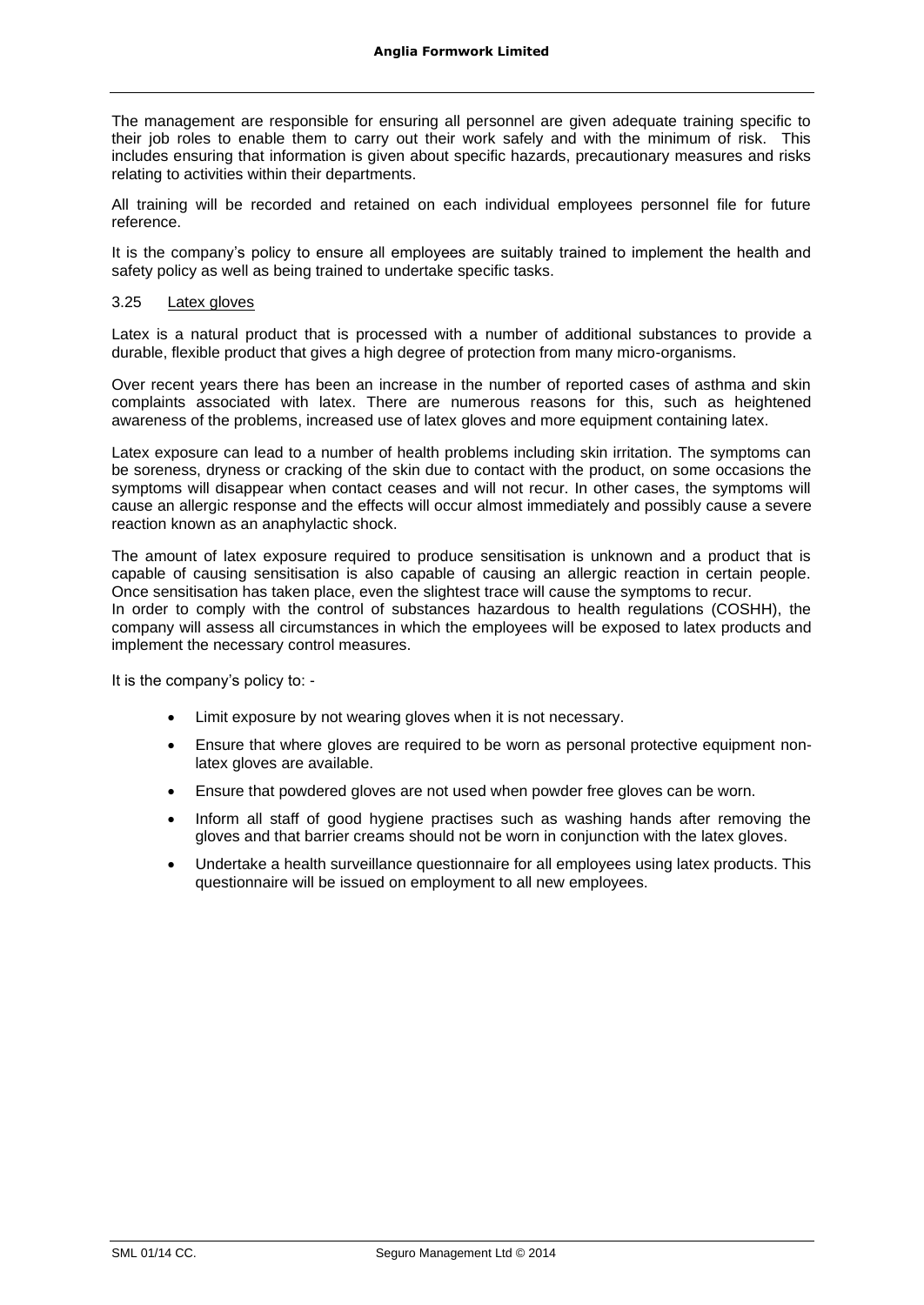# 3.26 Lighting

Anglia Formwork regards the provision of a safe and well-lit working environment as fundamental to the health, safety and wellbeing of all members of staff and visitors to the premises.

All reasonable steps will be taken to ensure that lighting is adequate for the task being undertaken and suitable provisions will be made to ensure that light is provided in the event of an emergency.

Lighting is an important environmental criteria, which makes a safe and effective working environment for the workforce.

In order to ensure that it does not adversely affect working conditions, employees are instructed to follow the precautions outlined below: -

- Report failures of lighting or any defects observed to management.
- Request additional lighting if existing lighting is not sufficient for the task.
- Do not place portable lighting equipment (such as lamps) in such a position that it will impede access or interfere with other persons or property.
- Keep the workplace tidy and do not let items accumulate on windowsills.

Care will be taken when lighting is being chosen so that there is sufficient lighting, which does not produce glare or a strobe effect.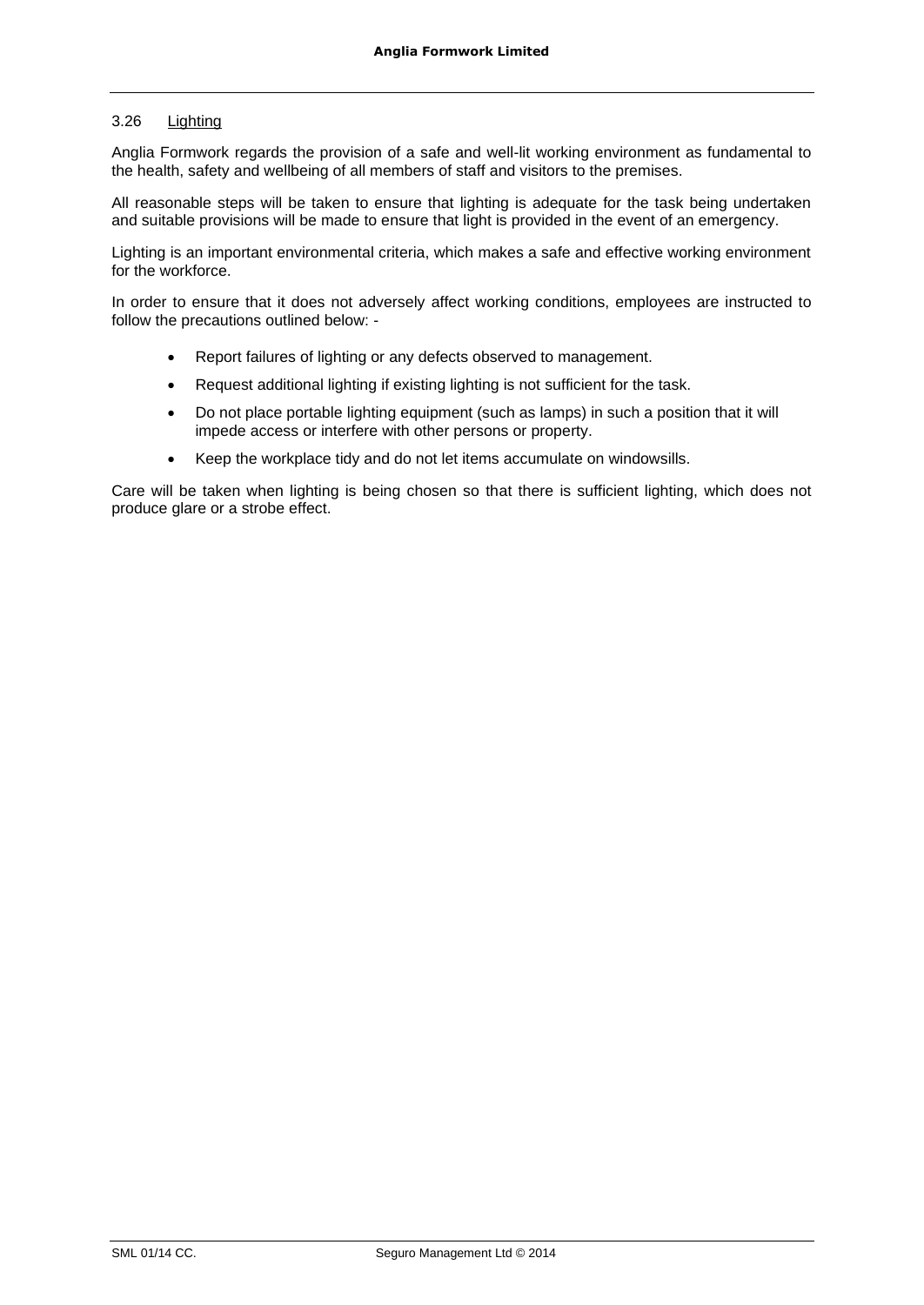### 3.27 Lone working

Employers are responsible for the health, safety and welfare at work of their employees and for the health and safety of those affected by that work. These responsibilities cannot be transferred to employees who work alone or without close supervision. It is therefore Anglia Formwork's duty to assess risks to lone workers and take steps to avoid or control the risk where necessary.

There is no general prohibition on working alone, however, the general duties under the Health and Safety at Work etc. Act 1974 apply. There will be some cases where at least two people must be involved in the work and which specify that a safe system of work must be followed due to the risks involved.

The work to be carried out by the lone worker will always be assessed to identify hazards, the risks involved and to ensure that appropriate control measures are implemented to eliminate or adequately control the risks. A risk assessment will be conducted for all work that is carried out by employees who are considered lone workers and the results recorded. Where the risk assessment determines that arrangements would not be adequate to ensure that the work can be done safely by one person, then alternative arrangements providing help or back-up must be devised.

The establishment of safe working arrangements for solitary workers is no different from organising the safety of other employees, however, solitary workers face particular problems that must be taken into account when developing these arrangements.

The following are factors that are taken into account when assessing the risks to the person whilst working alone: -

- Is the person medically fit and able to work alone. Ensure that the person has no medical condition that makes them unsuitable for working alone.
- Does the workplace or the work, present a specific risk to the lone worker, e.g. lifting heavy weights or handling hazardous chemicals.
- Would women or young workers be especially at risk if they worked alone.
- Can all equipment or substances involved in the work be handled safely by one person.
- What training is required to ensure that the employee has sufficient knowledge to ensure that work can be carried out safely.
- Is there specific legislation that prevents the work being carried out by a single person.
- Is there a risk of violence to the lone worker.
- Is there safe access and egress which can be used by one person.

Finally, employers should set limits on what can or cannot be done safely when working alone. Training should ensure that the employees know these limits and are competent to deal with emergencies. The employees are to be informed of the results of any assessment on the work to be carried out and of their responsibilities under health and safety regulations.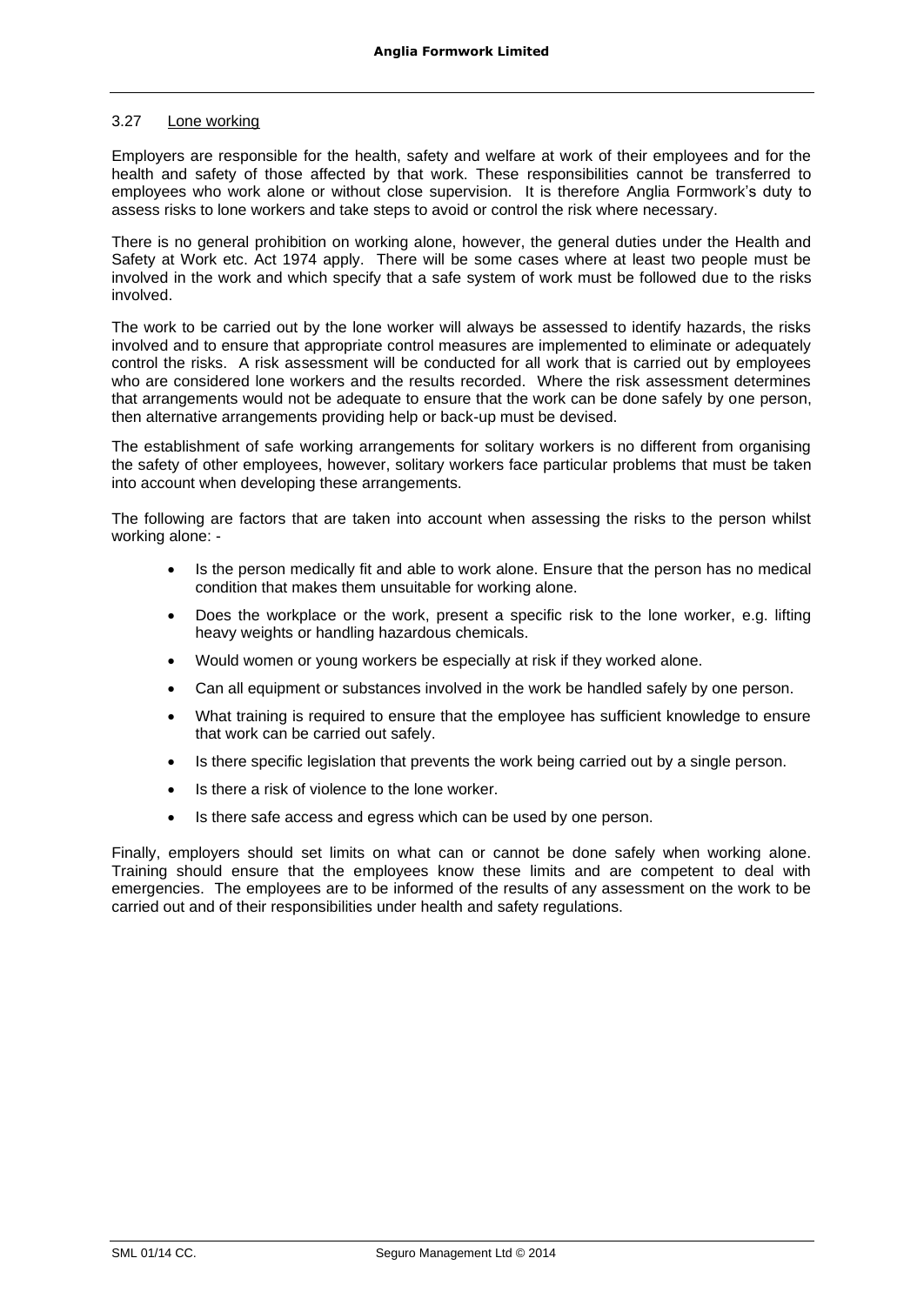# 3.28 Machinery safety

# Existing machinery

The company will compile detailed risk assessments to ensure that all machinery that is operated meets with the requirements of the Provision and Use of Work Equipment Regulations (PUWER).

Regulation 11 of the Provision and Use of Work Equipment Regulations 'Dangerous Parts' specifies a hierarchy of control measures that must be implemented to either prevent access to dangerous parts of machinery or stop the motion of the machinery before any part of any person can enter the danger zone. In order to comply with this regulation the company will provide so far as is reasonably practicable in order of preference: -

- Fixed enclosed guards.
- Other guards and devices such as interlocked guards and pressure mats.
- Protective appliances such as jigs, holders and push sticks.
- Adequate information, instruction and training.

Pre-start checks will be undertaken to ensure that all guards and safety devices such as emergency stop buttons, interlocks and light beams remain in working order. The checks will be specific to each machine and each guard and safety device will be numbered in order for a systematic and detailed check to be completed.

All employees will carry out a pre-start safety check on all guards and safety devices on machinery that they are required to use prior to the commencement of each day or shift and when taking control of a machine from another employee.

The company will provide pre-start guard check sheets for each machine and all employees will receive suitable training in how to undertake the checks.

Compliance with this system will be monitored by the Managing Director on a daily basis.

If there is a significant modification to the manufacture, design/specification of the hardware or software that alters the operation or purpose of a machine and introduces new or increases existing hazards, the company will then CE mark the machine and carry out a conformity assessment to ensure that it complies with the essential health and safety requirements of the machinery directive. The company will also prepare a technical construction file for the machine and prepare a written declaration of conformity. If there is any doubt whether a modification is significant, interpretation will be sought from the relevant HSE inspector.

#### Second-hand machinery

In order to comply with the Provision and Use of Work Equipment Regulations, the company will carry out risk assessments on all second-hand machinery to ensure that it is safe before it is put to use

#### New machinery

Prior to the purchase of new machinery, the company will request that the supplier provides a certificate of conformity. This will state how the supplier has complied with the machinery directive and that the machine is safe. All new machines that are purchased will display the appropriate CE mark. The company accepts that the certificate of conformity and the CE mark is only the supplier's claim that the machine is safe and that it conforms to the machinery directive. As this is no guarantee of compliance the company will carry out a full risk assessment to ensure that the machine is safe.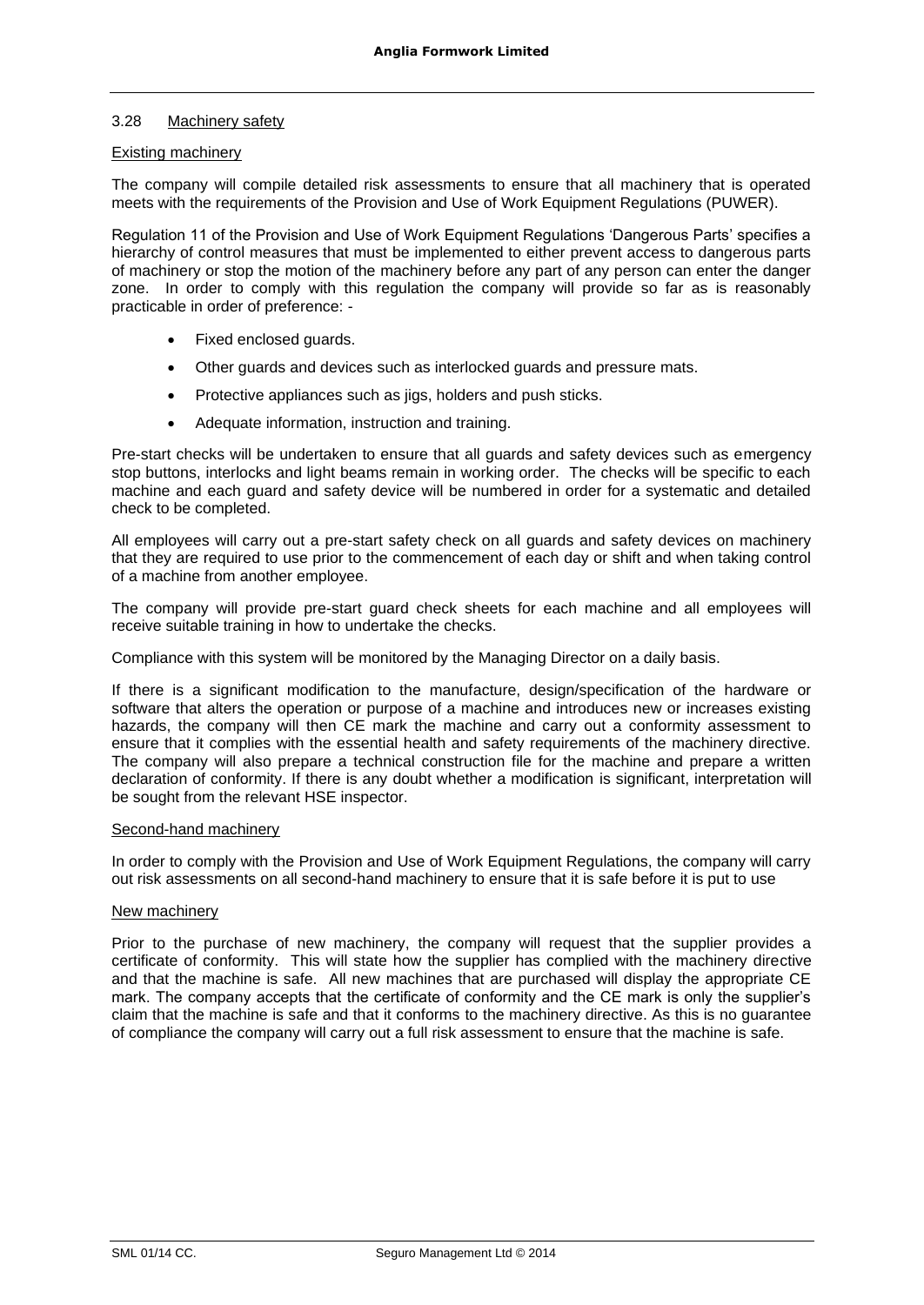#### 3.29 Maintenance

The Provision and Use of Work Equipment Regulations (PUWER) emphasise the general duties that are written in the Health and Safety at Work etc. Act. The regulations apply to all work equipment, including second-hand, hired, leased or privately owned equipment when used at work*.*

In order to comply with the regulations the company will: -

- Ensure that all work equipment is maintained and kept in good working order and where necessary a written maintenance log kept up-to-date.
- Ensure that all work equipment is provided with a suitable means of isolation to ensure that the electricity or other sources of energy can be switched off when maintenance work is being undertaken.
- Ensure that when equipment is isolated it cannot be reconnected to the power supply if it will expose the Maintenance Engineer to risk to his/her health or safety.
- All persons who maintain, supervise or manage maintenance work are competent to do so.
- Provide comprehensive health and safety information relating to specific equipment and where necessary written information about the maintenance requirements for the machinery/equipment.

It is the company's aim so far as is reasonably practicable, to take all steps to safeguard the health, safety and welfare of all employees who are required to maintain work equipment along with any other person who may be affected by the task.

Anglia Formwork, after consultation with all relevant members of staff will: -

- Undertake suitable and sufficient risk assessments, identifying how equipment should be isolated prior to carrying out any maintenance work.
- Undertake suitable and sufficient risk assessments, identifying how heavy parts of machinery are required to be moved or when anyone is required to travel into any dangerous areas to undertake the task (e.g. working on the roof of the premises etc).
- Undertake suitable and sufficient risk assessments of all hazards presented if and when guards are removed from any machinery.
- Implement the appropriate measures for the protection of anyone undertaking maintenance operations when the assessment has indicated that the task involves significant risk to health or safety.
- Supply all necessary personal protective equipment that is required to be worn when the maintenance work is being undertaken.
- Ensure that all staff are fully aware of reporting procedures so that a responsible person can be informed of any problems or implement any necessary remedial action.

Anglia Formwork will provide relevant employees with all the necessary information, instruction and training as far as reasonably practicable to safeguard the health and safety of the Maintenance Engineers and any other members of staff who are required to undertake maintenance activities.

It is the responsibility of the Managing Director to ensure that all maintenance activities are undertaken by suitably qualified persons and the tasks are adequately supervised.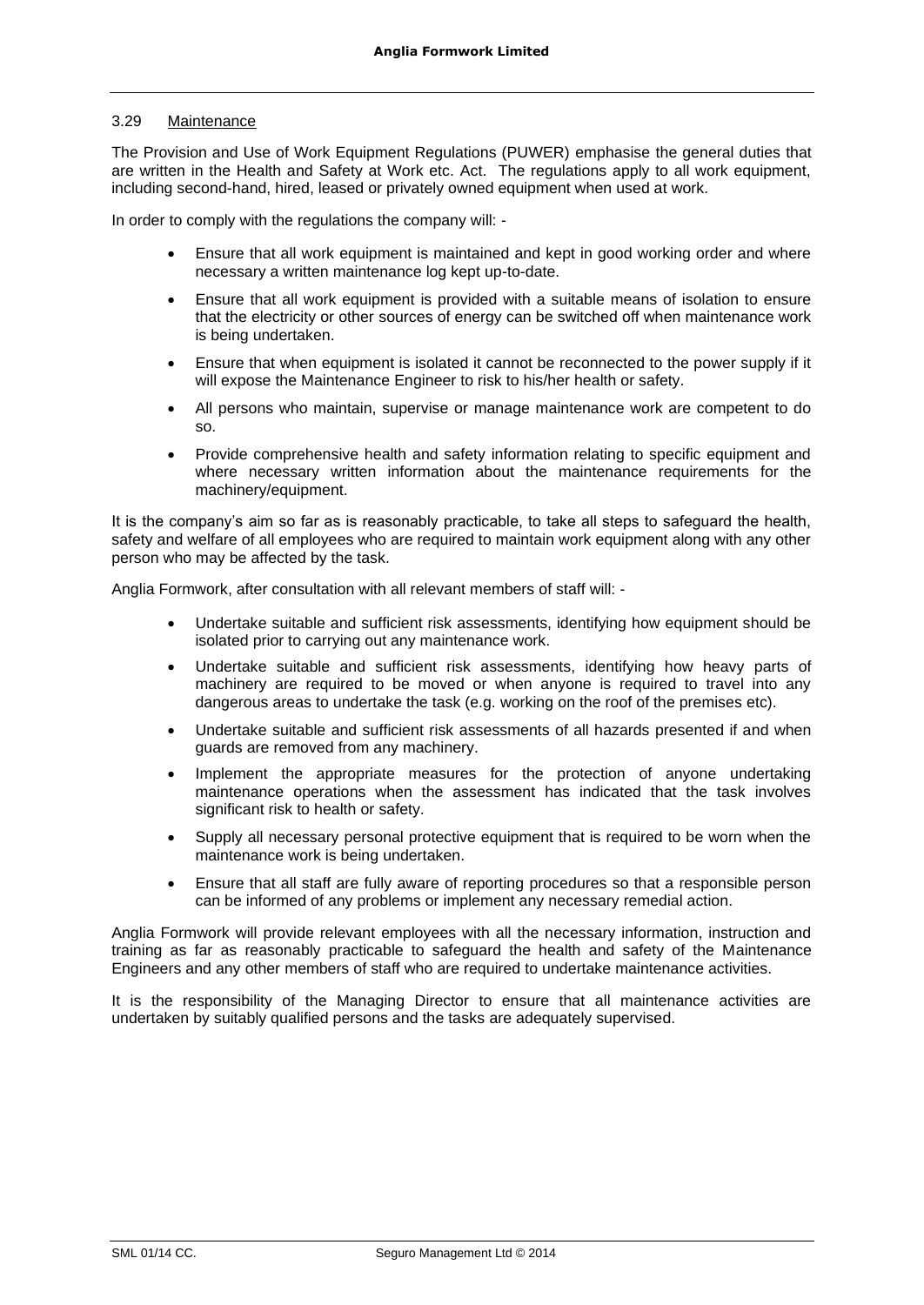# 3.30 Manual handling

It is the intention of Anglia Formwork to secure the health and safety of all persons from the hazards of manual handling by assessing the risks to prevent or control any ill health effects or accidents arising from or arising out of any such activities.

The company recognises that the co-operation and assistance of all staff is of the utmost importance. When assessing the risks, the recommendations of the employees undertaking the tasks will form an important part of the assessment and where practicable will be implemented during any alteration to the work environment, practises or equipment.

Manual handling injuries account for over a quarter of all reported injuries to the HSE each year and statistics show that they are one of the most common causes of absence through work-related injuries. The company will avoid the need for employees to undertake manual handling operations wherever possible, however, where this is not possible a risk assessment will be undertaken for all operations that cannot be avoided to enable the risk to be reduced so far as is reasonably practicable.

An assessment of all manual handling activities will be carried out by suitably competent persons. Where risks are identified, these will be reduced to the lowest level and then effectively managed so as to avoid injury so far as is reasonably practicable. When the assessment has been completed, details will be recorded and updated when changes take place or if a reportable injury is sustained.

The assessment of manual handling tasks includes lifting and putting down, pulling and pushing, transporting a load and supporting a load in a static position. The load may be moved or supported by hands or any other part of the body, for example the shoulder. Manual handling also includes the intentional dropping of a load and the throwing of a load, whether into a receptacle or from person to person. The application of human effort for a purpose other than as stated does not constitute manual handling.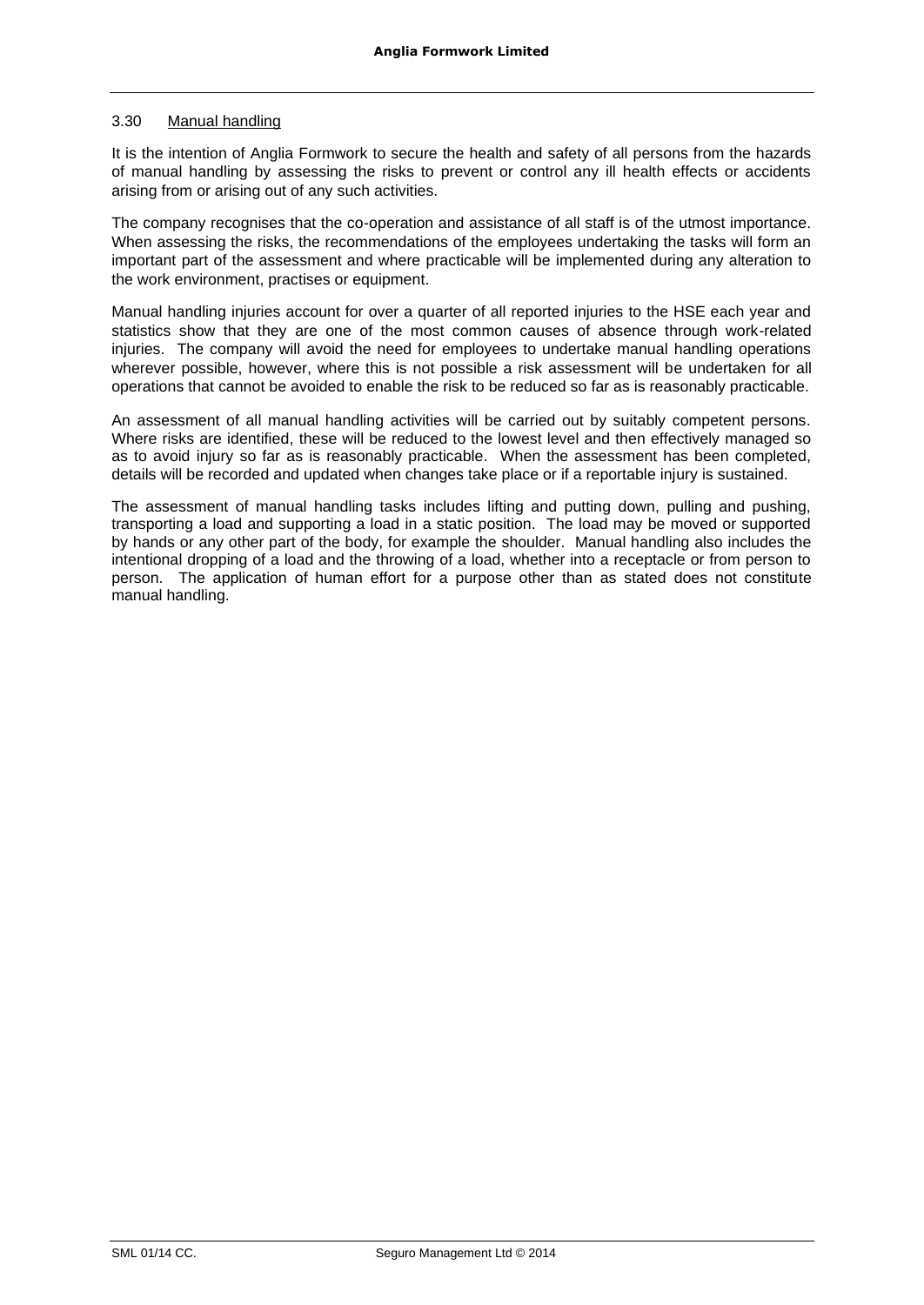# Employee's duties

In addition to the duties placed on employees under Section 7 of the Health and Safety at Work etc. Act 1974, the Management of Health and Safety at Work Regulations require all employees to use the equipment provided by the employer. This regulation states that employees should follow any system developed by an employer for safe manual handling operations.

Employees must co-operate with management; use the protective and safety equipment provided; not endanger themselves or others; report awkward, hazardous, dangerous operations; follow the training and guidance provided to prevent injury to themselves and others.

Manual handling should not be attempted if the individual believes that they should not be carrying out lifting due to reduced physical capacity because of ill health or pregnancy etc.

Wherever possible the Managing Director should co-ordinate all deliveries with suppliers to ensure that they are correctly packaged and labelled with the weight where appropriate. Where possible the delivery person should deliver the consignment to the area where it is to be used or stored to eliminate any unnecessary handling by staff.

Where it is not possible to eliminate or control the risks to employees by mechanical means (as required by the Manual Handling Regulations), it will be essential that employees adopt safe lifting techniques at all times by: -

- Planning the lift.
- Thinking about where the load is to be placed.
- Using equipment available to assist you (trolleys etc).
- Ensuring the pathway is clear of obstructions.
- Seeking assistance if you feel it is necessary.
- Adopting a good posture.
- Standing with feet apart to ensure a well-balanced solid base.
- Bending the knees and keeping your back straight.
- Ensuring a firm grip.
- Changing grip smoothly if required.
- Not jerking! Carry out the lift smoothly.
- Moving the feet, not twisting the trunk when turning.
- Keeping the load close to your body.
- Putting down the load and then sliding it into its desired position.

Employee's must: -

- Report any personal conditions that may be detrimentally affected by the manual handling activity.
- Comply with all instruction and training that is provided for undertaking manual handling activities.
- Ensure that their own health and safety is not put at risk when undertaking any lifting and handling operations.
- That they use all equipment that has been provided in order to reduce manual handling activities.
- Report all injuries or incidents to management as soon as possible to ensure that the correct details of any injuries suffered are entered into the accident book.
- Request additional help when undertaking manual handling activities when there is a risk that an injury may occur if the task is undertaken by one person.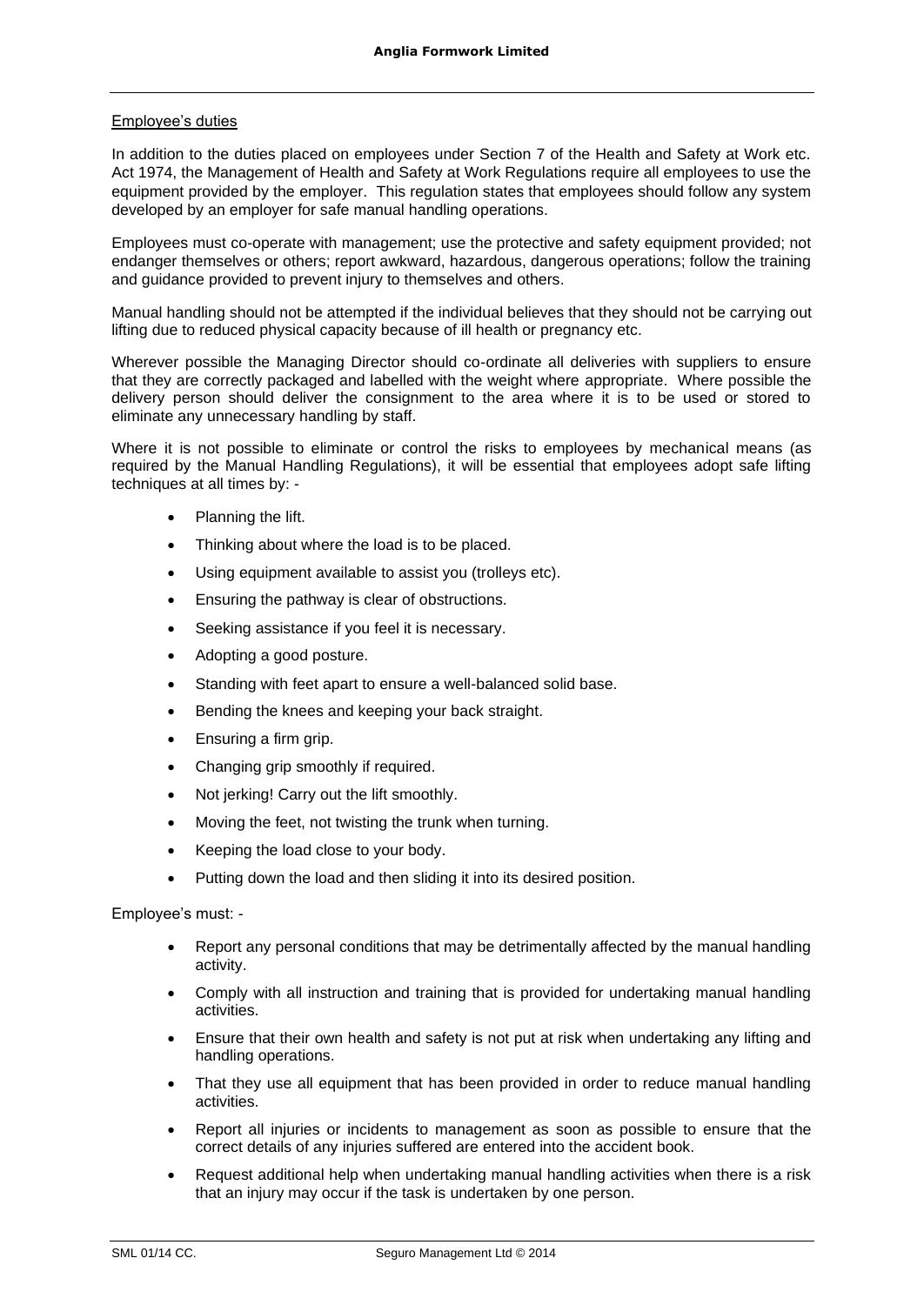# 3.31 Mobile telephones

Regulation 104 of the Road Vehicles (Construction and Use) Regulations makes it an offence for a person to drive a motor vehicle if he/she cannot have proper control of the vehicle. This legislation has permitted the introduction of a new regulation, effective from 1<sup>st</sup> December 2003; it is a specific offence to use a hand-held phone, or similar device, when driving. From 27th February 2007, the penalty for using a hand-held mobile phone whilst driving will increase from £30 to £60 and three penalty points added to the drivers' licence. The penalty is a fixed fine that can increase to £1,000 on conviction in court (£2,500 for drivers of goods vehicles, buses or coaches).

In order to ensure the safety of all members of staff hands-free kits will be provided for all members of staff who are required to use mobile telephones whilst working away from the company premises.

Under no circumstances are members of staff permitted to use hand-held telephones or any similar hand-held device e.g. Personal Data Assistant (PDA) or Palm Pilot whilst driving. The prohibition also applies when stopping at traffic lights or during other hold-ups that may occur during a typical journey when a vehicle can be expected to move off after a short while.

To comply with the legislation, it is important that the phone is sat in a cradle (not resting on a seat or in a pocket) fitted in a position that would not distract you from the road during use.

Drivers still risk prosecution (for failure to have proper control) even if they use hands-free phones when driving.

The following guidance is given to all drivers who are required to use mobile phone hands-free kits: -

- Only use the phone when it is safe to do so.
- Understand how your phone operates and utilise the one-touch speed-dial facility.
- Only acknowledge incoming calls on a hands-free system, where answering is automatic or one touch button.
- Only use short responses and indicate that you will return the call when it is safe to do so.

Where possible, delay making outgoing calls whilst travelling.

#### General use of mobile phones

Only use the mobile phone when it is essential to do so and do not use the phone any longer than is necessary.

Do not press the telephone to your ear or the side of your head, try to leave a gap between your ear and the handset if possible.

When making calls to, or receiving calls from mobile phones, always ask whether it is safe to speak.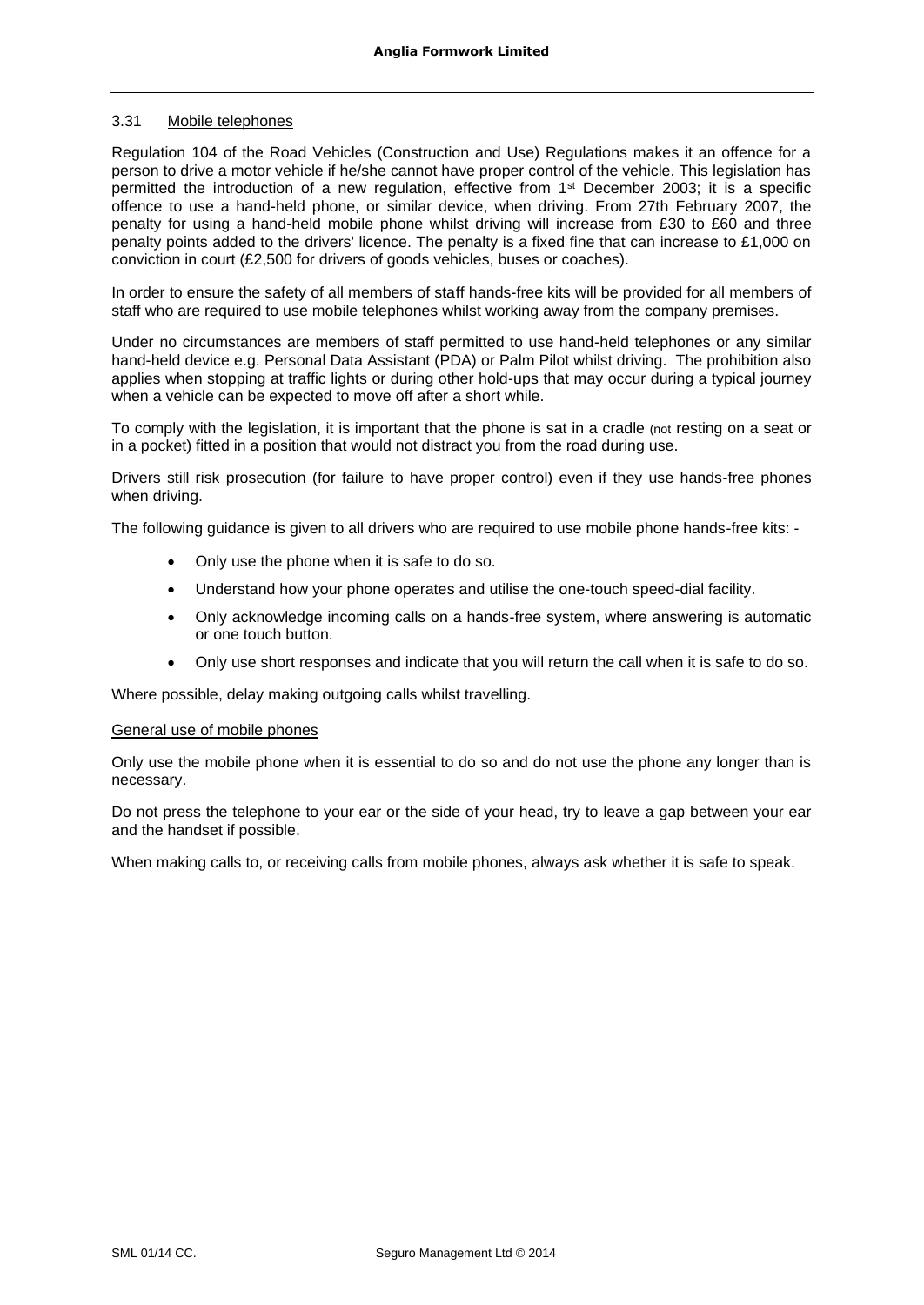# 3.32 New and expectant mothers at work

The Management of Health and Safety at Work Regulations require all organisations to assess workplace risks for all employees. Where women of childbearing age are employed, the assessment must also cover risks specific to new and expectant mothers.

When an employee notifies Anglia Formwork in writing that she is pregnant, has given birth within the last six months or is breast-feeding and after taking normal precautions, a significant risk to her health remains then the company will: -

- Temporarily adjust her working conditions and/or hours of work, if this is not reasonable or will not reduce the risk the company will;
- Offer her suitable alternative work, or if this is not feasible;
- Suspend her from work (with paid leave) for as long as necessary to protect her and the child's health and safety.

All female employees are instructed within their contracts of employment that they must inform the company management as soon as they are aware that they are pregnant to enable the appropriate control measures to be implemented.

When any work involves dealing with members of the public there is a risk of contracting the rubella virus (German measles), it is advisable for all staff that are planning a pregnancy to check their immunisation prior to trying to conceive, screening for the immunity is routinely checked in antenatal clinics.

# 3.33 Noise at work

Noise is commonly defined as unwanted sound and can lead to permanent damage and illness when individuals are exposed to high noise levels. Permanent hearing damage can be caused instantly by sudden very loud explosive noises, e.g. from cartridge operated machines or can be gradual due to prolonged exposure to noise. Injury can be total loss of hearing or reduced hearing, making it difficult to distinguish words clearly which may be made worse due to tinnitus (ringing or humming noise in the ears).

The Health and Safety at Work, etc. Act 1974 requires all employers to provide a safe working environment. However the Control of Noise at Work Regulations impose additional duties on employers and require certain steps to be undertaken based on personal daily, or in some circumstances weekly, noise exposure levels.

The regulations require that the risk of damage to hearing is reduced, therefore it is company policy to reduce the noise levels to the lowest levels that are reasonably practicable.

This will be achieved by undertaking a noise assessment and determining the noise levels. As a result of the assessment, management will aim to reduce the noise levels to the lowest possible, using effective control measures, and where necessary provide adequate training and instruction to all employees who may be exposed to high noise levels.

Hearing protection must be made available where exposure to noise reaches or exceeds the Lower Exposure Action Values of 80 dB(A) and 112 Pa.

It is company policy to ensure that all employees, and contractors, wear hearing protection where noise exposure reaches the Upper Exposure Action Values of 85 dB(A) and 140 Pa.

Due to the nature of the business Anglia Formwork will not normally be required to undertake regular noise exposure assessments, however when any activity is likely to pose a significant noise hazard, the necessary precautions and monitoring procedures will be implemented.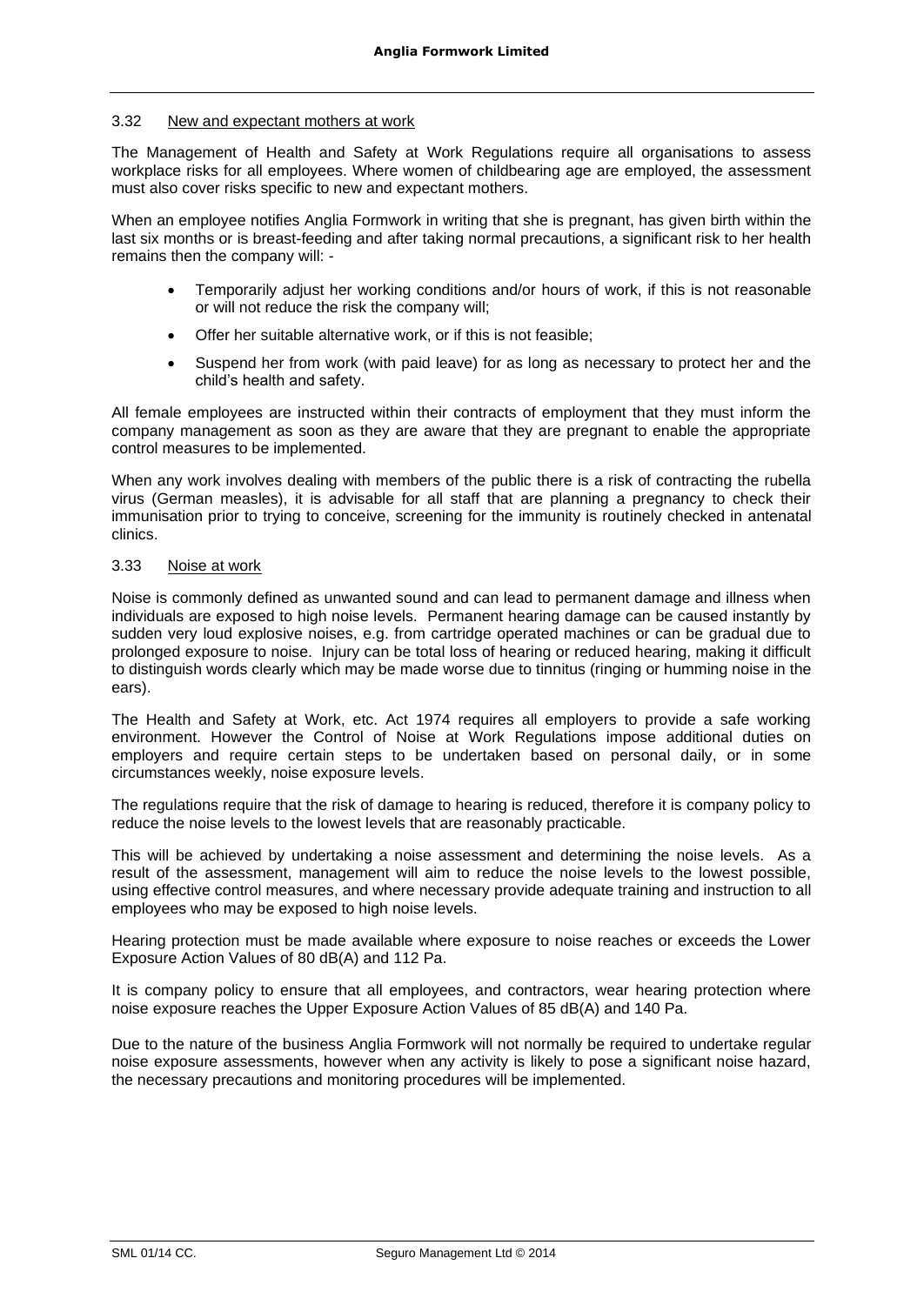# 3.34 Occupational asthma

Workers breathing in substances known as respiratory sensitisers can develop occupational asthma.

A respiratory sensitiser is defined by the HSE as "a substance which, when breathed in can trigger an irreversible allergic reaction in the respiratory system". Once this sensitisation has taken place, further exposure to the substance, even to the tiniest trace, will produce symptoms.

Sensitisation is substance specific and an employee becoming allergic to a particular substance will initially show the symptoms only when he or she breathes that substance. Once exposure to the trigger substance has stopped, the symptoms will cease but the individual remains sensitised.

The process of sensitisation causes a change in the body's immune system, particularly the system designed to protect the body against airborne contaminants. The resulting symptoms are typically asthma (periodic attacks of wheezing, tightness in the chest and breathlessness), rhinitis and conjunctivitis (runny nose, watery or prickly eyes).

Sensitisers are unpredictable, it is estimated that only 5-25% of individuals will actually become sensitised. Sensitisation may occur after times of exposure varying from months to years. The sensitisation effect is irreversible, so although symptoms may disappear, a small exposure may trigger them again, even after several years of non-exposure.

Anglia Formwork will control the risks of exposure to such substances by the application of the guidance contained in the HSE approved code of practice on the control of substances that cause occupational asthma.

This guidance recommends that in accordance with regulation 6 of COSHH a risk assessment should be carried out. This assessment should:-

Identify the hazards - which substances with the potential to cause asthma are likely to be found in the company. This can be achieved by means of obtaining material safety data sheets from suppliers or scrutinising product labels for the risk phrase R42 "may cause sensitisation by inhalation".

Decide who may be harmed – which activities are likely to involve exposure to these substances and to whom.

Evaluate the risks – do existing measures adequately control the risk of exposure, if not the potential risk for each activity should be considered. Special attention should be paid to the potential of the substance being released into the air.

Record the findings – significant findings such as hazards and conclusions will be recorded on the appropriate form.

Review the assessment – the assessment will be reviewed periodically or in the event of a significant change in procedure. The assessment will be revised as necessary.

The approved code of practice recommends that the employer should set out procedures for responding to a confirmed new case of asthma, which may be occupationally related.

To conform to this requirement Anglia Formwork will: -

- Protect the person while the cause is investigated the relevant person will be withdrawn from any procedures involving the use of an identified respiratory sensitiser.
- Review the assessment and control measures.

In accordance with the Reporting of Injuries, Diseases and Dangerous Occurrences Regulations (RIDDOR) the case will be reported to the enforcing authority if a doctor has notified the employer of it in writing.

In accordance with regulation 7 of COSHH Anglia Formwork will prevent the exposure of employees (and others who may be exposed) to substances with the potential to cause occupational asthma so far as reasonably practicable.

If this level of prevention is not practicable Anglia Formwork will introduce measures to prevent such employees developing occupational asthma. This may involve the consideration of short-term peaks of exposure as well as longer-term time, weighted averages.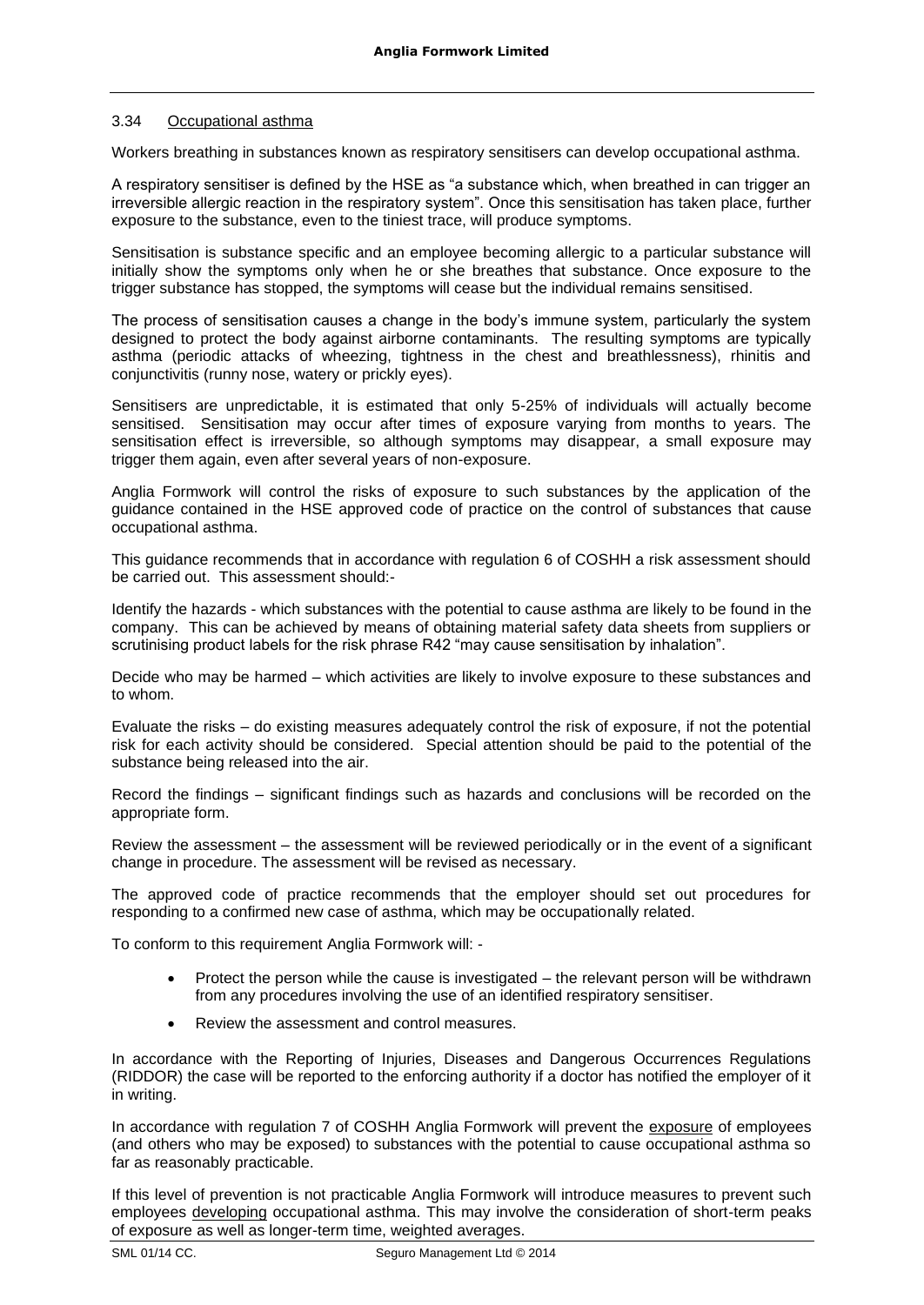In accordance with the approved code of practice (appendix 3) all employees exposed or liable to be exposed to respiratory sensitisers should be subjected to suitable health surveillance. The constitution of this surveillance will be based on the level of risk identified by the appropriate risk assessment and on advice sought from a suitably qualified occupational health specialist. Records of any such surveillance will be maintained within the company.

Regulation 12 of the COSHH regulations requires that appropriate information, instruction and training should be supplied for persons who may be exposed to substances hazardous to health.

In order to comply with this requirement Anglia Formwork will provide all relevant employees with the following information: -

- The typical symptoms of asthma.
- The nature of any substance used by the company likely to cause occupational asthma.
- Information on the nature of sensitisation i.e. once sensitisation occurs it may be permanent and the likely effects of further exposures.
- The importance of reporting asthmatic symptoms and details of the actual reporting procedure.
- Anglia Formwork will also provide suitable training to employees (before the commencement of work) in the correct use of control measures, safe working practises and any relevant emergency procedures.

#### 3.35 Permit to work

#### Safe systems of work

Anglia Formwork will provide written safe systems of work for all operations and tasks where there is a significant risk of injury or where there is clearly an identifiable need to specify the safe and correct way of doing the work and where, in spite of all reasonable control measures being implemented a substantial risk remains.

Employees will be instructed in the safe system of work and an acknowledgement of the training will be kept.

#### Management must: -

- Identify all such processes and ensure that suitable written systems are produced, employees trained and records kept.
- Familiarise themselves with safe system of work and ensure that employees comply fully when carrying out the identified processes.

# Employees must: -

• Observe and understand the rules and report any circumstances to management, which prevents compliance with the system or undermines its effectiveness. Employees are encouraged to make suggestions during the formulation of written systems or suggest any improvements.

#### Permits to work: -

Certain procedures that cannot be adequately controlled by a written system of work due to the one off or its high risk. Where appropriate the company will operate a permit to work system, which will be implemented prior to any work being commenced.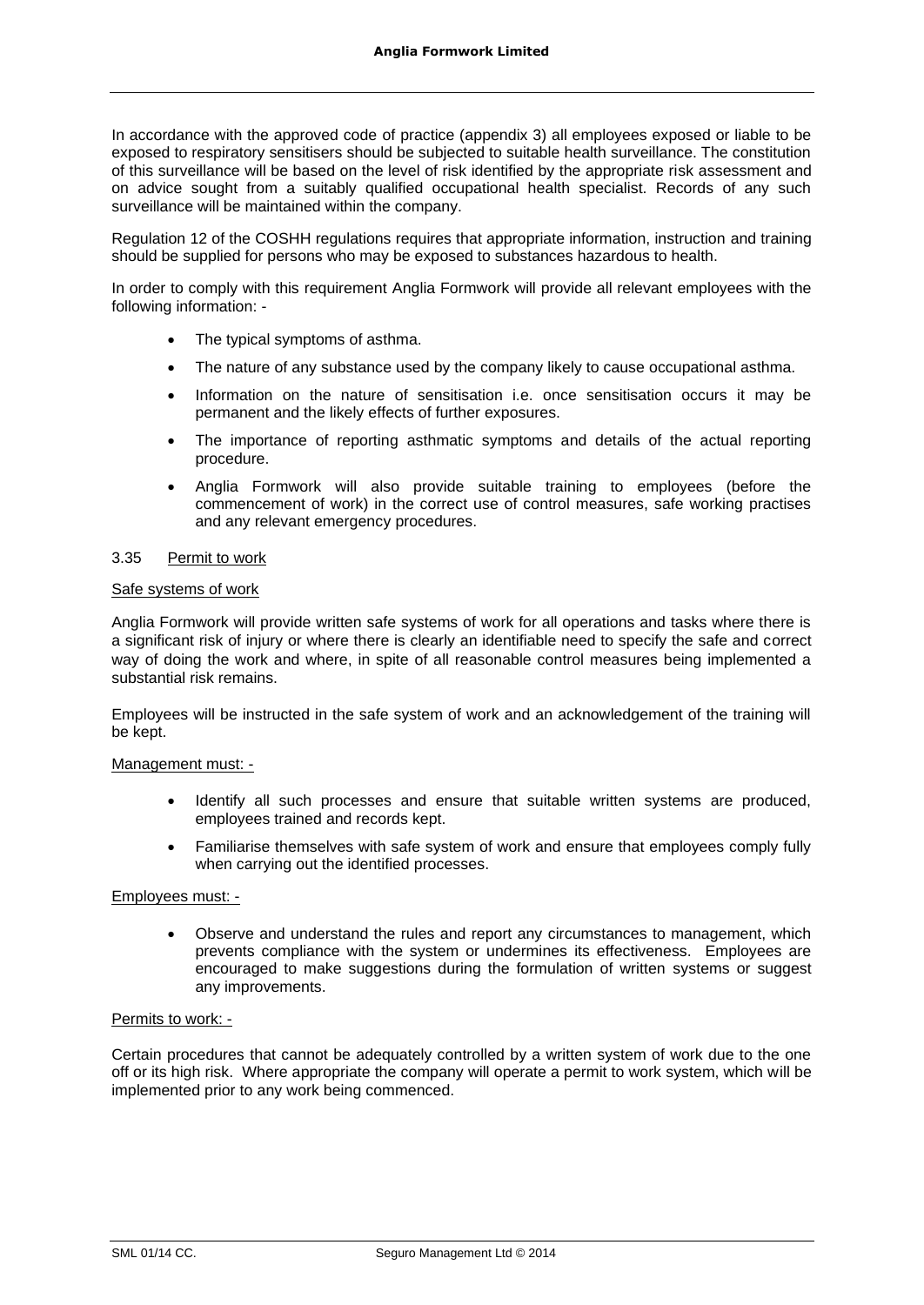### 3.36 Personal hygiene

It is company policy to ensure that there is a good standard of personal hygiene within the company. Adequate washing facilities are provided which include hot and cold running water, soap and towels where employees are in contact with hazardous chemicals. All members of staff are instructed to follow the subsequent personal hygiene practises: -

- Cover all cuts and abrasions with a waterproof dressing. Fresh cuts need to be washed and dressed immediately.
- Use protective clothing as required and wash hands after removing it.
- Wash hands prior to eating, drinking, on completion of work and before and after using the toilet facilities.
- Eat only in designated areas and do not wear contaminated clothing in these areas.
- Keep all areas clean at all times.
- Always to wash their hands after handling chemicals or after undertaking cleaning activities etc.
- Never to take any food or drink into any room where hazardous chemicals are stored.

# 3.37 Personal protective equipment (PPE)

Anglia Formwork will compile full risk assessments for all tasks that are undertaken and will assess the need to supply suitable and sufficient personal protective equipment to members of staff e.g. gloves, aprons, eye protection etc. It is company policy to only use PPE as a last resort when preventative or other control measures cannot be applied.

The company will provide all appropriate PPE at the company's expense and will replace any item when it becomes damaged or unserviceable. All employees who are required to wear any personal protective equipment will be provided with suitable instruction and training on how to correctly use the equipment, along with the procedures for having any damaged or defective equipment replaced.

Anglia Formwork will compile detailed records for all equipment that is issued along with details of any training that has been given.

All employees should: -

- Use all PPE that is supplied to them correctly.
- Inspect PPE before use to ensure that it is suitable, clean and undamaged.
- Report defective PPE to their immediate superior.
- Report any discomfort or ill health when wearing the equipment.
- Not undertake any work unless the correct equipment is being worn.
- Store PPE correctly at all times.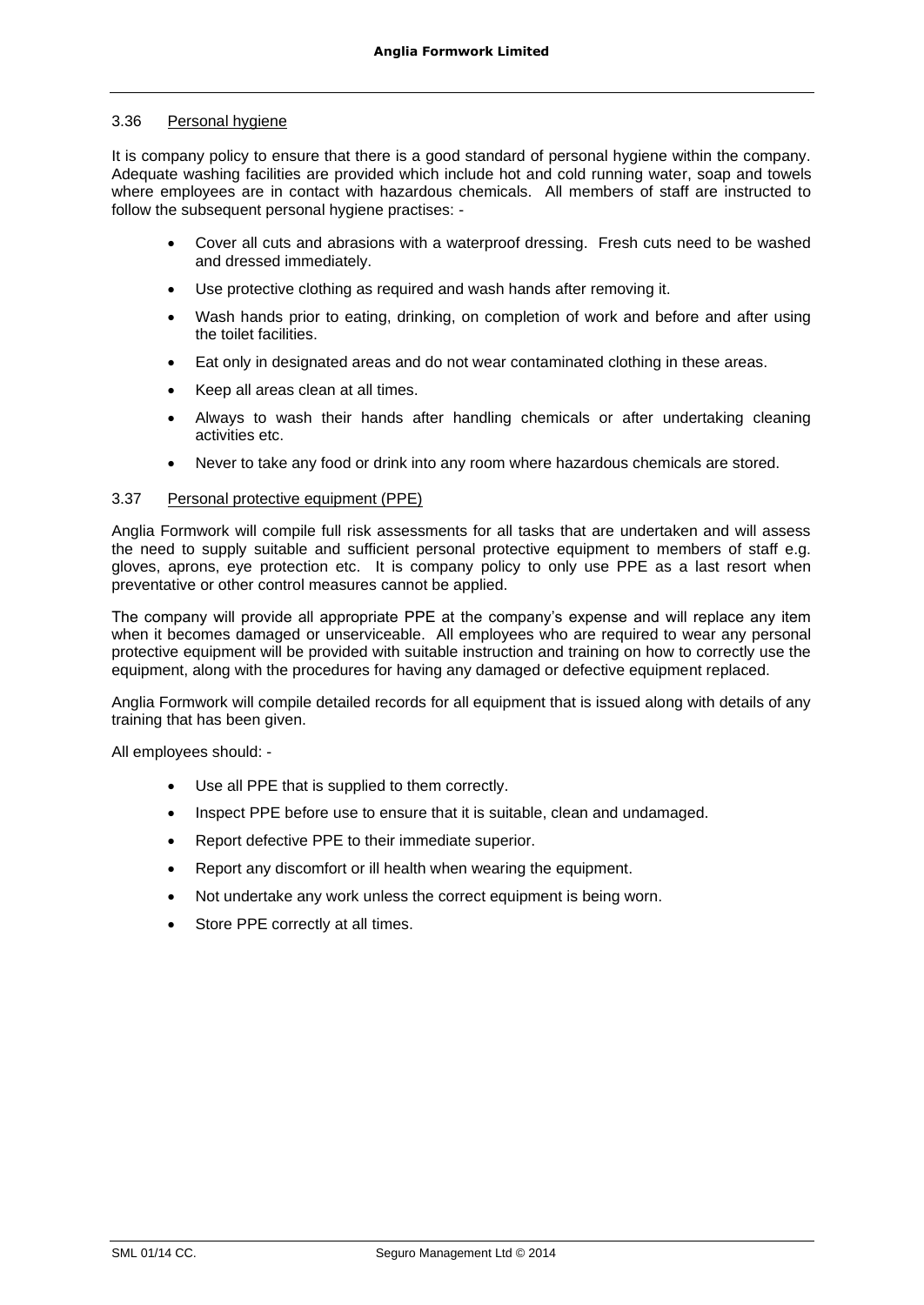# 3.38 Personal safety

Although statistically very few employees are likely to become victims of crime or suffer injury, whether accidental or otherwise, personal safety is an issue that affects all companies. There are no hard and fast rules as everyone will approach and deal with a situation differently. Paying attention to your surroundings and maintaining a vigilant approach at all times, are part of a positive approach which you can adopt to help ensure your own safety.

Everyone will occasionally feel worried about becoming a victim of crime when they are in a public place. It is a fact that there will always be some risk no matter how small. Always be prepared. Remember that you may encounter unsociable behaviour or even aggression. Here are some practical steps that you can take to reduce risk without restricting your freedom too much: -

- Ensure a record of intended movements is left with somebody when at all possible.
- Dress appropriately for the area that you plan to visit, avoid wearing jewellery.
- Think ahead and plan your journey. Avoid going to deserted areas, particularly late at night.
- Consider whether you should be taking somebody else with you.
- Walk confidently hold your head up and look as if you know where you are going.
- Whenever possible, keep to well-lit and busy main roads when walking alone at night.
- Walk down the middle of the pavement, facing on-coming traffic to avoid kerb crawlers.
- Avoid short cuts like alleyways, waste ground and wooded, bushy areas.
- Stay alert; be aware of what's going on around you.
- Carry a personal attack alarm in your hand or pocket.
- Keep a phone card or change handy for an emergency phone call.
- If you think that you are being followed:
	- Walk quickly across the road.
	- Cross it again if necessary.
	- Walk immediately to a busier area where you know there will be other people such as a shop, garage, a well-lit house, pub, cab office, police station or hospital.
	- Call the police as soon as you get somewhere safe.
- Avoid carrying a briefcase in an area where you think you may be mugged.
- Do not risk personal injury if someone tries to steal your personal or office property. It is more important that you remain safe at all times.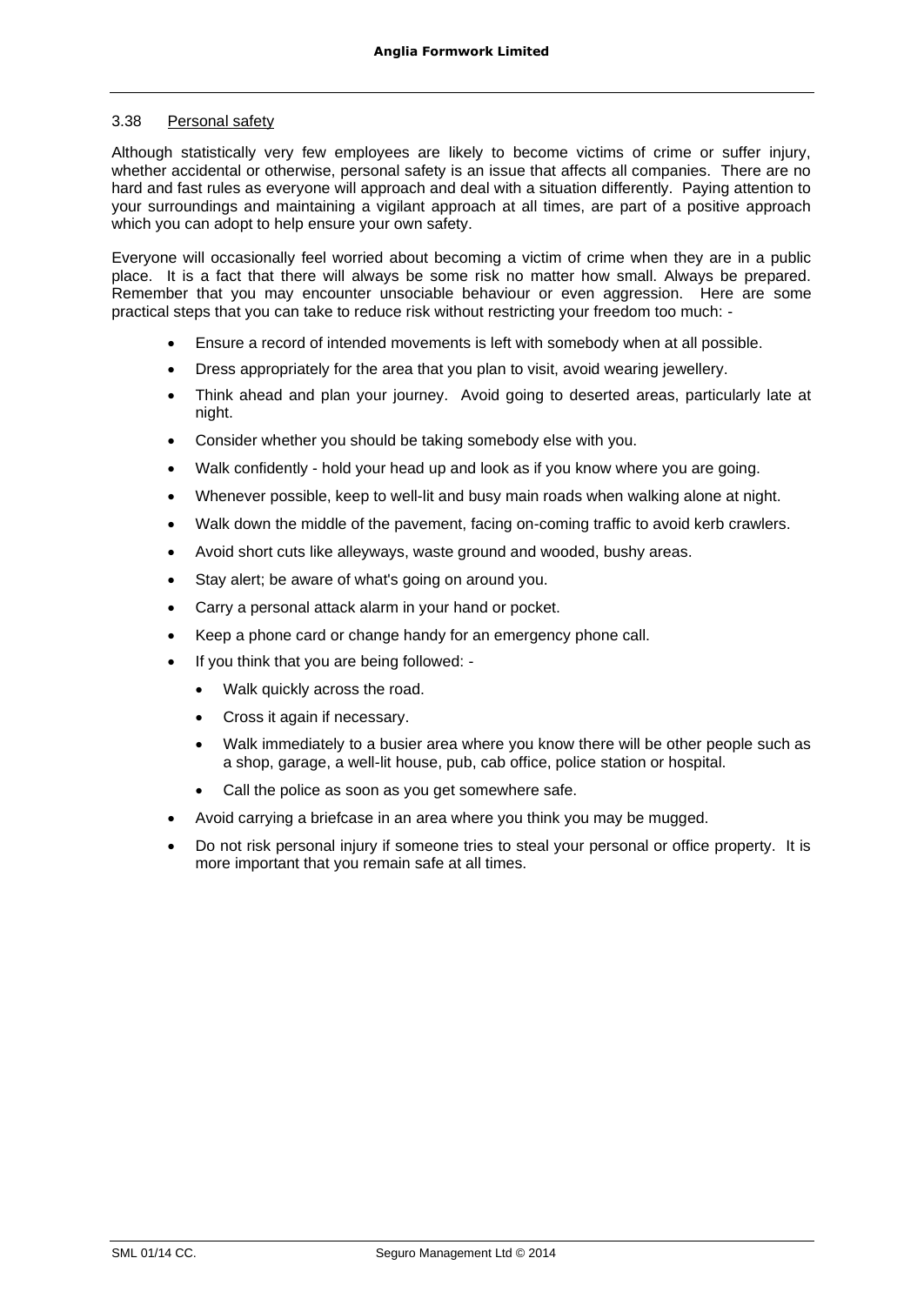#### Staying safe in your car

A car can give you a greater sense of security. You will undoubtedly feel safer in your car than walking in the dark or waiting for public transport. Driving however can be risky, especially if your car lets you down miles from anywhere or if you drive in urban areas with unlocked doors. Here is some practical advice that can help you to stay safe in your car: -

- Plan your journey in advance.
- Keep your car doors locked when driving, especially in urban areas.
- Equip yourself with a mobile phone, a phone card or keep some change handy for emergency phone calls.
- Keep any valuables, including handbags, mobile phones and laptops out of sight. They can easily be snatched when you stop at traffic lights, especially if windows are left open and doors unlocked.
- Always keep a map to hand so you won't need to stop and ask directions and check it before you set out.
- If you think you are being followed, flash your lights and sound your horn to summon help. Drive towards a busy place.
- Think before you stop to help, either at an accident or for someone flagging you down it may not be genuine. You may be able to help just as much by reporting it by phone.
- Keep your car regularly and properly maintained. Try to learn basic car maintenance, it may help you to prevent a breakdown.

# Parking

By adopting a few simple safety measures you can reduce possible risks at a time when you could be vulnerable - while parking and getting out of your car. Remember that a parking place in daylight can seem a lot safer than it would after dark: -

- Park in a well-lit and if possible, busy place.
- Always reverse into a parking space. This will allow you to leave quickly should the need arise. For the same reason park facing out of a cul-de-sac.
- Avoid parking too close to walls and high hedges behind which criminals can hide.
- Lock all your car doors and close your windows and sunroof even when purchasing a parking ticket.
- Before you leave your car, retract the aerial and engage the steering lock.
- Put into your boot any loose items, especially if you are a female e.g. bags or items of clothing.
- When returning to your car, have your keys ready in your hand so that you can drive away quickly. Before you get into your car, check for signs of tampering and check the back seat. If necessary, use a torch.
- Do not leave bags on the roof or bonnet while you lock or unlock your car.
- If you use a multi-storey car park, try to use a lower floor, near a staircase or ramp where there is likely to be a steady stream of people and park in a well-lit position. Although leaving your car during daylight you may return when it is dark.
- If there is an attendant, park close to the booth if possible.
- Do not park illegally. Your vehicle may be clamped or removed by the police. Regaining the use of your vehicle is likely to be a lengthy and expensive procedure during which time you may be at greater risk.

#### **NOTE: - It is an offence to carry any item for the sole purpose of self-defence.**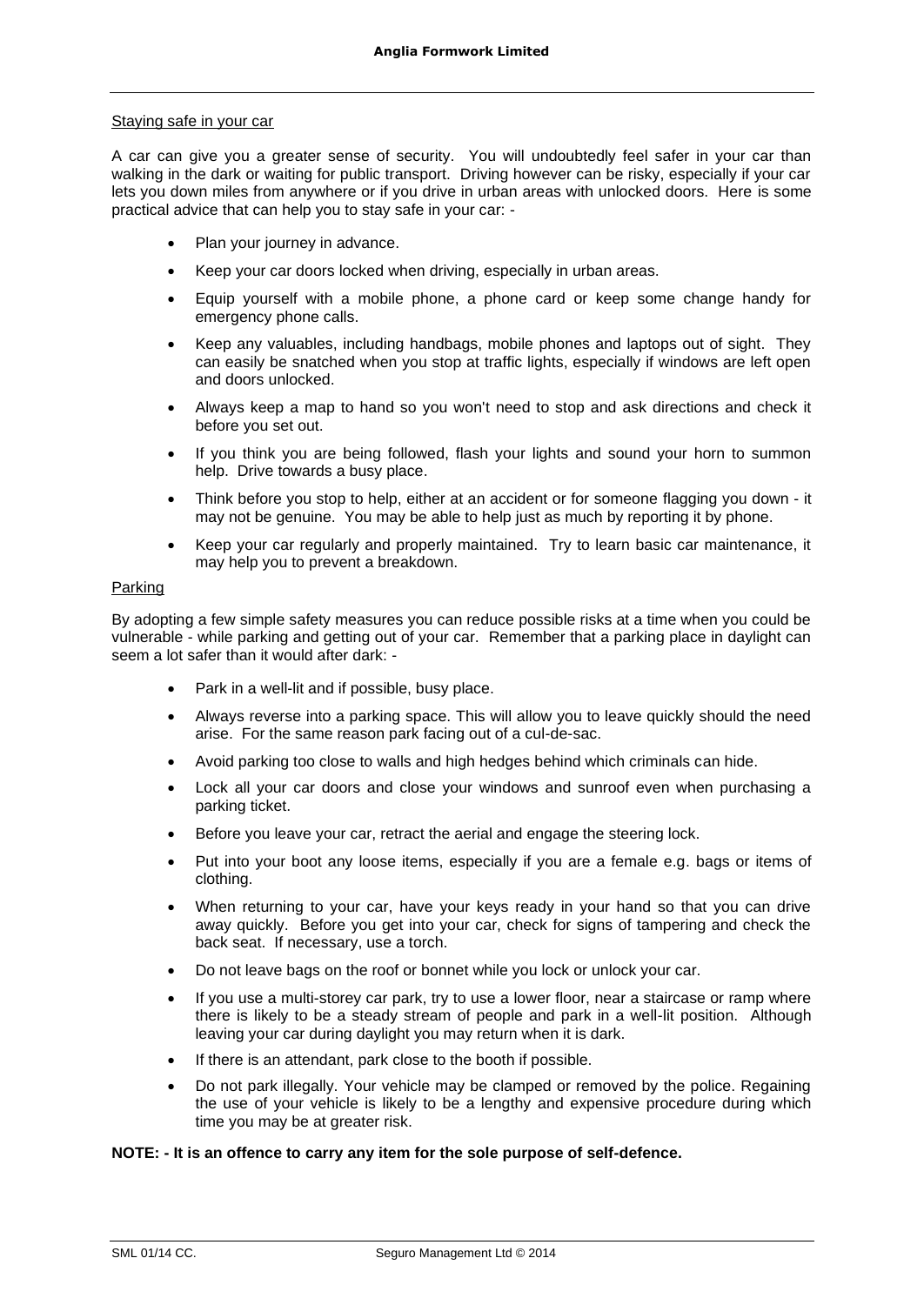# **Breakdowns**

Everybody dreads the thought of their car breaking down and especially miles from anywhere. Help yourself to stay safe by following these steps: -

- Make sure that your car is always in good running order. Have it serviced regularly and carry out basic visual checks.
- If you carry extra fuel only do so in a safety approved portable fuel tank.
- Consider joining one of the breakdown organisations.
- If you have enough warning that a breakdown is imminent, or get a puncture, try to pull up in a well-lit public place.
- If you have broken down, stay in your car if it is safe to do so. Keep the windows closed and the doors locked.
- If someone approaches your car even the other driver in an accident you do not have to get out; wind down the window just far enough to speak to them.
- Never hitch a lift or pick up a hitchhiker.
- When working in rural areas you need to be more prepared in case of a breakdown. Carry appropriate clothes and equipment for poor weather and light conditions e.g. waterproof coat and torch.
- Police advice for people travelling in rural areas is to carry a prepared card saying "HELP - CALL POLICE" and in the case of a breakdown to lock all doors and display.
- Carry the number for licensed taxis or a minicab service you know well, in case you break down and are in a hurry. Never hail a minicab.
- Ask the cab company for the name and call sign of the driver who will be collecting you. Always sit in the back and avoid giving away any personal information about yourself.

# Visiting properties

The way in which you approach a property can cause an occupant to become upset before they open their door and can lead to confrontation.

The following is a list of things people find particularly annoying and which you should avoid: -

- Rapid or loud banging of the doorknocker.
- Ringing the doorbell for an unnecessary length of time.
- Knocking or tapping on a window or glass door.
- Peering through a window or a glass door.
- Looking through a letterbox.
- Standing inside a porch.
- Standing too close to the threshold of the door.
- Shouting through a letterbox or outside a door.
- Putting a foot on the threshold once the door is open.
- Not closing a gate behind you.
- Not wiping feet when entering a property.
- Wearing sunglasses.

When you have knocked or rung a doorbell it is advisable to take at least two steps back. Move slightly to one side but remain in view of the door at all times. By doing this you will give the occupant space when they open the door and they are less likely to feel that you are being intrusive. If an occupant is hostile, or has an over-excited dog, it will also give you a head start should you need to move out of the way quickly.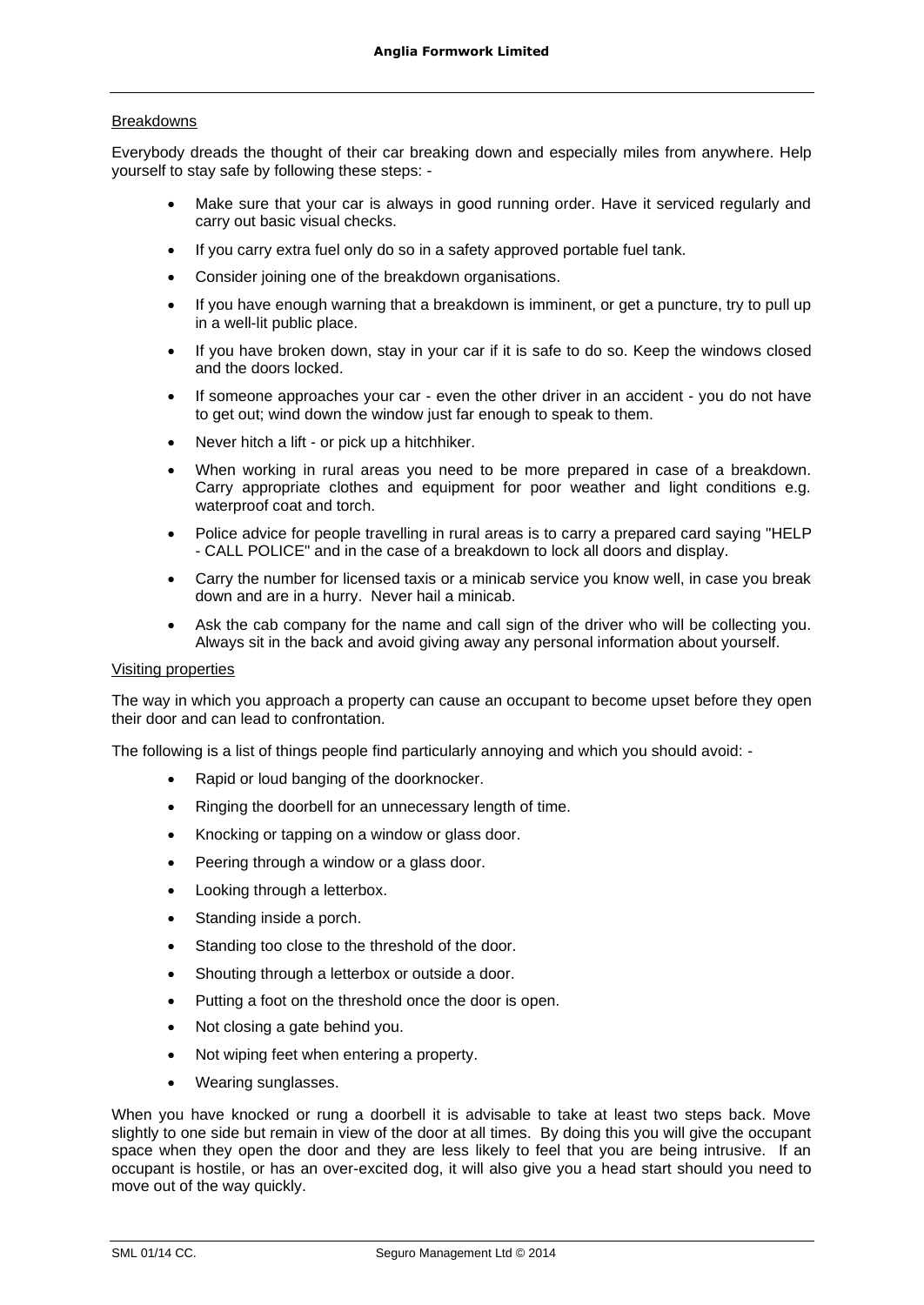If, when a resident opens the door, they begin to verbally abuse or threaten you, leave immediately. Do not turn your back on the individual. Always try to back off whilst still facing the person or keep them in your vision, as this will help guard against a surprise attack from behind.

# Entering a property

If you are going into a property please remember the following: -

- Do not enter the property if a person under 16 years of age invites you inside unless they are the owner/occupier in their own right.
- Always ask if there is an adult at home. If a responsible adult is not present you should leave and explain that you will call again.
- When invited inside try to keep the occupier in front of you if you have cause to be wary.
- Once inside the property, the occupier might wish to lock their door. This might be for genuine reasons as in the case of an elderly person who is scared of crime. In certain circumstances however, you might feel threatened. Do not enter any further into the property if this is the case.
- It may also not be apparent until you have actually entered a property that you are dealing with someone who is under the influence of drink or drugs, or is mentally unstable. In these situations you must judge whether you have the experience and training to continue or need to bring matters to a quick conclusion.
- You must judge each situation as you see fit. If you feel threatened make an appropriate excuse and leave.
- If you need to make an excuse to leave, you should consider the effect this might have on the other person. Obviously in an extreme situation your priority must be to exit the building. YOUR SAFETY IS PARAMOUNT.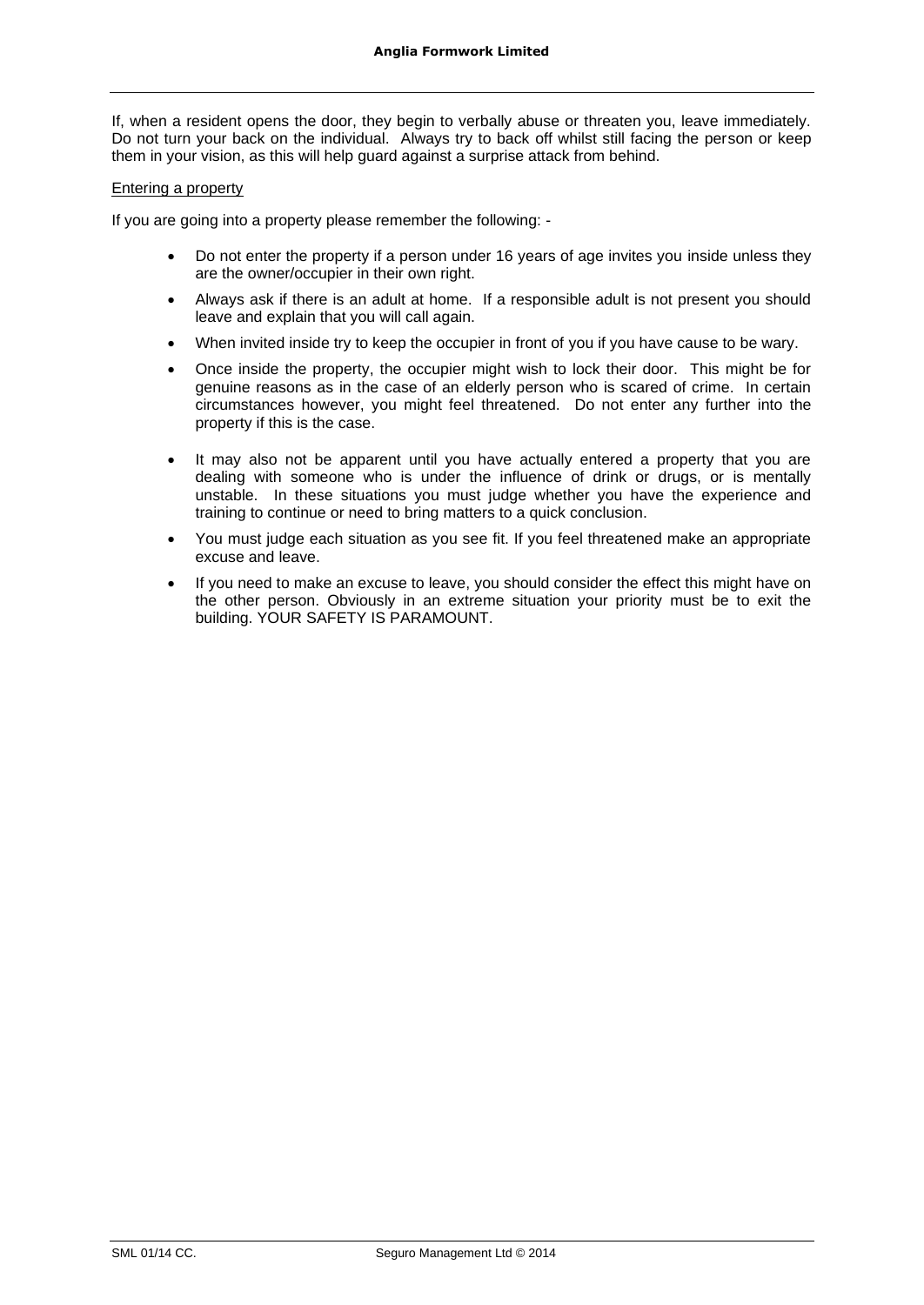#### 3.39 Risk assessments

Anglia Formwork accepts that some of its activities could, unless adequately controlled, create risks to employees and others. Therefore in order to comply with the Management of Health and Safety at Work Regulations and to safeguard the health, safety and welfare of employees and others, the company will take all reasonably practicable measures to reduce those risks to an acceptable level. This is achieved by undertaking suitable and sufficient risk assessments for all work activities undertaken within the company.

The aim of the risk assessment process is to: -

- Identify hazards associated with the company's undertaking and any hazards associated with the premises.
- Identify any person who may be affected or injured by the hazards.
- Identify and implement appropriate control measures to eliminate or reduce the hazards to a safe level.

Nominated personnel will complete risk assessments for all work activities undertaken by the company and will strive to ensure that the documentation is reviewed if circumstances change. It is company policy to ensure that all persons who are required to compile the assessments attend an appropriate training course to ensure they are competent to undertake risk assessments.

The training that is given to employees will enable them to: -

- Identify all hazards associated with the company's activities.
- Identify when generic assessments are not appropriate, due to the lack of control measures that would only be determined by a specific assessment.
- Enable them to implement the necessary control measures prior to anyone being placed in danger due to the hazard.
- Document the assessment process to enable the control measures to be disseminated to all relevant people.

The management will ensure that all employees and other interested parties are informed and instructed of the risks to which they may be exposed, in order that the work activities be completed in a safe manner as documented in the assessment.

The company will not employ or accept as a work placement any young person unless an assessment has been undertaken outlining any hazards to which they will be exposed. When the assessment is completed particular attention will be given to the following areas: -

- The inexperience and lack of awareness of risks along with the immaturity of the young person.
- The layout of the working environment and the workstation where the young person is required to work.
- The nature, degree and duration of exposure to any physical, biological and chemical agents to which the young person will be exposed.
- The type and use of work equipment that is required to be operated along with the way that it is handled.
- The extent of the health and safety training which is provided, along with details of any additional training that is required to be undertaken.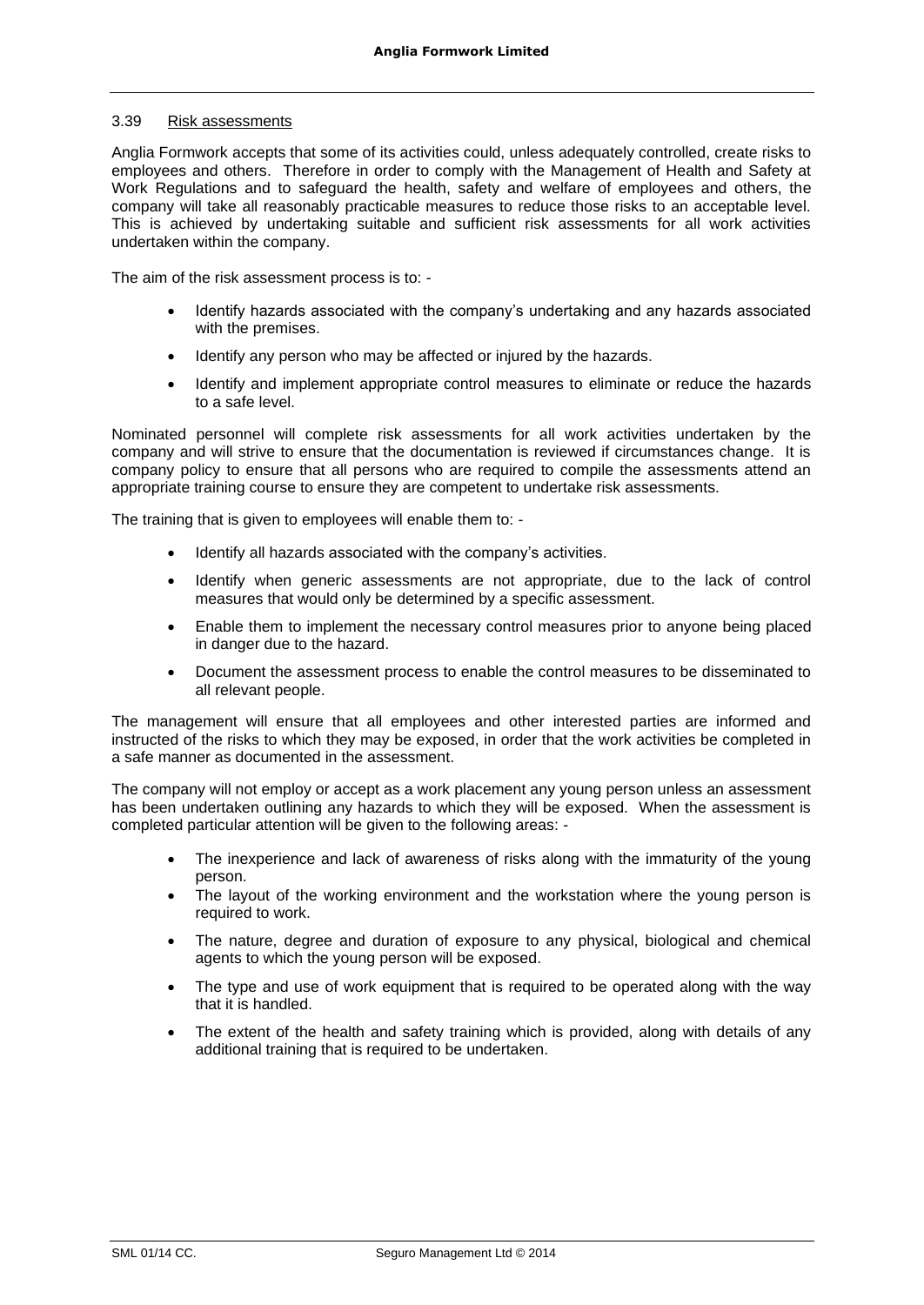# Procedures Management Follow when Completing Risk Assessments

### Step 1

- Look for the hazards. Ignore the trivial and concentrate on the significant hazards that could result in serious harm or affect several people.
- List any hazards in column 1 of the assessment form.

# Step 2

- Think about the people who might be harmed and how, taking into account people who may not be in the workplace at all times, e.g. cleaners, visitors, contractors etc.
- List the people who may be harmed in column 2 of the assessment form.

# Step 3

- Decide whether the existing precautions are adequate or whether further precautions are required to be implemented.
- Ask the question, "Can I eliminate the hazard?" If not, " How can I control it?"
- List all the controls that are in place in column 3.

# Step 4

• In column 4, risk factor, assess the likelihood of the event actually occurring and the severity of the event if an accident were to occur. When this has been determined, calculate the factor by multiplying the probability and the severity to decide whether the risks are determined to be low, medium or high.

#### Step 5

List the further action needed to adequately control the risk.

# Step 6

• Review your assessment at regular intervals and also any new process that is introduced into the company. It is important to ensure all assessments are recorded and distributed to the necessary people.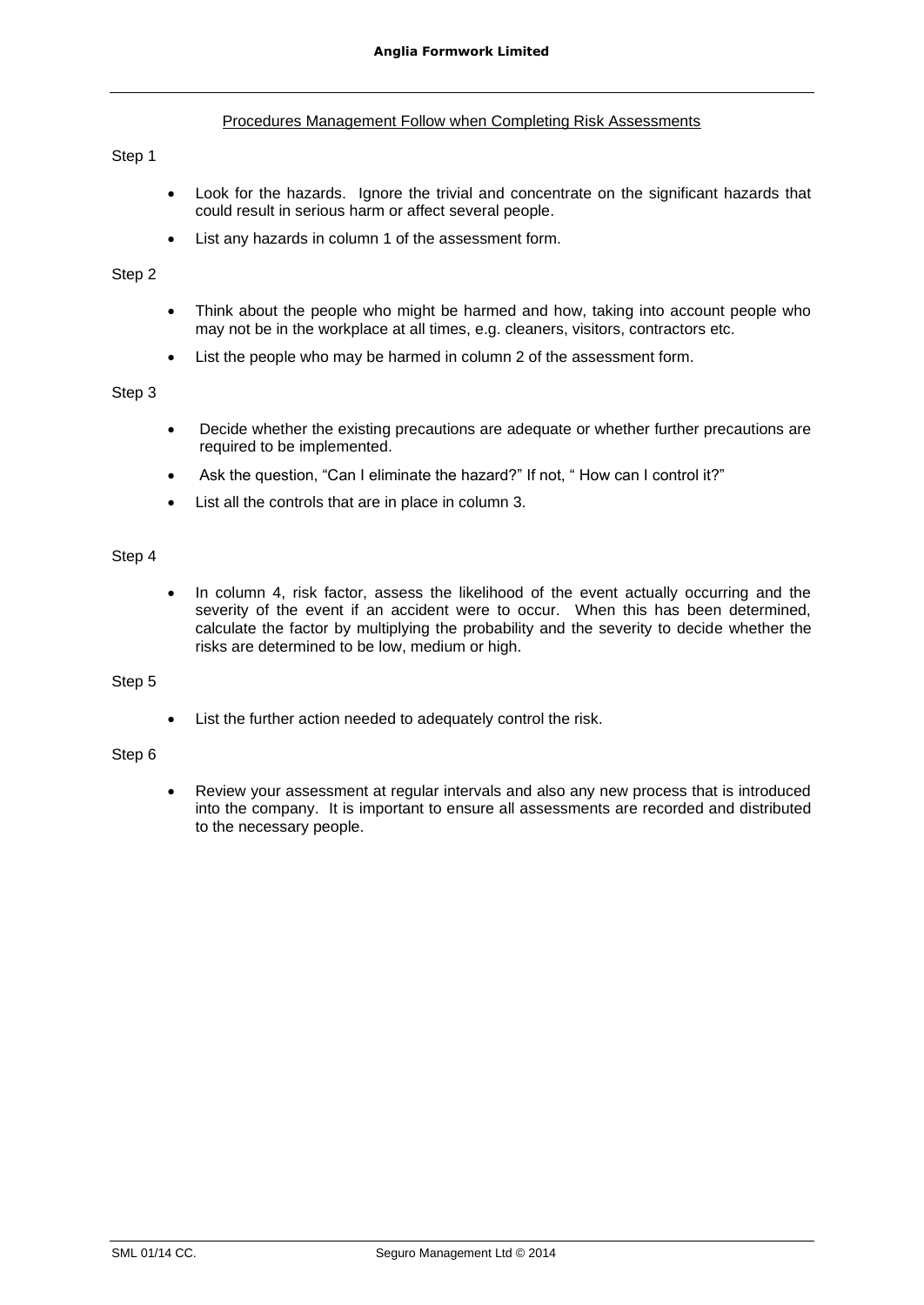Risk assessment guidance sheet.

| Column 1.                                                                                                                                                                      | <b>Significant Hazards.</b>        | (Examples)                                                                                                                                      |
|--------------------------------------------------------------------------------------------------------------------------------------------------------------------------------|------------------------------------|-------------------------------------------------------------------------------------------------------------------------------------------------|
| Slipping – Tripping Hazards<br>Fire<br>Chemicals<br>Moving Parts of Machinery<br><b>Ejection of Materials</b><br><b>Noise</b><br>Electricity<br>Storage of Goods and Materials |                                    | Dust<br><b>Fumes</b><br>Manual Handling<br>Pressure Systems<br>Poor Lighting<br><b>High/Low Temperatures</b><br>Violence to staff (Robbery etc) |
| Column 2.                                                                                                                                                                      | Who Might be Harmed.               | (Examples)                                                                                                                                      |
| Office staff<br>Maintenance staff<br>Contractors<br><b>Visitors</b>                                                                                                            |                                    | Machine operators<br>Cleaners<br>Members of the public (customers)<br>Security staff                                                            |
| Column 3.                                                                                                                                                                      | <b>How is The Risk Controlled?</b> | (Examples of Control measures)                                                                                                                  |
| Information, Instruction, Training<br>Safe Working Procedures<br>Supervision                                                                                                   |                                    | Guarding<br>Provision of Personal Protective Equipment                                                                                          |
| <b>Statutory Inspections (Portable Electrical</b><br>Equipment, Lifting Equipment, Air Receivers etc)                                                                          |                                    | Routine Inspections & Checks                                                                                                                    |
| Column 4.                                                                                                                                                                      | <b>Risk Factor.</b>                |                                                                                                                                                 |

*See Chart in the Norwich Building Safety Group Stationery Pack.* 

# **What Further Action is Necessary to Control the Risk?**

List any further actions that are required to improve the control measures in place and reduce the risk to a greater extent.

\_\_\_\_\_\_\_\_\_\_\_\_\_\_\_\_\_\_\_\_\_\_\_\_\_\_\_\_\_\_\_\_\_\_\_\_\_\_\_\_\_\_\_\_\_\_\_\_\_\_\_\_\_\_\_\_\_\_\_\_\_\_\_\_\_\_\_\_\_\_\_

*All actions noted in this column should be given a realistic timescale based on the following criteria: -*

Magnitude of the Risk. (Life Threatening etc)<br>Down Time

Availability of Parts and Equipment<br>Financial Constraints

# **Completion and Review Date**

6 or 12 months hence or if there is any significant change within the working process.

\_\_\_\_\_\_\_\_\_\_\_\_\_\_\_\_\_\_\_\_\_\_\_\_\_\_\_\_\_\_\_\_\_\_\_\_\_\_\_\_\_\_\_\_\_\_\_\_\_\_\_\_\_\_\_\_\_\_\_\_\_\_\_\_\_\_\_\_\_\_\_

\_\_\_\_\_\_\_\_\_\_\_\_\_\_\_\_\_\_\_\_\_\_\_\_\_\_\_\_\_\_\_\_\_\_\_\_\_\_\_\_\_\_\_\_\_\_\_\_\_\_\_\_\_\_\_\_\_\_\_\_\_\_\_\_\_\_\_\_\_\_\_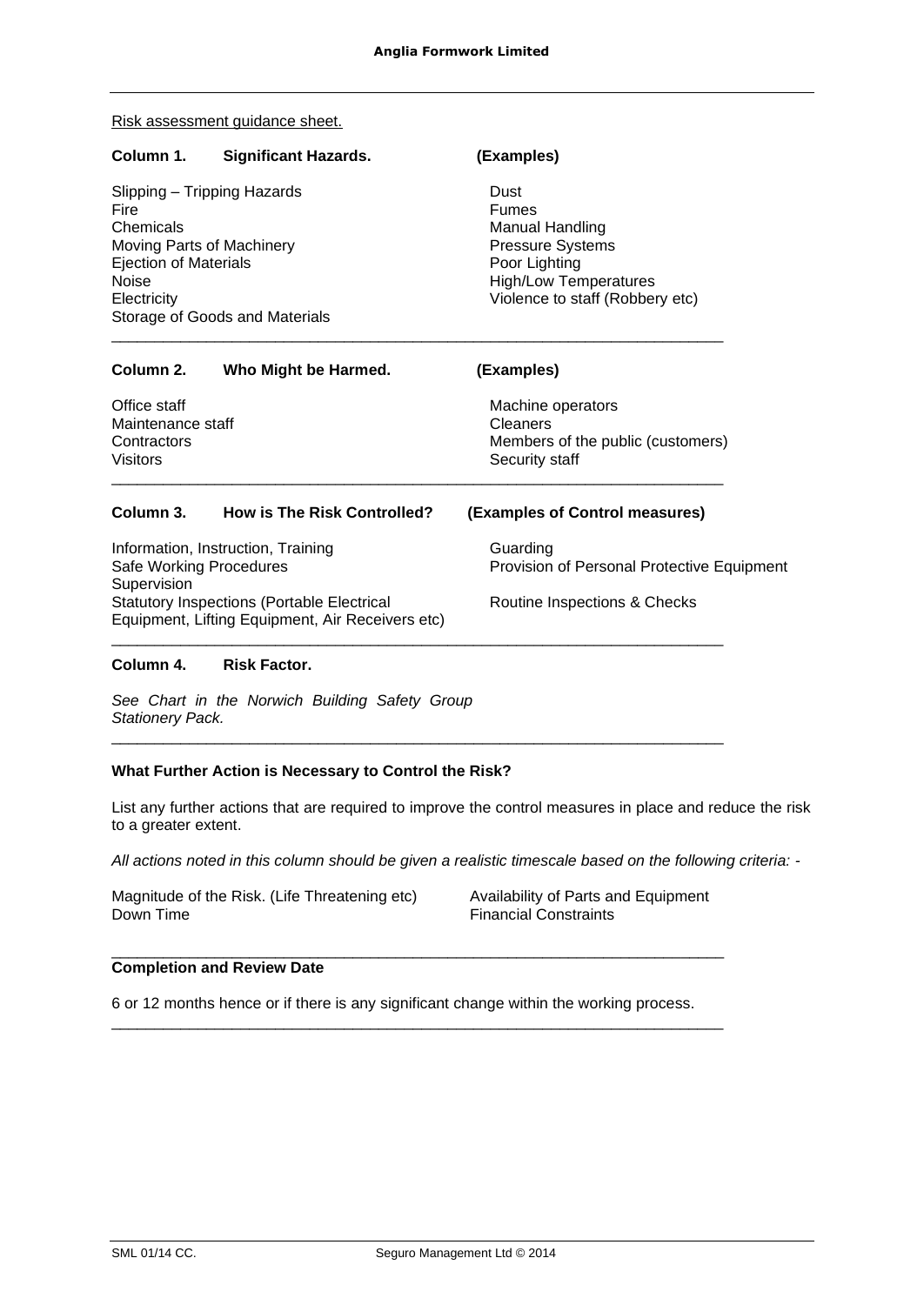# 3.40 Safe use of compressed air

Compressed air equipment is found in many work situations and is an everyday feature of working life. There are a vast number of ways it can be used which are plainly unsafe.

It is Anglia Formwork policy to ensure that no employee use any compressed air to clean machines due to the fact that the pressure is high enough to blow particles into the eye, ears or skin of people nearby. It is far safer to clear away swarf or dust with a brush and it is just as effective.

Under no circumstances will any employees use compressed air to dust themselves down as highpressure air can cause injuries to the eyes, ears, nostrils and rectum. If the air enters a scratch or puncture wound in the skin, however small, it can cause the limb or affected part to swell to alarming proportions and is accompanied by severe pain. If it forces its way into the bloodstream it can make its way into the small blood vessels of the brain, burst the vessels and cause death. When used to dust workers hair, compressed air may enter the body through minute punctures in the scalp or enter the ears and cause perforation of the eardrums. Clothing will offer no protection. Therefore if any employees are found using an airline to blow themselves down they will be suspended pending a disciplinary hearing.

General horseplay with the compressed air line can be the cause of serious injuries, consequently compressed air must be handled with care. Horseplay with the hose, however innocently it may begin, may end with the most disastrous consequences. It may be amusing to direct a jet of air at a fellow worker, but this has been known to produce severe internal injury resulting in death, therefore any employee found misusing the equipment may face disciplinary action.

#### 3.41 Safe use of forklift trucks

In order to safeguard the health, safety and welfare of all employees and visitors to the premises, the company will compile a detailed assessment for the use of forklift trucks that take into consideration all operations relating to the vehicle i.e. the loads that are moved, general environment, conditions of the floor, pedestrian routes, the fuels that are used etc.

Anglia Formwork will ensure that all forklift operators are trained to a recognised standard as detailed in the HSE approved code of practice. All operators will undertake a basic training course and will obtain the appropriate licence. When in possession of the certificate the operator will be given job specific training to ensure that they drive safely within the work site and are familiar with any specific attachments that they are required to use.

Any forklift operator who is employed with a licence will be required to supply a copy to the company prior to being permitted to drive any company vehicles.

A training record will be kept on file for all operators. This record will state all the training that has been undertaken and a photocopy of the certificate / licence will be kept with the record.

Prior to any operator being permitted to drive any forklift truck written authorisation will be given by the organisation stating the type of vehicle that they are permitted to drive along with any specific attachments.

Although there is no specific requirement to undertake refresher training after a set period it is company policy to monitor all forklift truck operators to ensure that a safe standard of operation is maintained.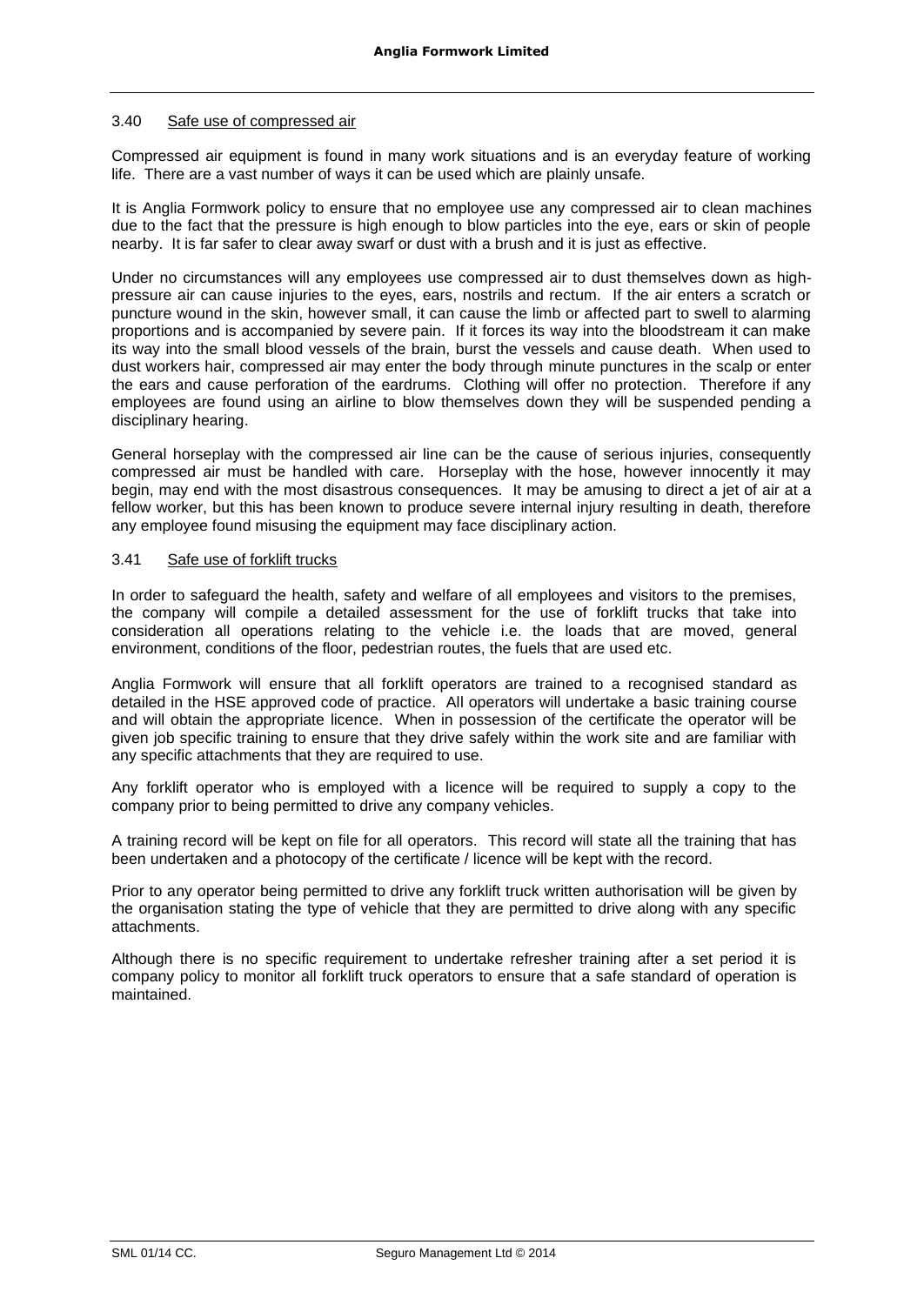The following simple rules will be adopted to ensure that forklift trucks are operated in a safe manner: -

- No forklift truck is permitted to be left unattended on a gradient. If in an emergency the vehicle has to be parked on a gradient the wheels will be suitably chocked and the parking brake will be applied.
- When the truck is being driven care must be taken to avoid braking violently as this may cause the load to fall off or the truck to tip.
- Particular care must be taken when driving where there are pedestrians.
- Under no circumstances should any forklift truck be driven with the load elevated for longer than is absolutely necessary.
- No loads are to be picked up if there is a pedestrian standing close to it.
- If any load appears to be unsuitable or the pallet is unsound it should be left alone and its condition reported.
- No forklift truck should be driven over any cables or flexible pipes unless suitably protected.
- On completion of work, the truck will be parked in its allotted parking area, forks fully lowered and tilted forward, the engine switched off, the parking brake applied and keys, if fitted, returned to a secure place.
- Under no circumstances will any passengers be carried unless a properly constructed cage or platform is fitted.
- Drivers will sound the horn on the vehicle at every potential danger spot, however this does not give the vehicle automatic right of way.
- All vehicles will stop prior to entering doorways and sound the horn, the truck will only proceed if it is clear to do so.
- Under no circumstances are employees or visitors permitted to walk under a raised load.
- The management will oversee the use of lift trucks to ensure safe standards of operation are maintained.
- Where high loads are being transported the vehicle will travel in reverse except when travelling up an incline.
- When the vehicle is descending gradients it will be driven slowly.
- Where possible all forklift trucks will be driven with the forks lowered to within 150mm (6 inches) of level ground and the mast tilted slightly back.
- Where the use of attachments are necessary, the lifting capacity of the lift truck may be reduced. Only after consultation with manufacturer's instructions and after suitable training will operators be permitted to use attachments.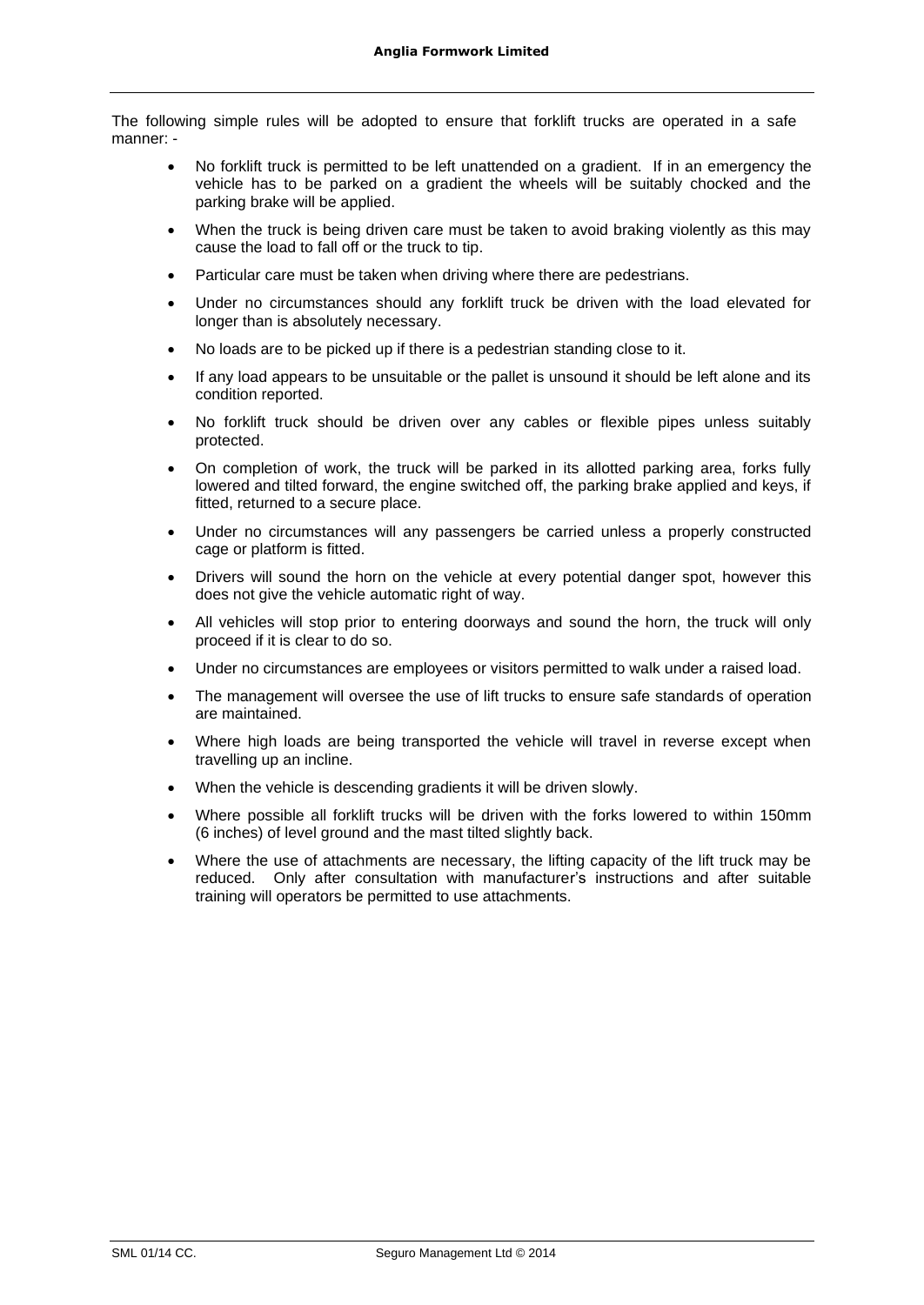# Working platforms on forklift trucks

There are occasions within industry where access to heights is required by using the facility of a lift truck. All too often persons will ride upon the forks of the trucks, this practise is both dangerous and illegal. It is therefore the policy of Anglia Formwork to use an appropriate safety cage.

When a safety cage is required to be used the following safeguards will be observed: -

- The working platform will be of a safe design and constructed of suitable materials.
- The weight of the platform, plus load (persons, tools, materials etc.) will be no more than  $\frac{1}{2}$  capacity of the truck.
- The weight capacity of the truck will be de-rated if the platform and necessary attachments are fitted (in this case, it is recommended to contact the manufacturer).
- The weight of the platform and maximum load will be marked upon the platform.
- The platform will be as small as possible and the number of persons carried will not exceed two.
- The platform will be secured to the forks at all times.
- The platform will have a suitable handrail and toe boarding.
- Mesh protection will be provided to prevent access to the mast and chain.
- Where a gate is provided it will open inwards, upwards or sideways to prevent the gate being accidentally opened when in use.
- The platform floor of the cage will be horizontal and slip-resistant and be designed to prevent accumulation of water.
- Overhead hazards to persons will be identified and suitable overhead protection will be considered and implemented.
- The truck mast will remain vertical and secured at all times.
- Suitable mechanical locking devices will be fitted to prevent inadvertent operation.
- The design of platform for frequent use must be fitted with operating controls (raising/lowering only).
- When in an elevated position and persons are working on platforms the forklift truck will not be moved.
- Where the platform is not fitted with its own controls, the truck driver will remain at the controls of the truck at all times.
- The truck and platform will only be used on level gradient.
- The forklift truck operator and person working in the platform will be properly trained and given adequate instructions as to the safe system of work and the action to take in the event of an emergency.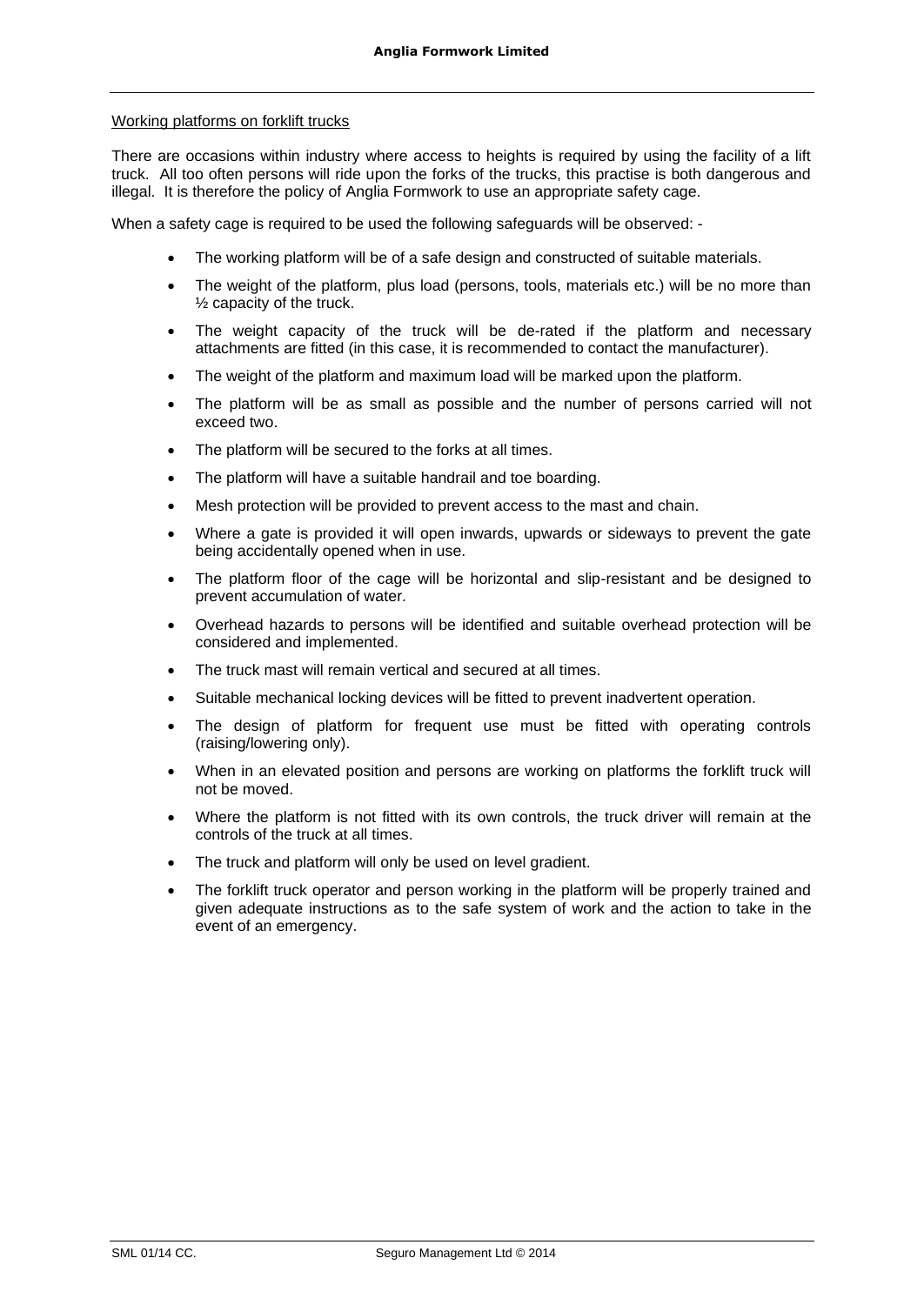### 3.42 Safety of persons with disabilities

Anglia Formwork have a responsibility to ensure that all persons who visit the company are safe at all times. In order that this is done effectively the management will ensure that disabled patrons are protected from everyday hazards within the company as well as more urgent issues such as emergency evacuation.

It is in the interest of disabled visitors to inform the company prior to their visit in order that any special arrangements can be made.

It is the company's policy to make all premises as accessible as possible, however the Managing Director is responsible for ensuring that disabled people are safely evacuated in the event of an emergency. Where this is not possible due to the disabled person being located above ground floor level, a member of staff should ensure that they are taken to the nearest refuge point and remain with them as long as possible or until relieved by a Fire Officer.

Anglia Formwork will aim to make as many rooms as accessible and safe as possible for disabled visitors, where this is not reasonably possible an appropriate decision will be made based upon the company's disability policy.

The Managing Director will ensure that all staff are aware of their responsibilities in ensuring that disabled visitors are safe at all times and where necessary ensure that suitable training is given to staff.

# 3.43 Safety signs

It is important that all staff take notice of all warning signs at work, as they are in place to safeguard people's health and safety. Therefore it is the company's policy to follow all guidance within the Health and Safety (Safety Signs and Signals) Regulations.

All safety signs are colour coded and each colour has a meaning, for example: -

- White circle with red edging and a diagonal line indicates **PROHIBITED** for example, no smoking.
- Blue signs indicate that it is **MANDATORY** to carry out an action such as the wearing of personal protective equipment.
- A triangular sign with black edging and a yellow background indicates **WARNING** of a hazard and should contain a black pictogram.
- Green signs identify or locate safety equipment as well as marking emergency escape routes.

The company acknowledge that signs must comply with the regulations, however where necessary the company will design the signs to maintain a safe environment.

Where there is a risk to health and safety that cannot be controlled by any other means, signs will be displayed. It is company policy to ensure that any signs that are provided for safety reasons are: -

- Maintained in a good condition.
- Positioned in the correct location.
- Explained to all members of staff to ensure that they are aware of the meaning of the signs and the correct actions to be taken.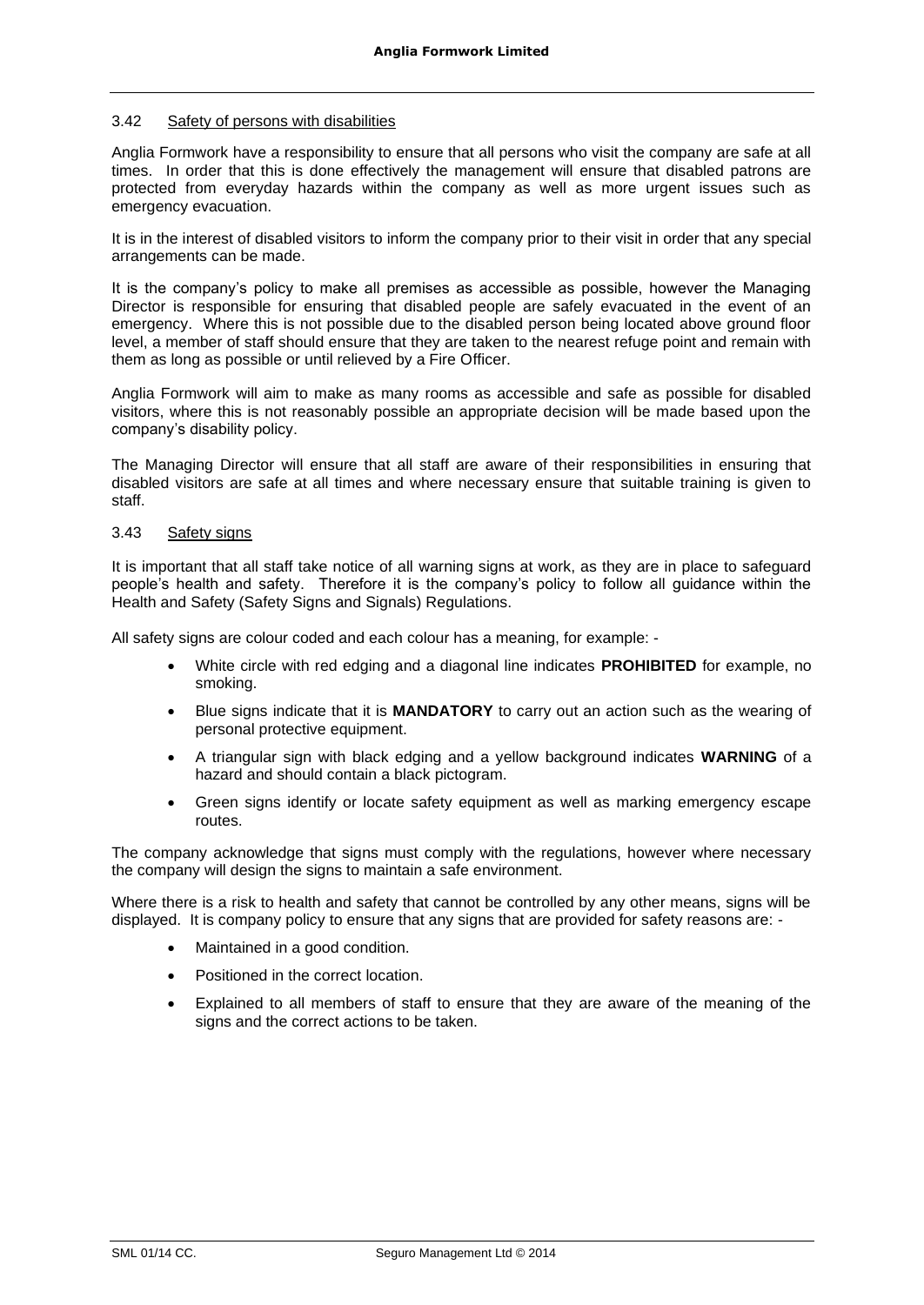# 3.44 Safe use of ladders and stepladders

Every year many people are injured, some fatally, whilst using ladders. More than half the accidents occur because ladders are not securely placed and fixed and of these many happen when the work is of 30 minutes duration or less.

The use of ladders will only be considered as a last resort. For example where the use of scaffolding or mobile access equipment is not reasonably practicable.

A ladder is a simple and versatile tool, irrespective of its type. Planning work before it is commenced can substantially reduce the risk of accidents. Therefore, it is the company's intention to ensure all possible control measures are introduced.

The term "ladder" covers all portable ladders, extension ladders and stepladders that are used to gain access and egress from a place of work. However it is important to ensure that it is maintained on a regular basis to ensure its condition does not deteriorate.

Ladders should be of good condition and sound material and of adequate strength for the purpose for which they are used, therefore: -

- All ladders will be inspected once every three months and the inspection recorded in the ladders register.
- After ladders have been inspected, they will be labelled to signify that they are safe for use until the next inspection.
- All ladders which are defective at the time of inspection will be withdrawn from service.

All ladders will be stored in suitable locations and shall be the responsibility of the management to ensure that all ladders issued are in a safe condition.

#### Do not erect

- On sloping ground.
- On top of moving objects.
- In high wind.
- In front of a door which may be opened.
- Against a slippery or unstable surface.
- At a shallow angle or used horizontally as a plank or bridge.
- Leaning to one side.
- At too steep an angle.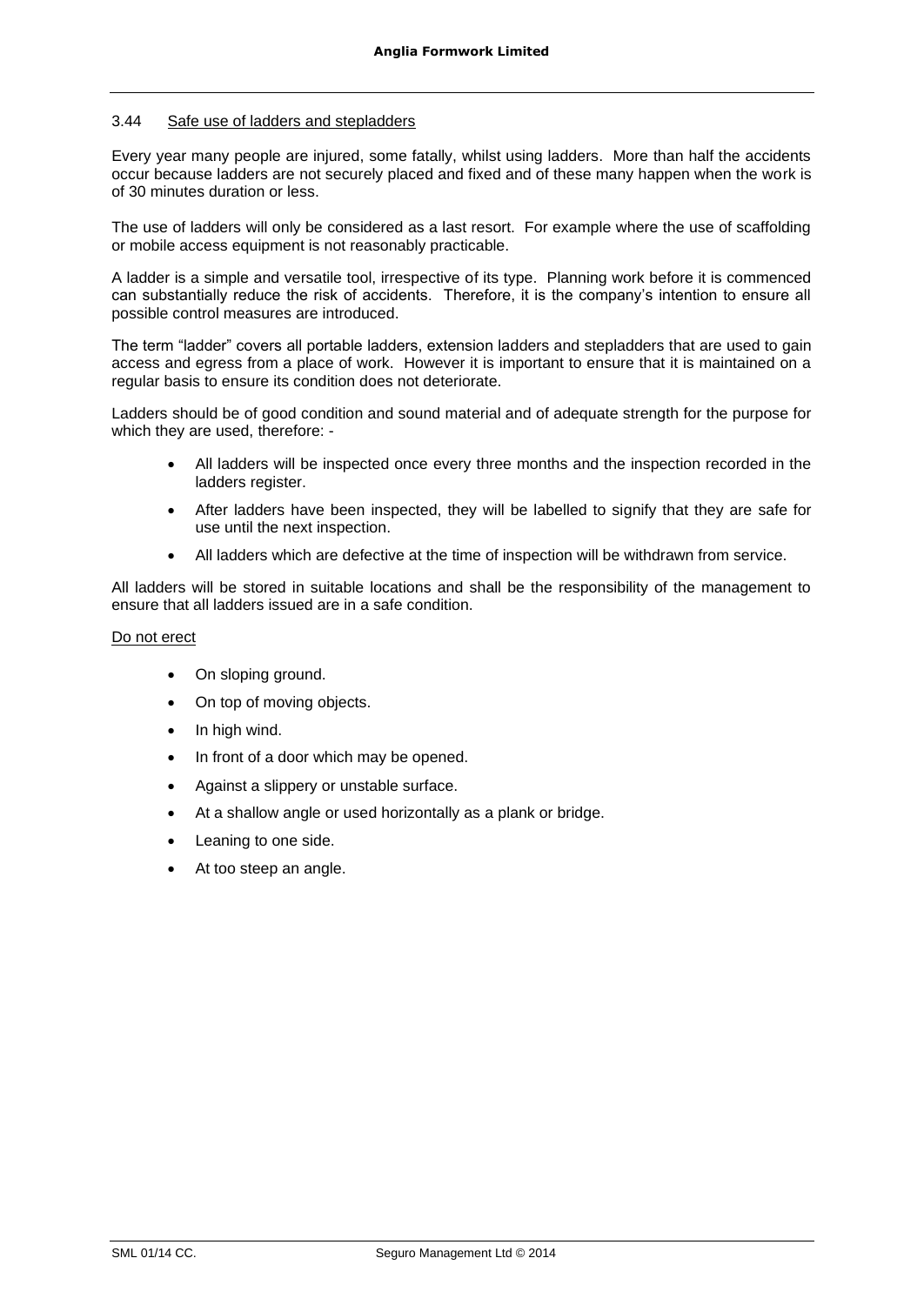# Do not

- Use tools or do jobs requiring two hands while standing on a ladder, always keep one hand on a rung.
- Drop things from a ladder.
- Straddle from the ladder to a nearby foothold.
- Allow more than one person up a ladder at a time.
- Rest tools or implements against the base of a ladder.
- Use a ladder which is too short.
- Use a defective ladder.
- Use a makeshift or homemade ladder.
- Splice or lash ladders together.
- Leave tools or objects on rungs unless properly hooked-on.
- Over reach (generally always keep hips within the stiles).
- Overload a ladder or support it with a plank bearing on a rung.
- Slide down a ladder.
- Carry sheets of material, especially if it is windy.

# **Always**

- Ensure the base of the ladder is set 1m out for every 4m of vertical height or at an angle of 75º.
- Only use authorised equipment.
- Make an effort to tie the ladder in position, preferably at the top and bottom.
- If a suitable hand hold is not provided make sure the ladder projects well above the level at which workmen stand or climb off and in any case not less than 1m.
- Ensure sufficient overlap between stages of extension ladders.
- Check support hooks are properly engaged.
- Use a bracing board for windows and similar openings.
- Use a bag on a rope or a belt to carry things so leaving hands free for climbing.
- Secure all doors likely to foul a ladder.
- Use two hands in climbing a ladder.
- Use one hand to hold on while working on a ladder.
- Have a mate to guard the base, where appropriate.
- Make sure footwear is in good condition and soles are clean.
- Make sure rungs are clean.
- Carry ladders with end high enough to clear people's heads.
- If the ladder rises 9 metres or more ensure there are suitable and sufficient rest platforms.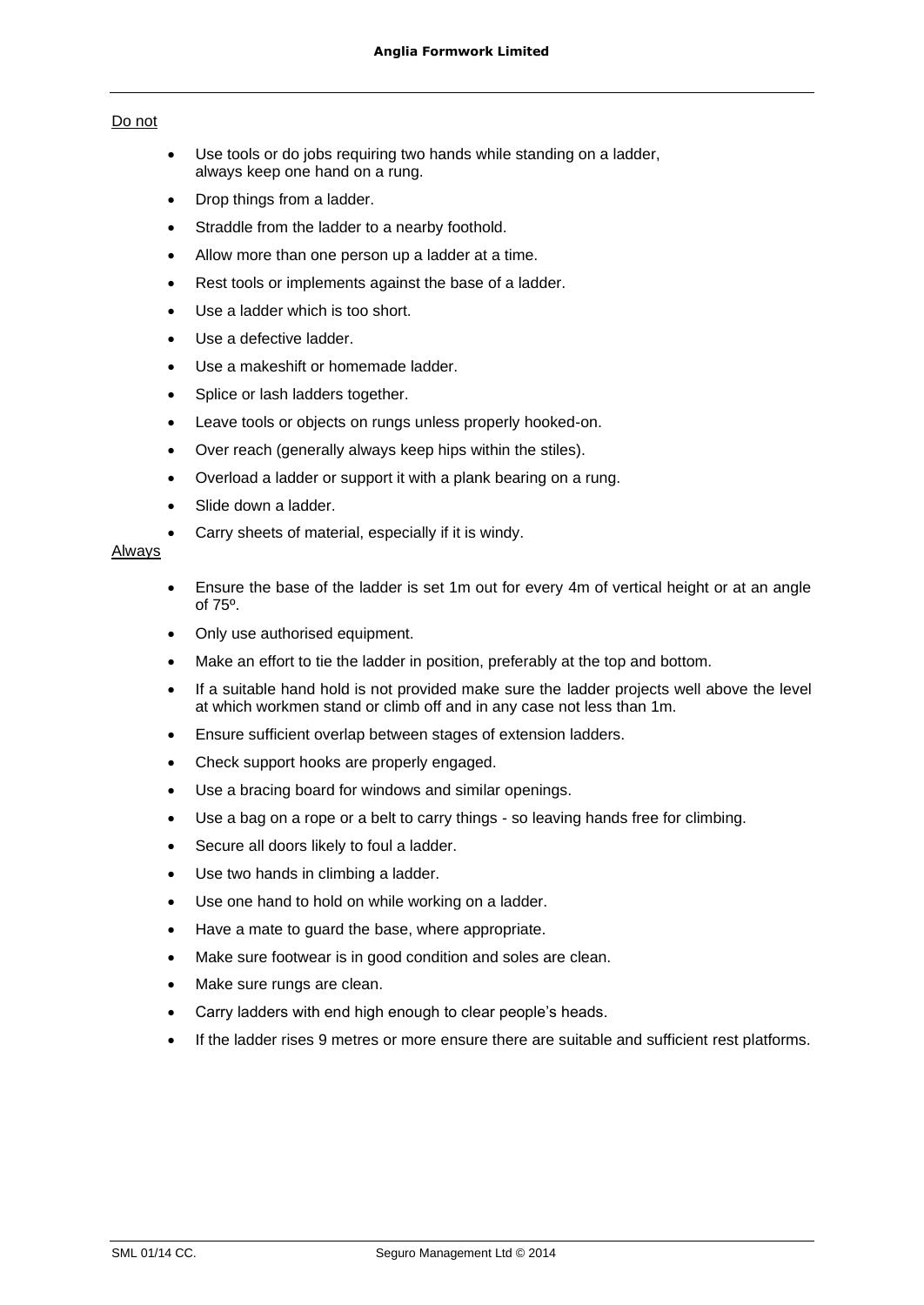|--|

| General                                                                                                                     |        |
|-----------------------------------------------------------------------------------------------------------------------------|--------|
| Are there any loose or missing steps or rungs?                                                                              | YES/NO |
| Are there any cracked, split, worn or broken stiles, braces, steps or rungs?                                                | YES/NO |
| Are stiles twisted or distorted?                                                                                            | YES/NO |
| Is each ladder clearly identifiable?                                                                                        | YES/NO |
| <b>Stepladders</b>                                                                                                          |        |
| Are there any loose or bent hinge spreaders?                                                                                | YES/NO |
| Are stops on hinge spreaders broken?                                                                                        | YES/NO |
| Are there any broken, split, or worn steps?                                                                                 | YES/NO |
| Are there any loose hinges?                                                                                                 | YES/NO |
| <b>Extension ladders</b>                                                                                                    |        |
| Are there any loose, broken or missing extension locks?                                                                     | YES/NO |
| Are there any defective locks that do not seat properly when the ladder is extended?                                        | YES/NO |
| Positioning and use of ladders                                                                                              |        |
| Are ladders positioned on a firm level surface?                                                                             | YES/NO |
| Are ladders firmly secured at the top or if not possible, at the bottom? If neither is<br>possible, is the ladder 'footed'? | YES/NO |
| Are ladders set at the correct angle?                                                                                       | YES/NO |
| Are ladders inspected for defects before and after use?                                                                     | YES/NO |
| Are defects reported immediately and then taken out of service until repaired or<br>replaced with records kept?             | YES/NO |

# 3.45 Site safety

In line with our legal responsibilities, Anglia Formwork will obtain information on any known health and safety risks present or likely to arise on client's sites and will work in accordance with The Construction (Design and Management) Regulations 2007. Anglia Formwork will also seek information as to the steps taken to prevent or control those risks and in all instances all such information will be passed to all employees recruited to work on the site or sites concerned.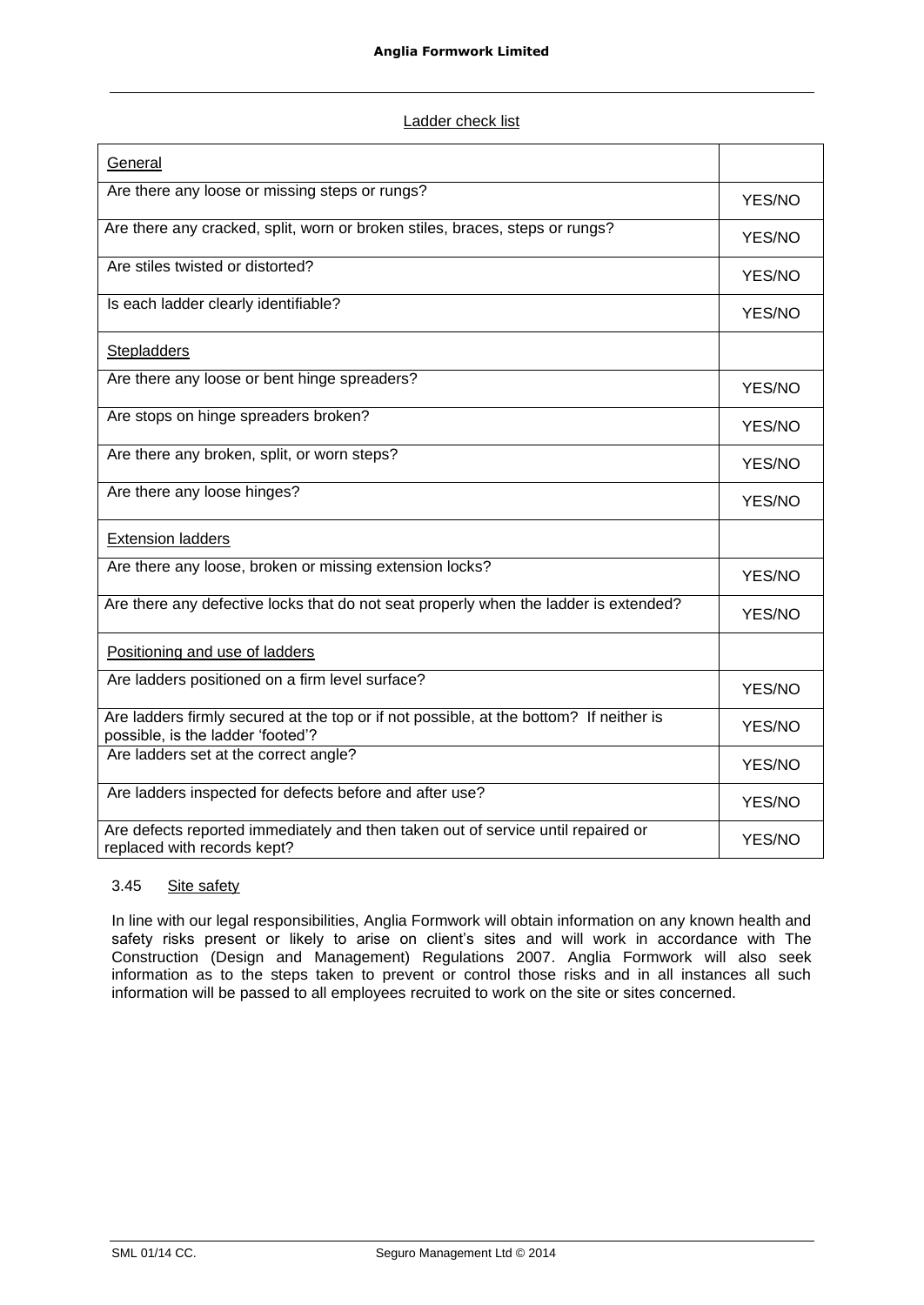### 3.46 Stacking and storage

Suitable and sufficient storage facilities will be provided for all materials, equipment and spare parts used or supplied by Anglia Formwork.

All storage facilities will be designed so as to reduce the amount of manual lifting and carrying as low as reasonably practicable.

Appropriate racking will be provided by Anglia Formwork who will arrange for its erection to be undertaken by competent Engineers. All employees are advised not to dismantle, alter or otherwise interfere with any racking and under no circumstances are they permitted to erect or use any temporary or makeshift racking.

All members of staff are advised that they must not overload the racking at any time and it is the responsibility of the Managing Director to ensure that items of stock are stored safely at all times.

Staff are informed that they must report any defects to management if any are observed or suspected so that the appropriate action can be undertaken.

The management will ensure that any employee who is required to access areas of the racking which is above floor level, does so with the correct equipment i.e. steps, stairs, ladders or (where appropriate) scaffolding.

# 3.47 Violence at work

Whilst it is unlikely that the staff from Anglia Formwork may be subjected to violence and aggression from customers using the company's facilities, it is important to ensure that the health, safety and welfare of all employees is maintained at all times.

It is therefore company policy to compile a suitable assessment of the risks to staff as it may vary. When the assessment has been compiled, safe systems will be implemented to reduce the likelihood of any physical or mental ill treatment by or from employees or any other individual visiting the premises.

The company will not tolerate any form of bullying, verbal or physical and will take the appropriate action to prevent it occurring or where necessary discipline any members of staff found guilty of any intimidation.

As part of Anglia Formwork's training regime, instruction regarding violence at work will be given to staff on induction and at team training sessions. The training will include: -

- Awareness of causative factors liable to lead to aggression and how to influence those factors.
- Recognition of the signs and symptoms of potential violence, which may be averted by understanding the situation and being able to cope with it in a more confident manner.
- Raising the awareness of the appropriate actions if confronted by a violent situation.
- Briefing Managers and other staff of the essential role of training and handling these types of situations.

The level of training will largely depend upon the likelihood of such harm arising out of specific hazards, activities of the individual role and environment and the level of responsibility of management and supervision to prevent such occurrences.

It is company policy to investigate all complaints regarding violence at work and strict confidentiality will be maintained wherever possible.

All members of staff are instructed to contact the Managing Director to alert them to confrontational situations. After any violent incident, staff are advised to complete an incident report form regarding the event. This form outlines who has been involved along with details of the situation that lead to the incident occurring.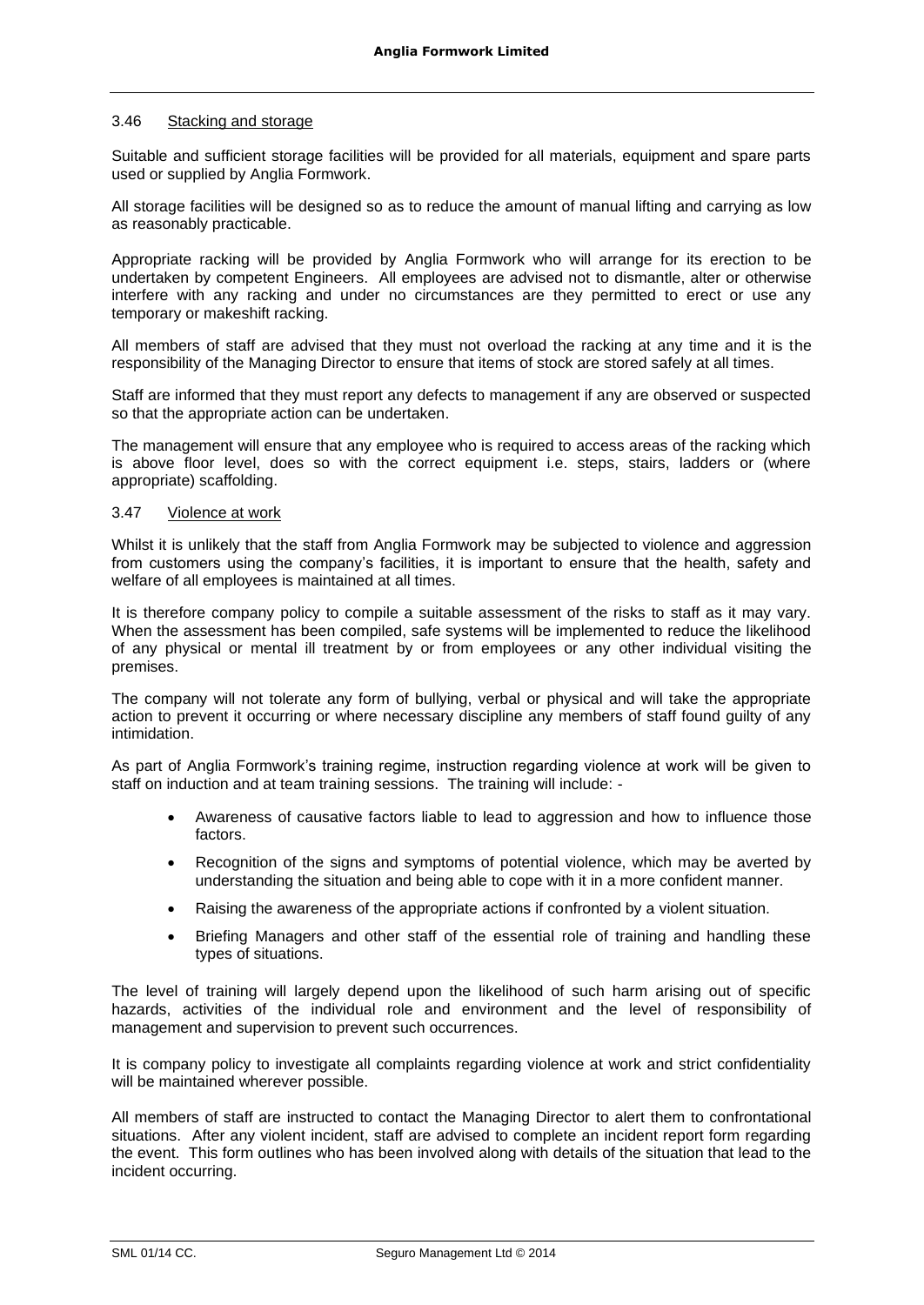In the event of an armed robbery, staff are instructed not to offer any resistance but comply with the demands of the aggressor(s).

Preserving the life and safety of all persons is of paramount importance.

Assistance is to be sought from other members of staff and the police as soon as it is safe to do so. Where possible, staff should try and remember as many details as possible about the persons and if possible identify any vehicle they may depart in, together with the licence number.

Whilst it is always an individual's choice on how they dress, the company should always consider any effects that this may have on their safety and the risks to which they are exposed.

### 3.48 Visits from enforcement officers

The Health and Safety at Work etc. Act 1974 conveys certain powers on inspectors who are appointed by the relevant enforcing body, in order that they ensure the relevant statutory requirements are being complied with.

The company recognises the need to co-operate with enforcement officers once they have produced satisfactory identification. For this reason, it is important that all required documentation be maintained and kept up-to-date. Such documentation will include this health and safety policy, relevant risk assessments and emergency plans etc.

Where necessary Norwich Building Safety Group can help liaise with the enforcing authority on behalf of the company, to ensure that health and safety issues and concerns are dealt with promptly and correctly.

### 3.49 Waste disposal

To ensure that Anglia Formwork comply with environmental legislation, it is essential that all waste be correctly disposed of. It is therefore company policy to establish contracts with appropriate waste disposal companies to ensure that waste is removed from the premises safely.

All waste such as paper and cardboard items should be placed in bin liners and disposed of in the general waste bins or skips that are provided. Where possible all cardboard should be flattened to enable ease of movement.

All chemical substances that are required to be disposed of will be stored in their original containers until an authorised waste disposal company can remove them from the company premises. Copies of the waste transfer notes will be held on site for a minimum of two years for future reference.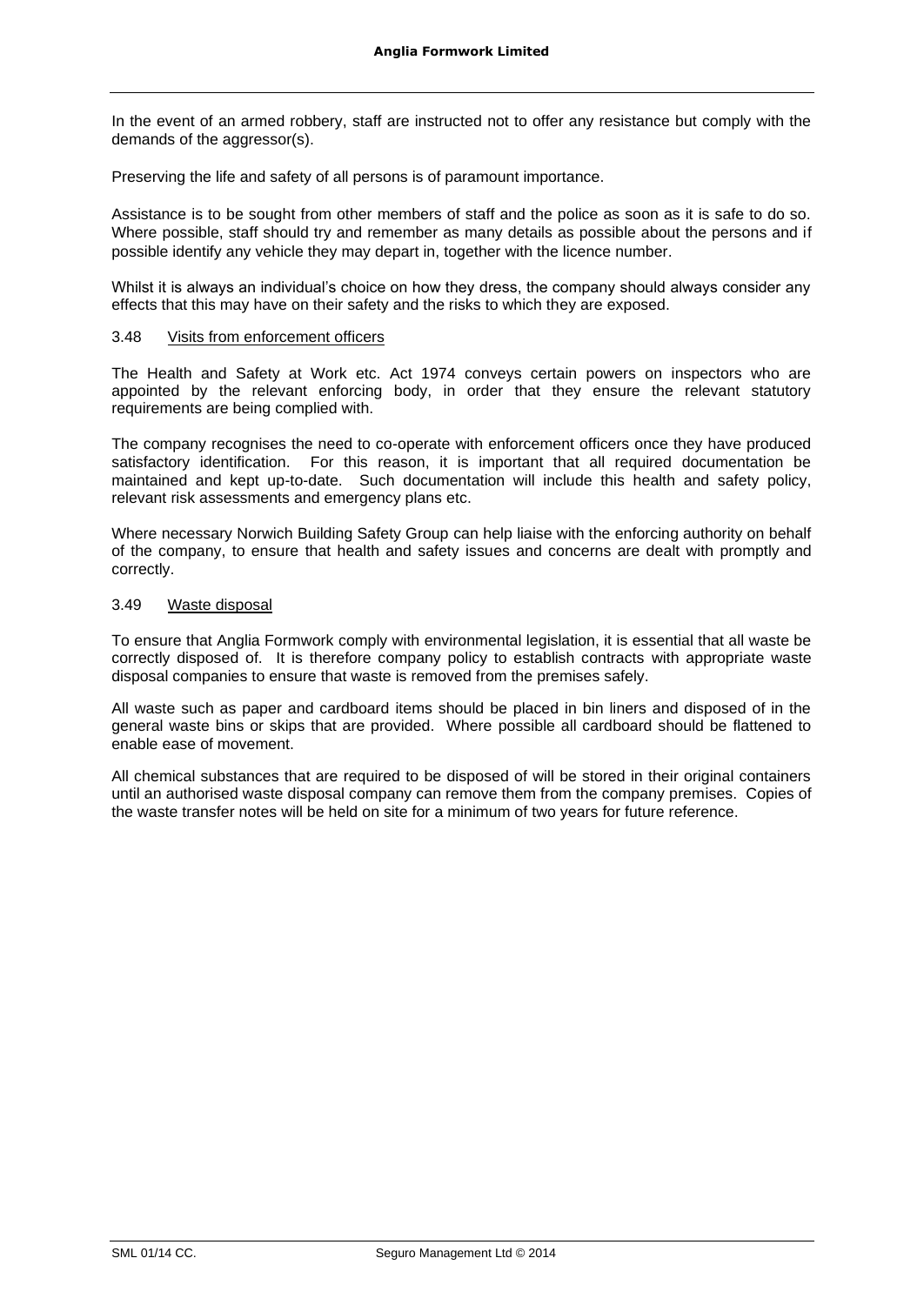# 3.50 Welfare

The company will ensure so far as is reasonably practicable the health, safety and welfare of their employees at work. The Workplace (Health, Safety and Welfare) Regulations expand on these duties.

Anglia Formwork will aim to comply with these regulations by: -

- Providing a reasonable temperature in all workplaces during opening hours that will be at least 16 degrees celsius, unless the activities involve severe physical effort in which case the temperature will be at least 13 degrees celsius.
- Ensuring suitable and sufficient lighting is provided, that is, so far as is reasonably practicable, natural lighting to enable people to work, use facilities and move around the workplace without experiencing eyestrain.
- Keeping the premises clean and tidy with all traffic routes cleaned at least once a week and any accumulation of dirt and refuse removed at least daily.
- Providing windows and doors that are made from safety material or protected against breakage. They shall also be appropriately marked to make them apparent.
- Providing adequate toilet facilities that are cleaned on a regular basis and have hot and cold running water, soap and towels or other suitable drying facility. In the case of water closets used by women, suitable means will be provided for disposal of sanitary dressings.
- Providing adequate wholesome drinking water that is readily accessible and appropriately marked.
- Providing somewhere that employees can store outdoor and personal clothing whilst at work. This facility should be clean and well ventilated to enable wet clothes to dry.

## 3.51 Work equipment

It is the company's policy to ensure that all equipment used complies with the Provision and Use of Work Equipment Regulations (PUWER).

Wherever there is any significant risk to health and safety due to the work equipment the company will: -

- Undertake full risk assessments for the equipment that is being used and issue copies of the assessments to all operatives along with the people who may be adversely affected by the equipment.
- Ensure that employees are provided with sufficient information, training and supervision when using the equipment. All training will be documented on the employee's personnel file.
- Ensure that all necessary safety controls are in place such as guards, isolation switches etc.
- Ensure that all work equipment is maintained and inspected as required by the manufacturer's instructions. Records of all inspections will be held on file for future information.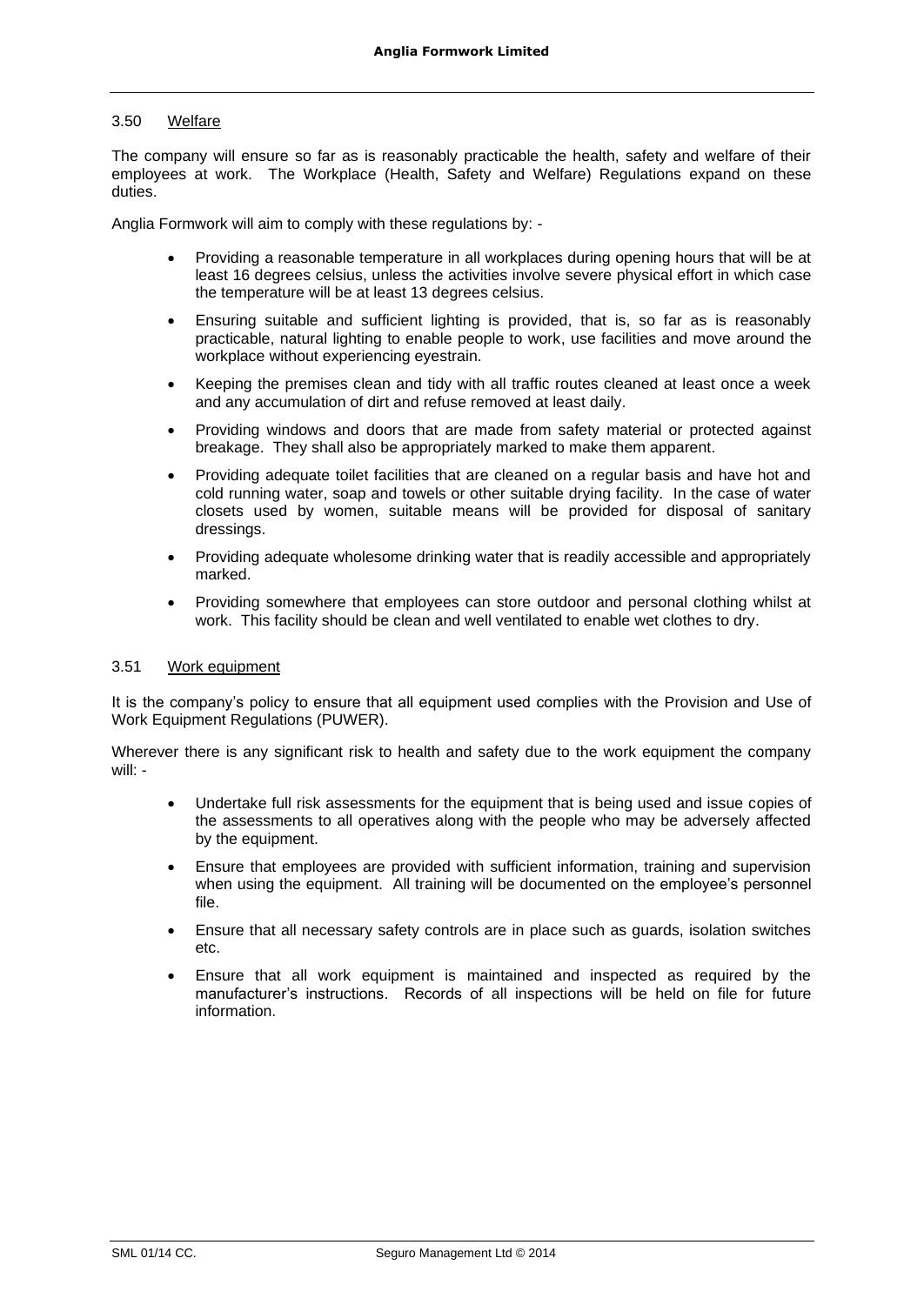# 3.52 Working at height

If there is a risk of a fall liable to cause personal injury, this is classified as at height, even if it is below ground. In accordance with The Working at Height Regulations the Company shall conduct a Risk assessment to identify the hazards and controls in order to complete the task in a safe manner. The Company will do all that is reasonably practicable to prevent anyone falling. The hierarchy below will be used for managing and selecting suitable ways for work at height: -

- a. Use work equipment or other measures to PREVENT falls where we cannot avoid the task.
- b. Where we cannot eliminate the risk of a fall, work equipment or other measures to minimize the distance and consequences for a fall should one occur should be used.

Anglia Formwork have a duty as an employer to ensure that the risk of injury is removed or minimized. The essential part of this is to plan and organize the work taking into consideration weather conditions that could endanger health and safety and ensuring all people involved in the task are adequately trained. In addition, there is a requirement when working with scaffolding (depending on its' complexity) for an assembly, use and dismantling plan.

In order to ensure that the work is properly planned, appropriately supervised and carried out in a safe manner the following points will be considered within the risk assessment: -

- Competence of people, including those involved in the planning of the task
- Selection of work equipment considering the distance to be travelled for access & egress, duration and frequency of use, practicalities for quick and easy evacuation in an emergency.
- Retaining the hierarchy of controls e.g. guardrails/barriers; scaffold and working platforms; collective fall arrest (nets); PPE/harness & warning signs (last resort)
- Prevention of falling objects and elimination of throwing/tipping from height. Remembering to include the correct storage of materials and objects and load bearing capacity.
- Exclusion zones below the activity if there is no reasonably practicable way of removing the risk of falling objects.
- If personal fall arrest systems are to be used, where appropriate, they will incorporate a suitable means of absorbing energy and limiting the forces applied to the user's body.

As an ongoing factor of compliance a schedule of inspection will be in place. Specifically, the requirement to carry out weekly-recorded scaffold inspections and checking surfaces, rails etc. before every shift. There is a duty on our employees to report defects that may be identified. Checks relating to ladder inspections are referred to within the monitoring section of the company's health and safety policy.

The Management of Health & Safety at Work Regulations (1999) and the Work at Height Regulations 2005 state that risk should always be reduced to as low a level as possible, as far as is reasonably practicable.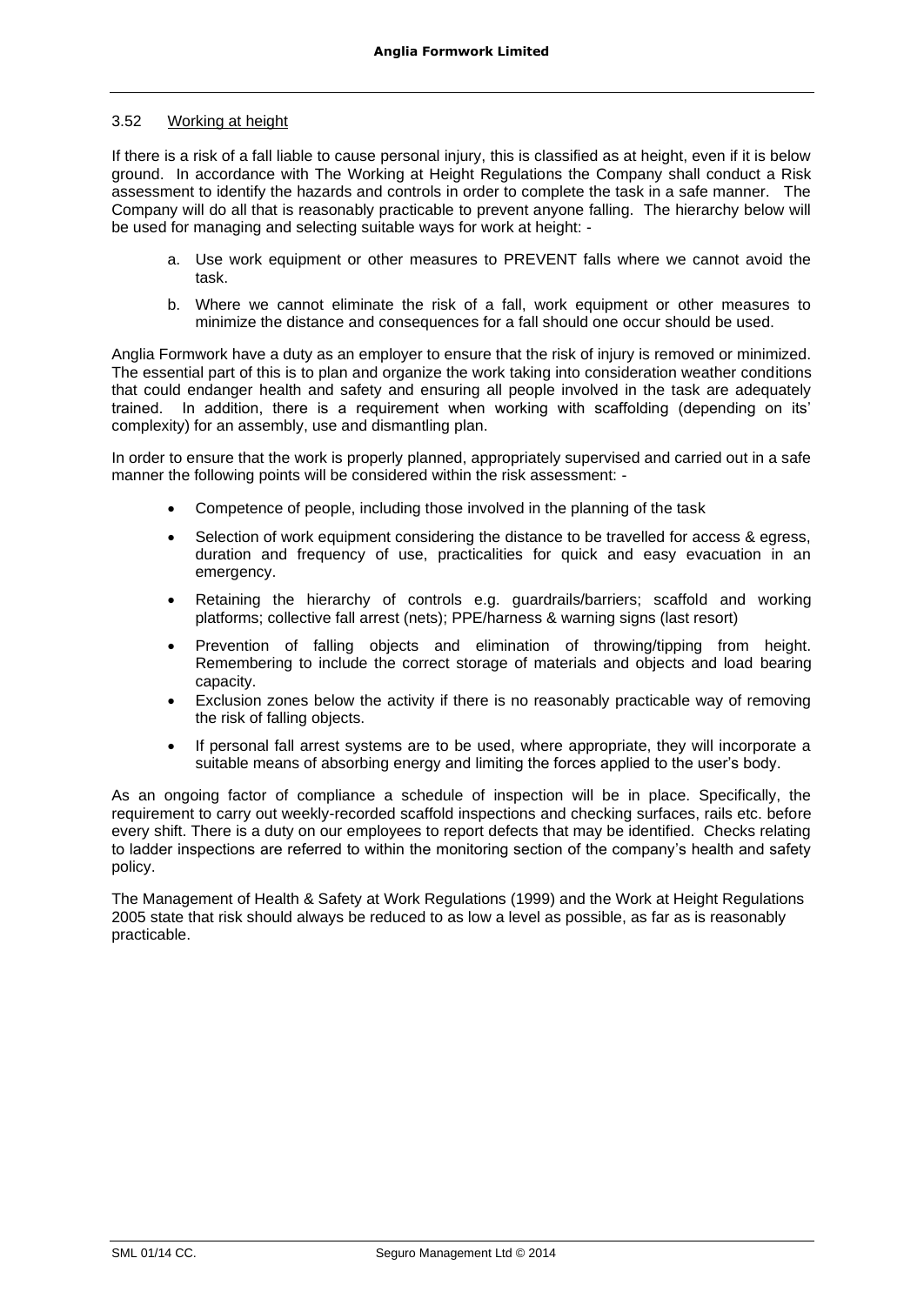# Reducing the risks

If a harness has been shown by the risk assessment to be the most appropriate method of fall protection, then a full safety method statement will be compiled for the work.

We will: -

- Ensure all personnel chosen for the work have been fully trained in the safe use of harnesses.
- Ensure a regime is in place for the thorough safety checking of all harnesses before and after every use.
- Provide proper storage facilities in clean and dry conditions.
- Assign appropriate manning levels for the work being carried out.

Considerations for a rescue plan: -

- Awareness of the emergency procedures.
- Decide at which point to contact the emergency services if it is felt that a speedy rescue cannot be effected.
- If identified within the assessment, have a trained First Aider present, preferably one with specialist trauma training for immediate medical checks.
- Establish accessibility of a suspended harnessed person.
- Knowledge of the ground conditions immediately beneath the suspended area and the affect it may have on rescue vehicles or equipment to gain access.
- Establishing the need for specialist access equipment to be available in an emergency (other than with the emergency services).
- Whether the public may be affected in any way, for example, is the suspended area over a public thoroughfare; will there be the need to isolate the area for rescue?

If an incident occurs involving a harnessed person, which requires intervention by the emergency services, there will be an urgent need to manage the situation in the interim period. The procedures within the safety method statement must be followed, ensuring that no other persons are exposed to any further risk.

Following a fall incident: -

- Carry out a full incident investigation.
- Revise risk assessments involving harness usage.
- Revise safety method statements using any information derived from any investigation carried out.
- Re-train operatives.
- Subject any harness involved in an incident to rigorous testing before any further use is allowed.

This information is not exhaustive, and should always be subject to continuous improvement.